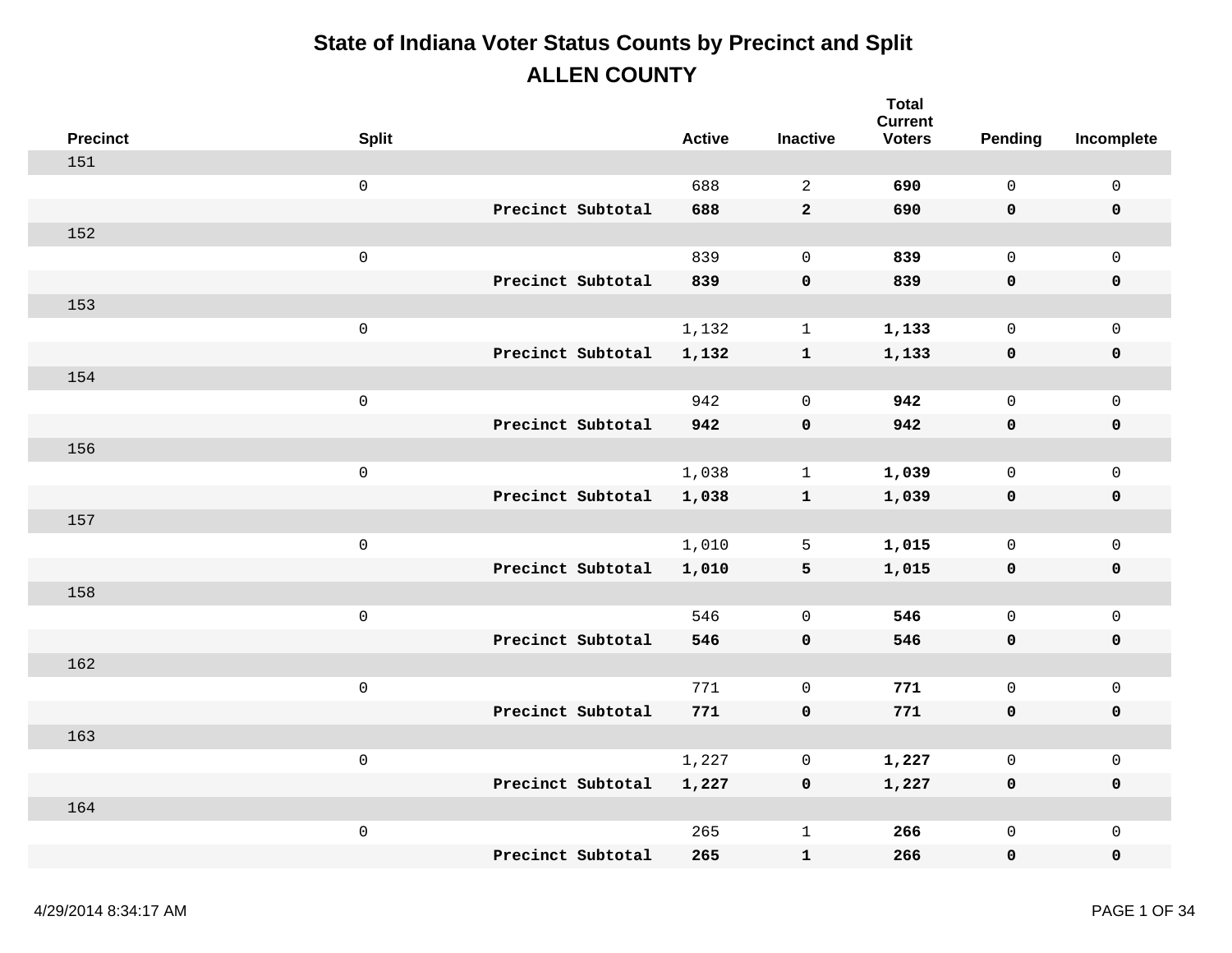| <b>Precinct</b> | <b>Split</b>        |                   | <b>Active</b> | <b>Inactive</b> | <b>Total</b><br><b>Current</b><br><b>Voters</b> | <b>Pending</b> | Incomplete          |
|-----------------|---------------------|-------------------|---------------|-----------------|-------------------------------------------------|----------------|---------------------|
| 166             |                     |                   |               |                 |                                                 |                |                     |
|                 | $\mathsf 0$         |                   | 1,295         | $\mathbf 1$     | 1,296                                           | $\mathbf 0$    | $\mathsf{O}\xspace$ |
|                 |                     | Precinct Subtotal | 1,295         | $\mathbf{1}$    | 1,296                                           | $\mathbf 0$    | $\mathbf 0$         |
| 168             |                     |                   |               |                 |                                                 |                |                     |
|                 | $\mathsf 0$         |                   | 1,082         | $\mathbf 0$     | 1,082                                           | $\mathbf 0$    | $\mathsf{O}$        |
|                 |                     | Precinct Subtotal | 1,082         | $\pmb{0}$       | 1,082                                           | $\mathbf 0$    | 0                   |
| 169             |                     |                   |               |                 |                                                 |                |                     |
|                 | $\mathsf 0$         |                   | 1,016         | $\overline{2}$  | 1,018                                           | $\mathbf 0$    | $\mathsf{O}\xspace$ |
|                 |                     | Precinct Subtotal | 1,016         | $\mathbf{2}$    | 1,018                                           | $\mathbf 0$    | $\pmb{0}$           |
| 170             |                     |                   |               |                 |                                                 |                |                     |
|                 | $\mathsf{O}\xspace$ |                   | 1,012         | $\mathsf{O}$    | 1,012                                           | $\mathsf{O}$   | $\mathsf{O}$        |
|                 |                     | Precinct Subtotal | 1,012         | $\pmb{0}$       | 1,012                                           | $\mathbf 0$    | 0                   |
| 171             |                     |                   |               |                 |                                                 |                |                     |
|                 | $\mathsf 0$         |                   | 812           | $\mathbf 0$     | 812                                             | $\mathbf 0$    | $\mathsf{O}\xspace$ |
|                 |                     | Precinct Subtotal | 812           | $\pmb{0}$       | 812                                             | 0              | 0                   |
| 172             |                     |                   |               |                 |                                                 |                |                     |
|                 | $\mathsf{O}\xspace$ |                   | 1,136         | $\mathbf 1$     | 1,137                                           | $\mathbf 0$    | $\mathsf{O}\xspace$ |
|                 |                     | Precinct Subtotal | 1,136         | ${\bf 1}$       | 1,137                                           | $\mathbf 0$    | 0                   |
| 174             |                     |                   |               |                 |                                                 |                |                     |
|                 | $\mathsf{O}\xspace$ |                   | 523           | $\mathbf 1$     | 524                                             | $\mathbf 0$    | $\mathsf{O}$        |
|                 |                     | Precinct Subtotal | 523           | $\mathbf{1}$    | 524                                             | 0              | 0                   |
| 175             |                     |                   |               |                 |                                                 |                |                     |
|                 | $\mathsf{O}\xspace$ |                   | 784           | $\mathbf 0$     | 784                                             | $\mathsf{O}$   | $\mathsf{O}\xspace$ |
|                 |                     | Precinct Subtotal | 784           | $\pmb{0}$       | 784                                             | 0              | 0                   |
| 176             |                     |                   |               |                 |                                                 |                |                     |
|                 | $\mathsf 0$         |                   | 914           | $\mathbf 0$     | 914                                             | $\mathbf{0}$   | $\mathsf{O}$        |
|                 |                     | Precinct Subtotal | 914           | $\mathbf 0$     | 914                                             | 0              | 0                   |
| 177             |                     |                   |               |                 |                                                 |                |                     |
|                 | $\mathsf{O}\xspace$ |                   | 795           | $\mathsf 0$     | 795                                             | $\mathsf{O}$   | $\mathsf{O}$        |
|                 |                     | Precinct Subtotal | 795           | 0               | 795                                             | 0              | 0                   |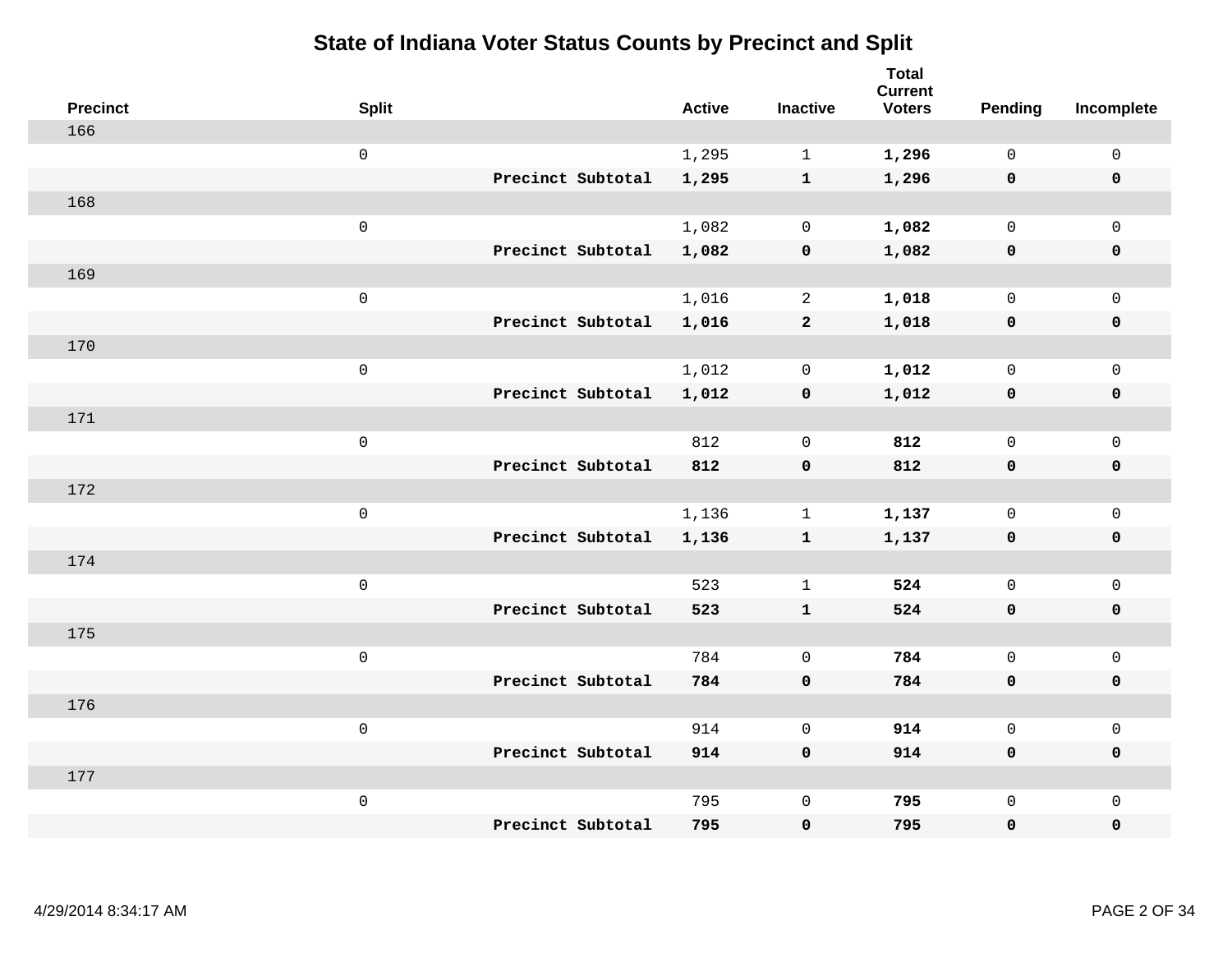| <b>Precinct</b> | <b>Split</b>        |                   | <b>Active</b> | <b>Inactive</b>     | Total<br><b>Current</b><br><b>Voters</b> | <b>Pending</b> | Incomplete   |
|-----------------|---------------------|-------------------|---------------|---------------------|------------------------------------------|----------------|--------------|
| 178             |                     |                   |               |                     |                                          |                |              |
|                 | $\mathbf 0$         |                   | 1,110         | $\mathbf 0$         | 1,110                                    | $\mathbf{0}$   | $\mathsf{O}$ |
|                 |                     | Precinct Subtotal | 1,110         | $\mathbf 0$         | 1,110                                    | $\mathbf 0$    | $\mathbf 0$  |
| 179             |                     |                   |               |                     |                                          |                |              |
|                 | $\mathsf{O}\xspace$ |                   | 1,075         | $\mathbf{1}$        | 1,076                                    | $\mathsf{O}$   | $\mathbf 0$  |
|                 |                     | Precinct Subtotal | 1,075         | $\mathbf{1}$        | 1,076                                    | $\mathbf 0$    | $\mathbf 0$  |
| 180             |                     |                   |               |                     |                                          |                |              |
|                 | $\mathsf{O}\xspace$ |                   | 966           | $\mathbf 0$         | 966                                      | $\mathsf{O}$   | $\mathbf 0$  |
|                 |                     | Precinct Subtotal | 966           | $\mathbf 0$         | 966                                      | $\mathbf 0$    | $\mathbf 0$  |
| 181             |                     |                   |               |                     |                                          |                |              |
|                 | $\mathsf{O}\xspace$ |                   | 772           | $\mathbf 0$         | 772                                      | $\mathbf{0}$   | $\mathbf 0$  |
|                 |                     | Precinct Subtotal | 772           | $\mathbf 0$         | 772                                      | $\mathbf 0$    | $\mathbf 0$  |
| 183             |                     |                   |               |                     |                                          |                |              |
|                 | $\mathsf 0$         |                   | 924           | $\mathbf 0$         | 924                                      | $\mathbf{0}$   | $\mathbf 0$  |
|                 |                     | Precinct Subtotal | 924           | $\mathbf 0$         | 924                                      | $\mathbf 0$    | $\mathbf 0$  |
| 184             |                     |                   |               |                     |                                          |                |              |
|                 | $\mathsf 0$         |                   | 794           | $\mathbf{1}$        | 795                                      | $\mathsf{O}$   | $\mathsf{O}$ |
|                 |                     | Precinct Subtotal | 794           | $\mathbf{1}$        | 795                                      | $\mathbf 0$    | $\mathbf 0$  |
| 185             |                     |                   |               |                     |                                          |                |              |
|                 | $\mathsf{O}\xspace$ |                   | 1,141         | 0                   | 1,141                                    | 0              | $\mathsf{O}$ |
|                 |                     | Precinct Subtotal | 1,141         | 0                   | 1,141                                    | 0              | 0            |
| 186             |                     |                   |               |                     |                                          |                |              |
|                 | $\mathsf{O}\xspace$ |                   | 1,371         | $\mathbf{1}$        | 1,372                                    | $\mathsf{O}$   | $\mathsf{O}$ |
|                 |                     | Precinct Subtotal | 1,371         | $\mathbf{1}$        | 1,372                                    | 0              | $\pmb{0}$    |
| 187             |                     |                   |               |                     |                                          |                |              |
|                 | $\mathsf{O}\xspace$ |                   | 855           | $\mathbf{1}$        | 856                                      | $\mathsf{O}$   | $\mathsf{O}$ |
|                 |                     | Precinct Subtotal | 855           | $\mathbf{1}$        | 856                                      | 0              | $\mathbf 0$  |
| 188             |                     |                   |               |                     |                                          |                |              |
|                 | $\mathsf{O}\xspace$ |                   | 1,057         | $\mathsf{O}\xspace$ | 1,057                                    | 0              | $\mathsf{O}$ |
|                 |                     | Precinct Subtotal | 1,057         | $\pmb{0}$           | 1,057                                    | 0              | $\mathbf 0$  |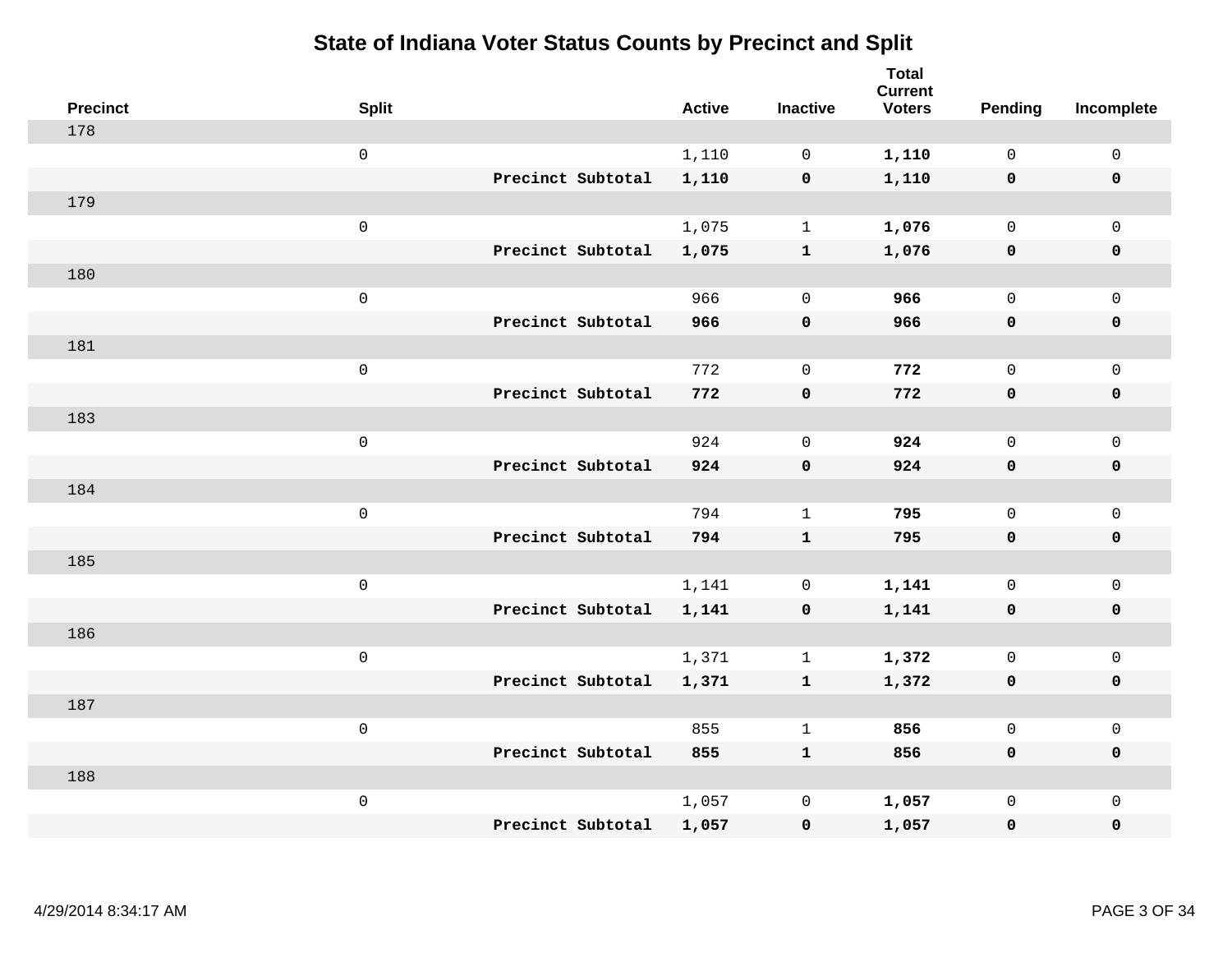| <b>Precinct</b> | <b>Split</b>        |                   | <b>Active</b> | <b>Inactive</b> | <b>Total</b><br><b>Current</b><br><b>Voters</b> | Pending      | Incomplete          |
|-----------------|---------------------|-------------------|---------------|-----------------|-------------------------------------------------|--------------|---------------------|
| 189             |                     |                   |               |                 |                                                 |              |                     |
|                 | $\mathsf{O}\xspace$ |                   | 1,153         | $\mathbf 0$     | 1,153                                           | $\mathbf 0$  | $\mathsf{O}\xspace$ |
|                 |                     | Precinct Subtotal | 1,153         | $\mathbf 0$     | 1,153                                           | $\mathbf 0$  | $\pmb{0}$           |
| 190             |                     |                   |               |                 |                                                 |              |                     |
|                 | $\mathsf{O}\xspace$ |                   | 1,420         | $\mathbf 0$     | 1,420                                           | $\mathbf 0$  | $\mathsf{O}\xspace$ |
|                 |                     | Precinct Subtotal | 1,420         | $\pmb{0}$       | 1,420                                           | $\mathbf 0$  | $\pmb{0}$           |
| 192             |                     |                   |               |                 |                                                 |              |                     |
|                 | $\mathsf{O}\xspace$ |                   | 919           | $\mathbf{1}$    | 920                                             | $\mathbf 0$  | $\mathsf{O}\xspace$ |
|                 |                     | Precinct Subtotal | 919           | $\mathbf{1}$    | 920                                             | 0            | 0                   |
| 193             |                     |                   |               |                 |                                                 |              |                     |
|                 | $\mathsf 0$         |                   | 100           | $\mathbf 0$     | 100                                             | $\mathsf{O}$ | $\mathsf{O}\xspace$ |
|                 |                     | Precinct Subtotal | 100           | $\pmb{0}$       | 100                                             | $\mathbf 0$  | 0                   |
| 194             |                     |                   |               |                 |                                                 |              |                     |
|                 | $\mathsf{O}\xspace$ |                   | 1,217         | $\overline{2}$  | 1,219                                           | $\mathbf 0$  | $\mathsf{O}\xspace$ |
|                 |                     | Precinct Subtotal | 1,217         | $\mathbf{2}$    | 1,219                                           | $\mathbf 0$  | 0                   |
| 195             |                     |                   |               |                 |                                                 |              |                     |
|                 | $\mathsf{O}\xspace$ |                   | 1,214         | $\mathbf 0$     | 1,214                                           | $\mathbf 0$  | $\mathsf{O}\xspace$ |
|                 |                     | Precinct Subtotal | 1,214         | $\pmb{0}$       | 1,214                                           | $\mathbf 0$  | 0                   |
| 196             |                     |                   |               |                 |                                                 |              |                     |
|                 | $\mathsf{O}\xspace$ |                   | 10            | $\mathbf 0$     | 10                                              | $\mathbf{0}$ | $\mathsf{O}$        |
|                 |                     | Precinct Subtotal | 10            | $\mathbf 0$     | 10                                              | 0            | 0                   |
| 197             |                     |                   |               |                 |                                                 |              |                     |
|                 | $\mathsf{O}\xspace$ |                   | 522           | 2               | 524                                             | $\mathbf 0$  | $\mathsf{O}\xspace$ |
|                 |                     | Precinct Subtotal | 522           | $\mathbf{2}$    | 524                                             | 0            | 0                   |
| 200             |                     |                   |               |                 |                                                 |              |                     |
|                 | $\mathsf{O}\xspace$ |                   | 716           | 2               | 718                                             | $\mathbf 0$  | $\mathsf{O}\xspace$ |
|                 |                     | Precinct Subtotal | 716           | $\mathbf{2}$    | 718                                             | 0            | 0                   |
| 203             |                     |                   |               |                 |                                                 |              |                     |
|                 | $\mathsf{O}\xspace$ |                   | 1,014         | 5               | 1,019                                           | $\mathsf{O}$ | $\mathsf{O}$        |
|                 |                     | Precinct Subtotal | 1,014         | 5               | 1,019                                           | 0            | $\pmb{0}$           |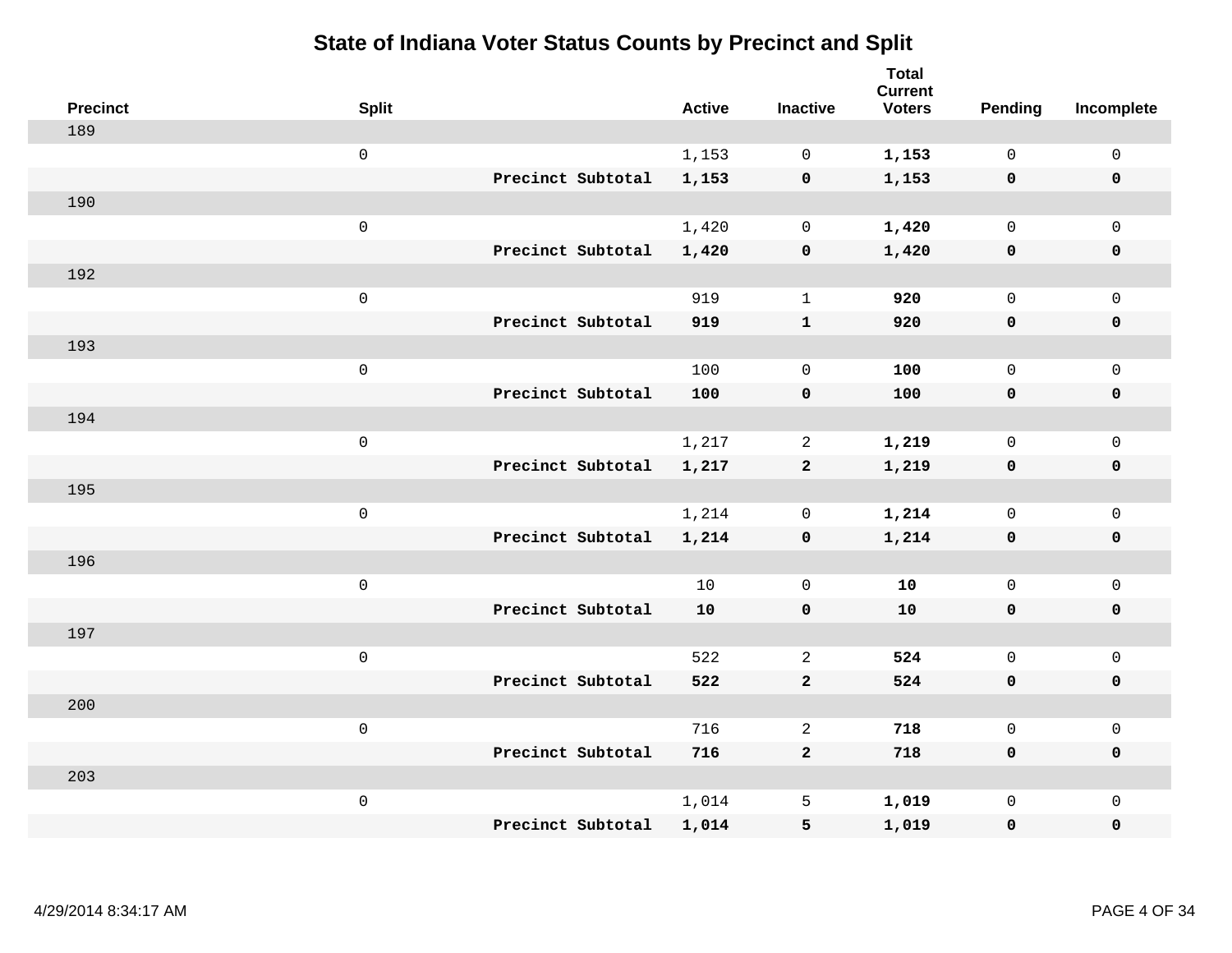| <b>Precinct</b> | <b>Split</b> |                   | <b>Active</b> | <b>Inactive</b>         | <b>Total</b><br><b>Current</b><br><b>Voters</b> | <b>Pending</b> | Incomplete          |
|-----------------|--------------|-------------------|---------------|-------------------------|-------------------------------------------------|----------------|---------------------|
| 204             |              |                   |               |                         |                                                 |                |                     |
|                 | $\mathbf 0$  |                   | 1,122         | $\mathbf 0$             | 1,122                                           | $\mathbf 0$    | $\mathbf 0$         |
|                 |              | Precinct Subtotal | 1,122         | $\pmb{0}$               | 1,122                                           | $\mathbf 0$    | $\mathbf 0$         |
| 205             |              |                   |               |                         |                                                 |                |                     |
|                 | $\mbox{O}$   |                   | 739           | $\mathbf 0$             | 739                                             | $\mathbf 0$    | $\mathbf 0$         |
|                 |              | Precinct Subtotal | 739           | $\mathbf 0$             | 739                                             | $\mathbf 0$    | $\mathbf 0$         |
| 207             |              |                   |               |                         |                                                 |                |                     |
|                 | $\mathsf 0$  |                   | 1,365         | $\mathbf 0$             | 1,365                                           | $\mathbf 0$    | $\mathsf{O}\xspace$ |
|                 |              | Precinct Subtotal | 1,365         | $\pmb{0}$               | 1,365                                           | 0              | $\mathbf 0$         |
| 209             |              |                   |               |                         |                                                 |                |                     |
|                 | $\mathbf 0$  |                   | 613           | $\mathbf{1}$            | 614                                             | $\mathsf{O}$   | $\mathsf{O}\xspace$ |
|                 |              | Precinct Subtotal | 613           | $\mathbf{1}$            | 614                                             | $\mathbf 0$    | $\mathbf 0$         |
| 210             |              |                   |               |                         |                                                 |                |                     |
|                 | $\mathsf 0$  |                   | 971           | $\mathbf{1}$            | 972                                             | $\mathbf 0$    | $\mathbf{0}$        |
|                 |              | Precinct Subtotal | 971           | $\mathbf{1}$            | 972                                             | $\mathbf 0$    | $\mathbf 0$         |
| 211             |              |                   |               |                         |                                                 |                |                     |
|                 | $\mathbf 0$  |                   | 680           | $\mathsf{O}\xspace$     | 680                                             | $\mathsf{O}$   | $\mathbf 0$         |
|                 |              | Precinct Subtotal | 680           | $\pmb{0}$               | 680                                             | 0              | 0                   |
| 212             |              |                   |               |                         |                                                 |                |                     |
|                 | $\mathbf 0$  |                   | 639           | $\overline{2}$          | 641                                             | $\mathbf 0$    | $\mathsf{O}\xspace$ |
|                 |              | Precinct Subtotal | 639           | $\mathbf{2}$            | 641                                             | $\mathbf 0$    | $\pmb{0}$           |
| 213             |              |                   |               |                         |                                                 |                |                     |
|                 | $\mathbf 0$  |                   | 1,393         | 6                       | 1,399                                           | $\mathbf 0$    | $\mathsf{O}\xspace$ |
|                 |              | Precinct Subtotal | 1,393         | $\boldsymbol{6}$        | 1,399                                           | $\mathbf 0$    | $\pmb{0}$           |
| 214             |              |                   |               |                         |                                                 |                |                     |
|                 | $\mathbf 0$  |                   | 580           | 4                       | 584                                             | $\mathbf 0$    | $\mathsf 0$         |
|                 |              | Precinct Subtotal | 580           | $\overline{\mathbf{4}}$ | 584                                             | $\mathbf 0$    | $\mathbf 0$         |
| 216             |              |                   |               |                         |                                                 |                |                     |
|                 | $\mathbf 0$  |                   | 477           | $\sqrt{2}$              | 479                                             | $\mathsf{O}$   | $\mathbf 0$         |
|                 |              | Precinct Subtotal | 477           | $\bf{2}$                | 479                                             | 0              | 0                   |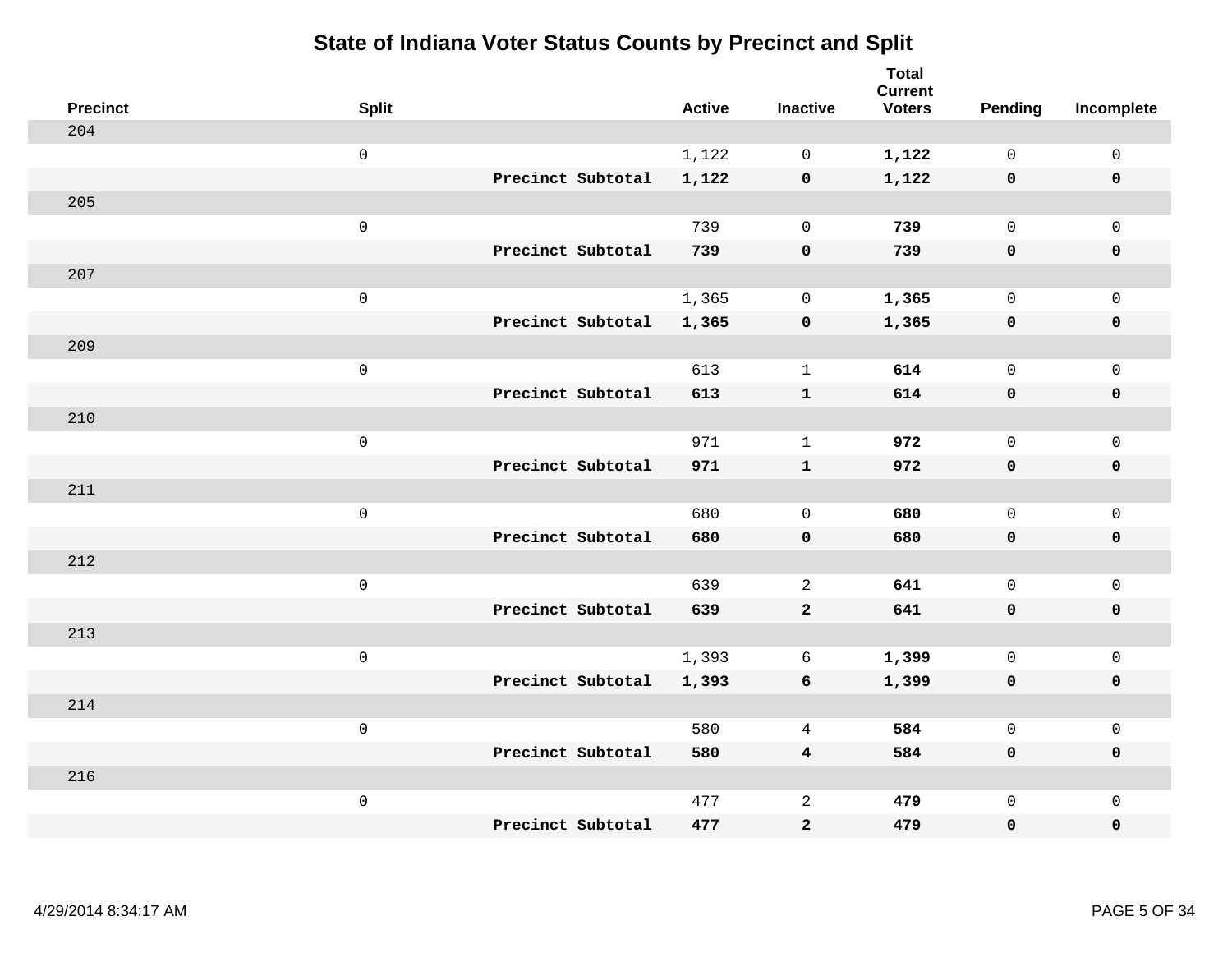| <b>Precinct</b> | <b>Split</b> |                   | <b>Active</b> | <b>Inactive</b>     | <b>Total</b><br><b>Current</b><br><b>Voters</b> | <b>Pending</b> | Incomplete          |
|-----------------|--------------|-------------------|---------------|---------------------|-------------------------------------------------|----------------|---------------------|
| 217             |              |                   |               |                     |                                                 |                |                     |
|                 | $\mathsf 0$  |                   | 803           | $\mathbf{1}$        | 804                                             | $\mathsf{O}$   | $\mathsf 0$         |
|                 |              | Precinct Subtotal | 803           | $\mathbf{1}$        | 804                                             | $\mathbf 0$    | $\mathbf 0$         |
| 218             |              |                   |               |                     |                                                 |                |                     |
|                 | $\mathsf 0$  |                   | 1,041         | $\mathbf{1}$        | 1,042                                           | $\mathsf{O}$   | $\mathbf 0$         |
|                 |              | Precinct Subtotal | 1,041         | $\mathbf{1}$        | 1,042                                           | $\mathbf 0$    | $\mathbf 0$         |
| 250             |              |                   |               |                     |                                                 |                |                     |
|                 | $\mathsf 0$  |                   | 681           | $\mathsf{O}\xspace$ | 681                                             | $\mathsf{O}$   | $\mathbf 0$         |
|                 |              | Precinct Subtotal | 681           | $\pmb{0}$           | 681                                             | $\mathbf 0$    | $\mathbf 0$         |
| 255             |              |                   |               |                     |                                                 |                |                     |
|                 | $\mathsf 0$  |                   | 1,016         | $\mathbf 0$         | 1,016                                           | $\mathsf{O}$   | $\mathbf 0$         |
|                 |              | Precinct Subtotal | 1,016         | $\pmb{0}$           | 1,016                                           | $\mathbf 0$    | $\pmb{0}$           |
| 256             |              |                   |               |                     |                                                 |                |                     |
|                 | $\mathsf 0$  |                   | 1,033         | 2                   | 1,035                                           | $\mathbf 0$    | $\mathsf 0$         |
|                 |              | Precinct Subtotal | 1,033         | $\overline{a}$      | 1,035                                           | $\mathbf 0$    | $\mathbf 0$         |
| 257             |              |                   |               |                     |                                                 |                |                     |
|                 | $\mathbf 0$  |                   | 859           | 2                   | 861                                             | $\mathbf 0$    | $\mathbf{0}$        |
|                 |              | Precinct Subtotal | 859           | $\mathbf{2}$        | 861                                             | $\mathbf 0$    | $\mathbf 0$         |
| 258             |              |                   |               |                     |                                                 |                |                     |
|                 | $\mathsf 0$  |                   | 758           | $\mathbf{1}$        | 759                                             | $\mathbf 0$    | $\mathbf 0$         |
|                 |              | Precinct Subtotal | 758           | $\mathbf{1}$        | 759                                             | 0              | $\mathbf 0$         |
| 259             |              |                   |               |                     |                                                 |                |                     |
|                 | $\mathbf 0$  |                   | 677           | $\mathbf{1}$        | 678                                             | $\mathbf 0$    | $\mathsf{O}\xspace$ |
|                 |              | Precinct Subtotal | 677           | $\mathbf{1}$        | 678                                             | $\mathbf 0$    | $\mathbf 0$         |
| 260             |              |                   |               |                     |                                                 |                |                     |
|                 | $\mathsf 0$  |                   | 1,127         | 2                   | 1,129                                           | $\mathbf 0$    | $\mathsf 0$         |
|                 |              | Precinct Subtotal | 1,127         | $\overline{a}$      | 1,129                                           | $\mathbf 0$    | $\mathbf 0$         |
| 261             |              |                   |               |                     |                                                 |                |                     |
|                 | $\mathbf 0$  |                   | 735           | $\mathsf{O}\xspace$ | 735                                             | $\mathsf{O}$   | $\mathbf 0$         |
|                 |              | Precinct Subtotal | 735           | $\pmb{0}$           | 735                                             | $\mathbf 0$    | $\pmb{0}$           |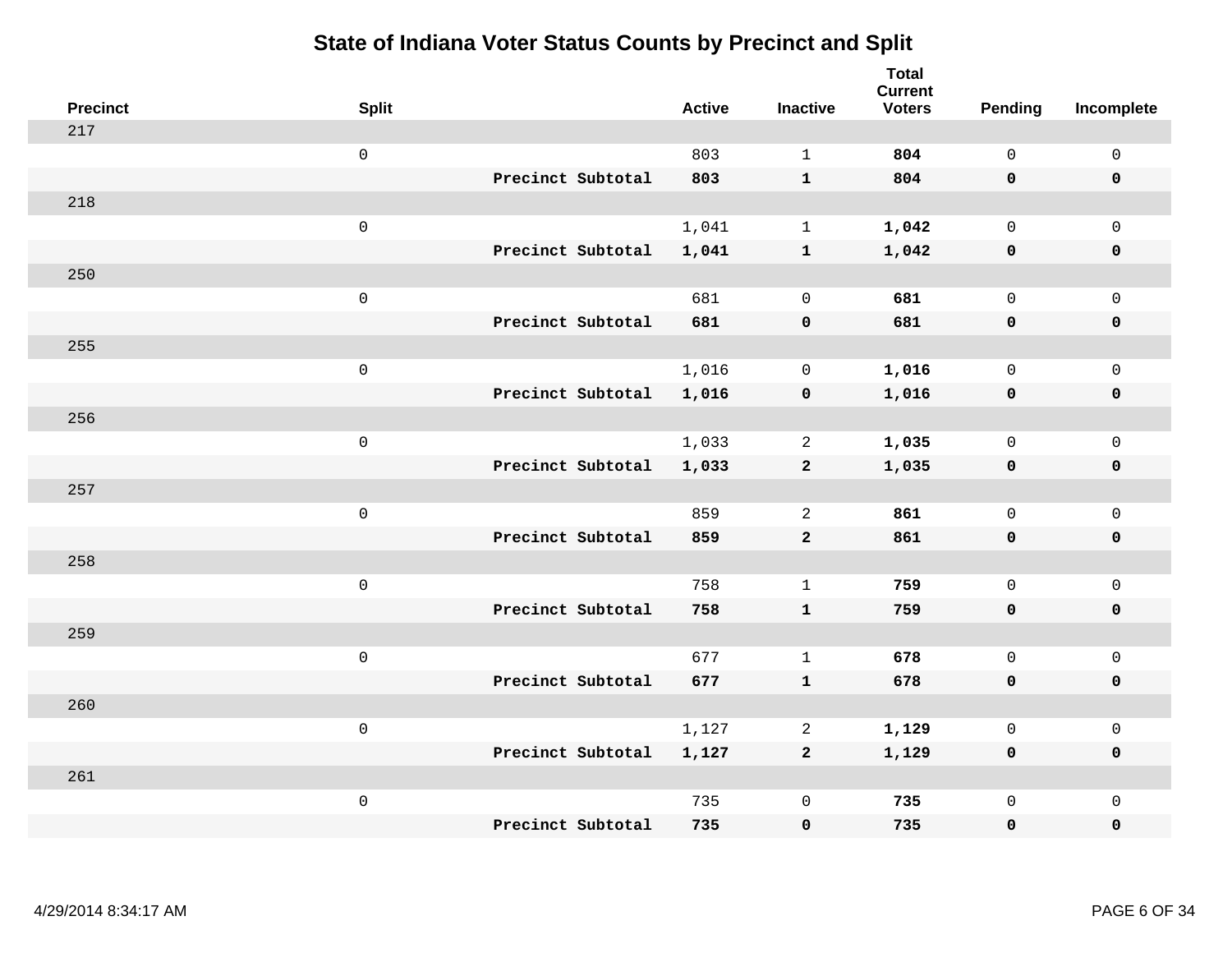| <b>Precinct</b> | <b>Split</b>        |                   | <b>Active</b> | <b>Inactive</b> | <b>Total</b><br><b>Current</b><br><b>Voters</b> | Pending      | Incomplete          |
|-----------------|---------------------|-------------------|---------------|-----------------|-------------------------------------------------|--------------|---------------------|
| 262             |                     |                   |               |                 |                                                 |              |                     |
|                 | $\mathsf 0$         |                   | 216           | $\mathbf 0$     | 216                                             | $\mathsf{O}$ | $\mathsf{O}\xspace$ |
|                 |                     | Precinct Subtotal | 216           | $\mathbf 0$     | 216                                             | $\mathbf 0$  | 0                   |
| 263             |                     |                   |               |                 |                                                 |              |                     |
|                 | $\mathsf 0$         |                   | 488           | $\mathbf{1}$    | 489                                             | $\mathsf{O}$ | $\mathsf{O}$        |
|                 |                     | Precinct Subtotal | 488           | ${\bf 1}$       | 489                                             | $\mathbf 0$  | 0                   |
| 270             |                     |                   |               |                 |                                                 |              |                     |
|                 | $\mathsf 0$         |                   | 650           | $\Omega$        | 650                                             | $\mathsf{O}$ | $\mathsf{O}\xspace$ |
|                 |                     | Precinct Subtotal | 650           | $\pmb{0}$       | 650                                             | 0            | $\mathbf 0$         |
| 285             |                     |                   |               |                 |                                                 |              |                     |
|                 | $\mathsf 0$         |                   | 651           | $\mathbf 0$     | 651                                             | $\mathsf{O}$ | $\mathsf{O}$        |
|                 |                     | Precinct Subtotal | 651           | $\pmb{0}$       | 651                                             | $\mathbf 0$  | 0                   |
| 286             |                     |                   |               |                 |                                                 |              |                     |
|                 | $\mathsf 0$         |                   | 1,069         | $\mathbf{1}$    | 1,070                                           | $\mathbf 0$  | $\mathsf{O}\xspace$ |
|                 |                     | Precinct Subtotal | 1,069         | $\mathbf{1}$    | 1,070                                           | $\mathbf 0$  | $\pmb{0}$           |
| 287             |                     |                   |               |                 |                                                 |              |                     |
|                 | $\mathbf 0$         |                   | 1,124         | 0               | 1,124                                           | $\mathbf 0$  | $\mathsf{O}$        |
|                 |                     | Precinct Subtotal | 1,124         | $\mathbf 0$     | 1,124                                           | $\mathbf 0$  | $\pmb{0}$           |
| 288             |                     |                   |               |                 |                                                 |              |                     |
|                 | $\mathsf 0$         |                   | 1,016         | $\mathbf 0$     | 1,016                                           | $\mathsf{O}$ | $\mathsf{O}\xspace$ |
|                 |                     | Precinct Subtotal | 1,016         | $\mathbf 0$     | 1,016                                           | 0            | 0                   |
| 289             |                     |                   |               |                 |                                                 |              |                     |
|                 | $\mathsf{O}\xspace$ |                   | 1,286         | $\mathbf 0$     | 1,286                                           | $\mathsf{O}$ | $\mathsf{O}\xspace$ |
|                 |                     | Precinct Subtotal | 1,286         | $\mathbf 0$     | 1,286                                           | 0            | 0                   |
| 290             |                     |                   |               |                 |                                                 |              |                     |
|                 | $\mathsf 0$         |                   | 774           | $\mathbf 0$     | 774                                             | $\mathbf{0}$ | $\mathsf{O}\xspace$ |
|                 |                     | Precinct Subtotal | 774           | $\mathbf 0$     | 774                                             | 0            | 0                   |
| 291             |                     |                   |               |                 |                                                 |              |                     |
|                 | $\mathbf 0$         |                   | 648           | $\mathsf 0$     | 648                                             | $\mathsf{O}$ | $\mathsf{O}$        |
|                 |                     | Precinct Subtotal | 648           | $\pmb{0}$       | 648                                             | 0            | 0                   |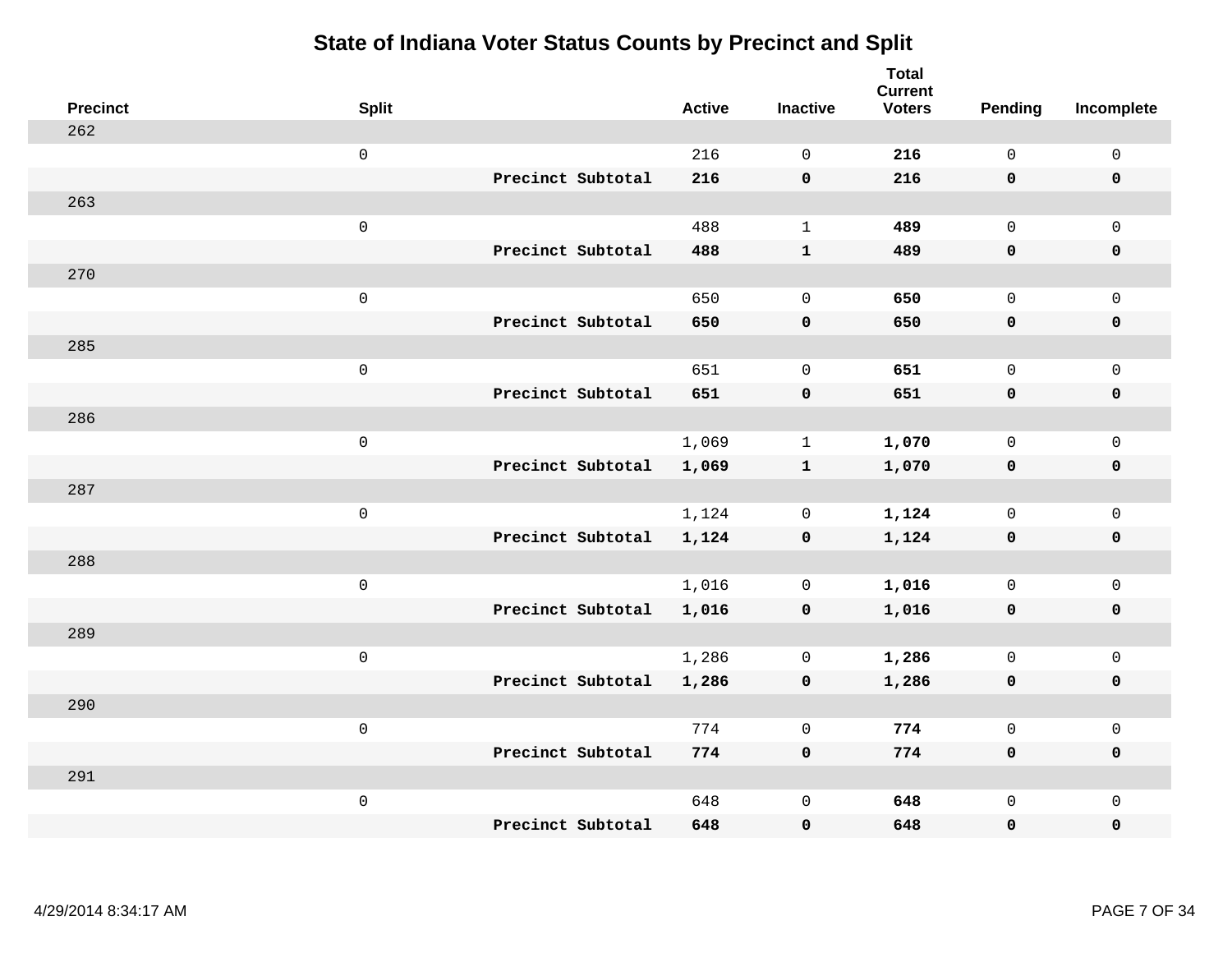| <b>Precinct</b> | <b>Split</b>        |                   | <b>Active</b> | <b>Inactive</b> | <b>Total</b><br><b>Current</b><br><b>Voters</b> | Pending      | Incomplete          |
|-----------------|---------------------|-------------------|---------------|-----------------|-------------------------------------------------|--------------|---------------------|
| 292             |                     |                   |               |                 |                                                 |              |                     |
|                 | $\mathsf 0$         |                   | 773           | 3               | 776                                             | $\mathbf{0}$ | $\mathsf{O}\xspace$ |
|                 |                     | Precinct Subtotal | 773           | $\mathbf{3}$    | 776                                             | $\mathbf 0$  | $\mathbf 0$         |
| 293             |                     |                   |               |                 |                                                 |              |                     |
|                 | $\mathsf 0$         |                   | 1,124         | $\overline{a}$  | 1,126                                           | $\mathbf 0$  | $\mathsf{O}$        |
|                 |                     | Precinct Subtotal | 1,124         | $\mathbf{2}$    | 1,126                                           | 0            | 0                   |
| 294             |                     |                   |               |                 |                                                 |              |                     |
|                 | $\mathsf 0$         |                   | 391           | $\mathbf 0$     | 391                                             | $\mathbf 0$  | $\mathsf{O}$        |
|                 |                     | Precinct Subtotal | 391           | $\mathbf 0$     | 391                                             | $\mathbf 0$  | $\pmb{0}$           |
| 296             |                     |                   |               |                 |                                                 |              |                     |
|                 | $\mathsf 0$         |                   | 824           | $\mathbf{3}$    | 827                                             | $\mathbf 0$  | $\mathsf{O}\xspace$ |
|                 |                     | Precinct Subtotal | 824           | $\mathsf 3$     | 827                                             | $\mathbf 0$  | $\pmb{0}$           |
| 297             |                     |                   |               |                 |                                                 |              |                     |
|                 | $\mathsf 0$         |                   | 974           | $\mathbf{1}$    | 975                                             | $\mathbf{0}$ | $\mathbf 0$         |
|                 |                     | Precinct Subtotal | 974           | $\mathbf{1}$    | 975                                             | 0            | $\mathbf 0$         |
| 298             |                     |                   |               |                 |                                                 |              |                     |
|                 | $\mathsf{O}\xspace$ |                   | 615           | $\mathbf{1}$    | 616                                             | $\mathsf{O}$ | $\mathsf{O}\xspace$ |
|                 |                     | Precinct Subtotal | 615           | ${\bf 1}$       | 616                                             | $\mathbf 0$  | 0                   |
| 303             |                     |                   |               |                 |                                                 |              |                     |
|                 | $\mathbf 0$         |                   | 391           | $\mathbf{1}$    | 392                                             | $\mathbf 0$  | $\mathsf{O}\xspace$ |
|                 |                     | Precinct Subtotal | 391           | $\mathbf{1}$    | 392                                             | 0            | 0                   |
| 304             |                     |                   |               |                 |                                                 |              |                     |
|                 | $\mathsf{O}\xspace$ |                   | 805           | $\,8\,$         | 813                                             | $\mathbf 0$  | $\mathsf{O}\xspace$ |
|                 |                     | Precinct Subtotal | 805           | 8               | 813                                             | 0            | 0                   |
| 305             |                     |                   |               |                 |                                                 |              |                     |
|                 | $\mathsf 0$         |                   | 589           | 2               | 591                                             | $\mathbf 0$  | $\mathsf{O}\xspace$ |
|                 |                     | Precinct Subtotal | 589           | $\overline{2}$  | 591                                             | 0            | 0                   |
| 306             |                     |                   |               |                 |                                                 |              |                     |
|                 | $\mathbf 0$         |                   | 876           | $\mathsf 0$     | 876                                             | $\mathsf{O}$ | $\mathsf{O}$        |
|                 |                     | Precinct Subtotal | 876           | $\pmb{0}$       | 876                                             | 0            | 0                   |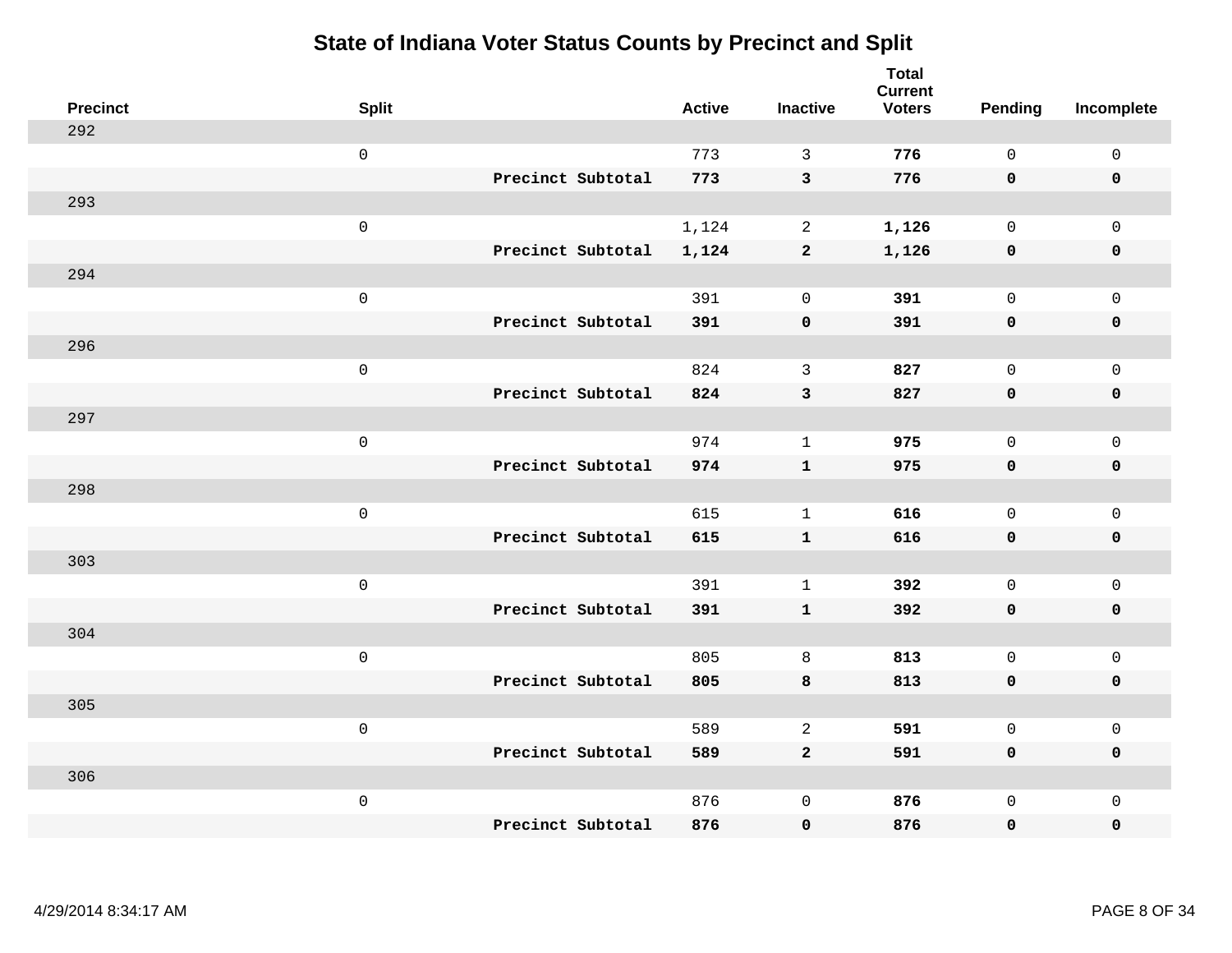| <b>Precinct</b> | <b>Split</b>        | <b>Active</b> | <b>Inactive</b>    | <b>Total</b><br><b>Current</b><br><b>Voters</b> | <b>Pending</b> | Incomplete          |
|-----------------|---------------------|---------------|--------------------|-------------------------------------------------|----------------|---------------------|
| 307             |                     |               |                    |                                                 |                |                     |
|                 | $\mathsf{O}\xspace$ | 899           | $\Omega$           | 899                                             | $\mathsf{O}$   | $\mathbf 0$         |
|                 | Precinct Subtotal   | 899           | $\mathbf 0$        | 899                                             | $\mathbf 0$    | $\mathbf 0$         |
| 308             |                     |               |                    |                                                 |                |                     |
|                 | $\mathsf 0$         | 761           | $\mathbf 0$        | 761                                             | $\mathbf 0$    | $\mathbf 0$         |
|                 | Precinct Subtotal   | 761           | $\pmb{0}$          | 761                                             | $\mathbf 0$    | $\mathbf 0$         |
| 309             |                     |               |                    |                                                 |                |                     |
|                 | $\mathsf 0$         | 1,154         | 5                  | 1,159                                           | $\mathbf 0$    | $\mathbf 0$         |
|                 | Precinct Subtotal   | 1,154         | 5                  | 1,159                                           | $\mathbf 0$    | $\mathbf 0$         |
| 310             |                     |               |                    |                                                 |                |                     |
|                 | $\mathbf 0$         | 978           | 6                  | 984                                             | $\mathbf 0$    | $\mathbf 0$         |
|                 | Precinct Subtotal   | 978           | 6                  | 984                                             | $\mathbf 0$    | $\mathbf 0$         |
| 311             |                     |               |                    |                                                 |                |                     |
|                 | $\mathbf 0$         | 1,117         | $\mathbf 0$        | 1,117                                           | $\mathbf 0$    | $\mathsf{O}\xspace$ |
|                 | Precinct Subtotal   | 1,117         | $\pmb{\mathsf{O}}$ | 1,117                                           | 0              | $\mathbf 0$         |
| 312             |                     |               |                    |                                                 |                |                     |
|                 | $\mathbf 0$         | 1,152         | 3                  | 1,155                                           | $\mathbf 0$    | $\mathsf{O}\xspace$ |
|                 | Precinct Subtotal   | 1,152         | $\mathbf{3}$       | 1,155                                           | $\mathbf 0$    | $\mathbf 0$         |
| 313             |                     |               |                    |                                                 |                |                     |
|                 | $\mathbf 0$         | 716           | 2                  | 718                                             | $\mathsf{O}$   | $\mathbf 0$         |
|                 | Precinct Subtotal   | 716           | $\mathbf 2$        | 718                                             | $\mathbf 0$    | 0                   |
| 314             |                     |               |                    |                                                 |                |                     |
|                 | $\mathbf 0$         | 1,273         | 7                  | 1,280                                           | $\mathbf 0$    | $\mathbf 0$         |
|                 | Precinct Subtotal   | 1,273         | $7\phantom{.0}$    | 1,280                                           | 0              | $\pmb{0}$           |
| 315             |                     |               |                    |                                                 |                |                     |
|                 | $\mathbf 0$         | 1,047         | 0                  | 1,047                                           | $\mathbf 0$    | $\mathbf 0$         |
|                 | Precinct Subtotal   | 1,047         | $\mathbf 0$        | 1,047                                           | $\mathbf 0$    | $\mathbf 0$         |
| 316             |                     |               |                    |                                                 |                |                     |
|                 | $\mathbf 0$         | 1,013         | $\mathbf{1}$       | 1,014                                           | $\mathsf{O}$   | $\mathbf 0$         |
|                 | Precinct Subtotal   | 1,013         | ${\bf 1}$          | 1,014                                           | 0              | $\pmb{0}$           |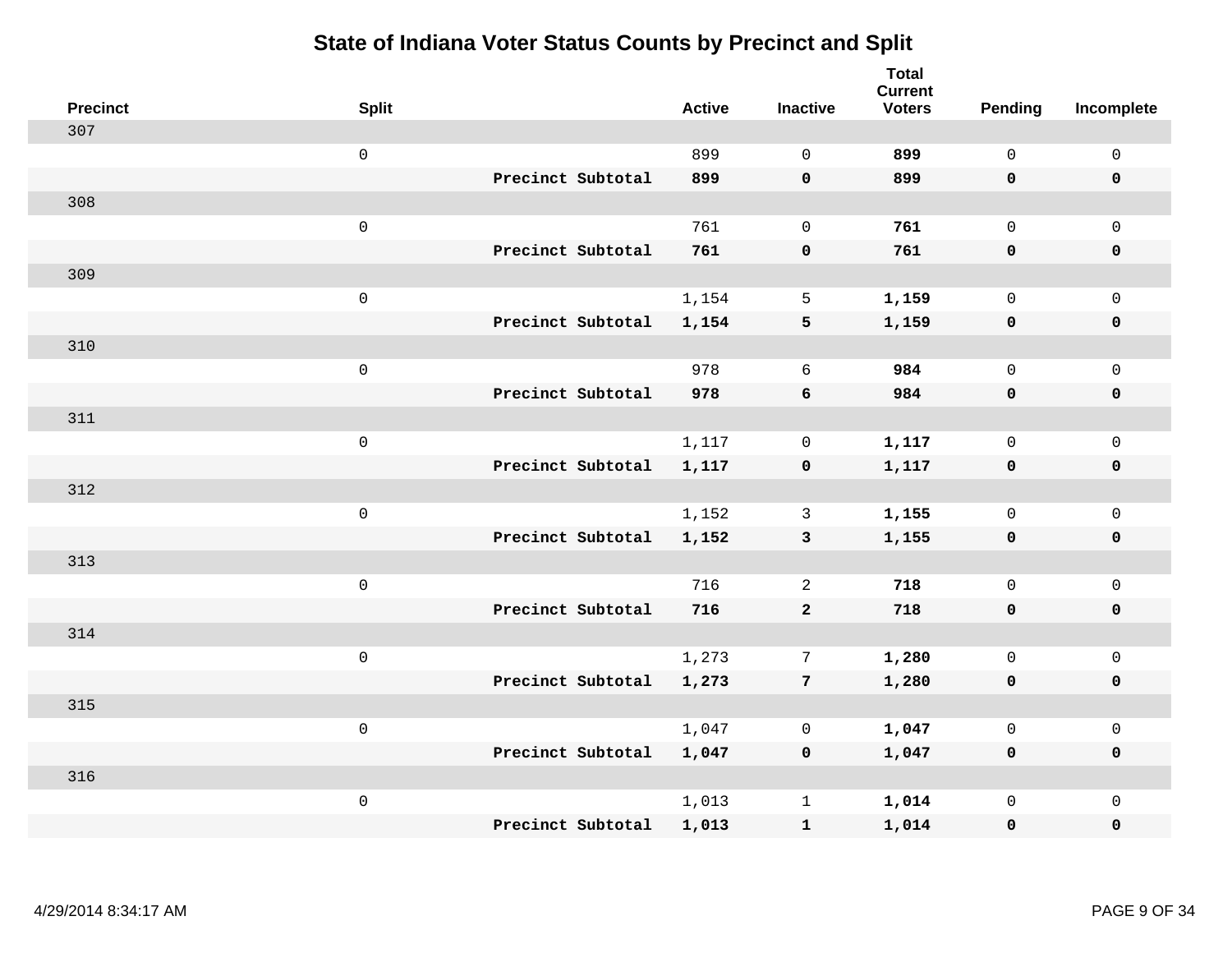| <b>Precinct</b> | <b>Split</b>        |                   | <b>Active</b> | <b>Inactive</b> | <b>Total</b><br><b>Current</b><br><b>Voters</b> | <b>Pending</b> | Incomplete          |
|-----------------|---------------------|-------------------|---------------|-----------------|-------------------------------------------------|----------------|---------------------|
| 317             |                     |                   |               |                 |                                                 |                |                     |
|                 | $\mathsf 0$         |                   | 384           | $\overline{a}$  | 386                                             | $\mathbf 0$    | $\mathsf{O}\xspace$ |
|                 |                     | Precinct Subtotal | 384           | $\overline{2}$  | 386                                             | $\mathbf 0$    | $\mathbf 0$         |
| 318             |                     |                   |               |                 |                                                 |                |                     |
|                 | $\mathsf{O}$        |                   | 1,034         | $\mathbf{1}$    | 1,035                                           | $\mathbf 0$    | $\mathsf{O}$        |
|                 |                     | Precinct Subtotal | 1,034         | $\mathbf{1}$    | 1,035                                           | $\mathbf 0$    | 0                   |
| 319             |                     |                   |               |                 |                                                 |                |                     |
|                 | $\mathsf 0$         |                   | 345           | $\mathbf 0$     | 345                                             | $\mathbf 0$    | $\mathsf{O}\xspace$ |
|                 |                     | Precinct Subtotal | 345           | $\mathbf 0$     | 345                                             | $\mathbf 0$    | $\pmb{0}$           |
| 320             |                     |                   |               |                 |                                                 |                |                     |
|                 | $\mathsf{O}\xspace$ |                   | 1,027         | 0               | 1,027                                           | $\mathbf 0$    | $\mathsf{O}$        |
|                 |                     | Precinct Subtotal | 1,027         | $\mathbf 0$     | 1,027                                           | $\mathbf 0$    | 0                   |
| 321             |                     |                   |               |                 |                                                 |                |                     |
|                 | $\mathbf 0$         |                   | 793           | $\mathbf 0$     | 793                                             | $\mathbf 0$    | $\mathsf{O}\xspace$ |
|                 |                     | Precinct Subtotal | 793           | $\mathbf 0$     | 793                                             | 0              | 0                   |
| 322             |                     |                   |               |                 |                                                 |                |                     |
|                 | $\mathsf{O}\xspace$ |                   | 1,032         | 0               | 1,032                                           | $\mathbf 0$    | $\mathsf{O}\xspace$ |
|                 |                     | Precinct Subtotal | 1,032         | $\mathbf 0$     | 1,032                                           | $\mathbf 0$    | 0                   |
| 323             |                     |                   |               |                 |                                                 |                |                     |
|                 | $\mathbf 0$         |                   | 1,195         | $\mathbf{1}$    | 1,196                                           | $\mathbf 0$    | $\mathsf{O}$        |
|                 |                     | Precinct Subtotal | 1,195         | $\mathbf{1}$    | 1,196                                           | 0              | 0                   |
| 324             |                     |                   |               |                 |                                                 |                |                     |
|                 | $\mathbf 0$         |                   | 944           | $\mathbf 0$     | 944                                             | $\mathbf 0$    | $\mathsf{O}\xspace$ |
|                 |                     | Precinct Subtotal | 944           | $\mathbf 0$     | 944                                             | 0              | 0                   |
| 325             |                     |                   |               |                 |                                                 |                |                     |
|                 | $\mathbf 0$         |                   | 575           | $\overline{0}$  | 575                                             | $\mathbf 0$    | $\mathsf{O}$        |
|                 |                     | Precinct Subtotal | 575           | $\mathbf 0$     | 575                                             | 0              | 0                   |
| 326             |                     |                   |               |                 |                                                 |                |                     |
|                 | $\mathbf 0$         |                   | 756           | $\mathbf 0$     | 756                                             | $\mathsf{O}$   | $\mathsf{O}$        |
|                 |                     | Precinct Subtotal | 756           | 0               | 756                                             | 0              | 0                   |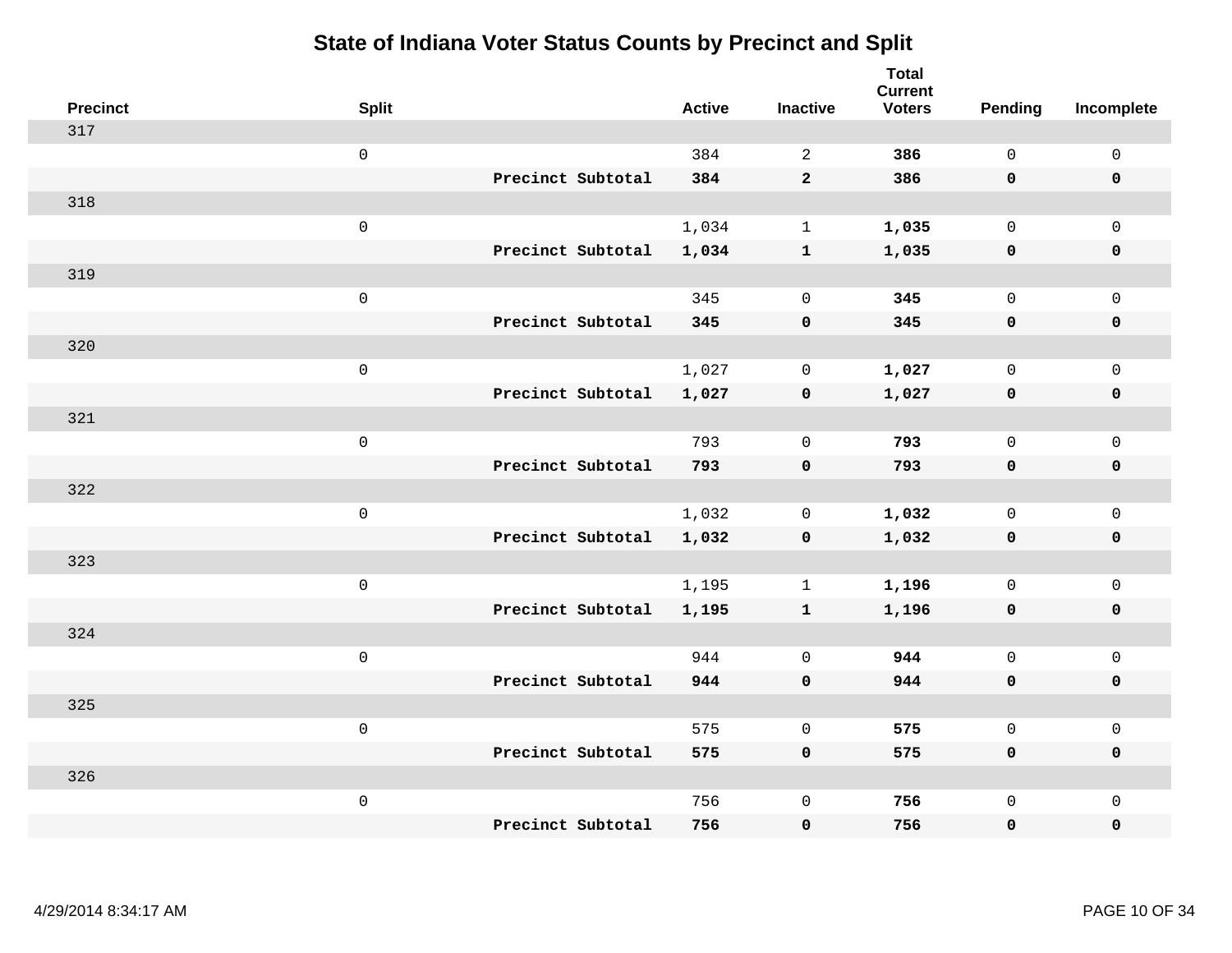| <b>Precinct</b> | <b>Split</b>        |                   | <b>Active</b> | <b>Inactive</b> | <b>Total</b><br><b>Current</b><br><b>Voters</b> | Pending      | Incomplete  |
|-----------------|---------------------|-------------------|---------------|-----------------|-------------------------------------------------|--------------|-------------|
| 327             |                     |                   |               |                 |                                                 |              |             |
|                 | $\mathsf{O}\xspace$ |                   | 772           | $\mathbf{1}$    | 773                                             | $\mathsf{O}$ | $\mathbf 0$ |
|                 |                     | Precinct Subtotal | 772           | $\mathbf{1}$    | 773                                             | $\mathbf 0$  | $\mathbf 0$ |
| 360             |                     |                   |               |                 |                                                 |              |             |
|                 | $\mathsf 0$         |                   | 1,155         | $\mathbf 0$     | 1,155                                           | $\mathsf{O}$ | $\mathbf 0$ |
|                 |                     | Precinct Subtotal | 1,155         | $\pmb{0}$       | 1,155                                           | $\mathbf 0$  | $\mathbf 0$ |
| 364             |                     |                   |               |                 |                                                 |              |             |
|                 | $\mathsf 0$         |                   | 661           | $\mathbf{1}$    | 662                                             | $\mathbf 0$  | $\mathbf 0$ |
|                 |                     | Precinct Subtotal | 661           | $\mathbf{1}$    | 662                                             | $\mathbf 0$  | $\mathbf 0$ |
| 366             |                     |                   |               |                 |                                                 |              |             |
|                 | $\mathsf 0$         |                   | 1,017         | $\mathbf{3}$    | 1,020                                           | $\mathsf{O}$ | $\mathbf 0$ |
|                 |                     | Precinct Subtotal | 1,017         | $\mathbf{3}$    | 1,020                                           | $\mathbf 0$  | $\mathbf 0$ |
| 367             |                     |                   |               |                 |                                                 |              |             |
|                 | $\mathsf 0$         |                   | 863           | $\mathbf{1}$    | 864                                             | $\mathbf 0$  | $\mathsf 0$ |
|                 |                     | Precinct Subtotal | 863           | $\mathbf{1}$    | 864                                             | $\mathbf 0$  | $\mathbf 0$ |
| 368             |                     |                   |               |                 |                                                 |              |             |
|                 | $\mathsf 0$         |                   | 1,196         | 3               | 1,199                                           | $\mathbf 0$  | $\mathsf 0$ |
|                 |                     | Precinct Subtotal | 1,196         | $\mathbf{3}$    | 1,199                                           | $\mathbf 0$  | $\mathbf 0$ |
| 370             |                     |                   |               |                 |                                                 |              |             |
|                 | $\mathbf 0$         |                   | 1,148         | 2               | 1,150                                           | $\mathsf{O}$ | $\mathbf 0$ |
|                 |                     | Precinct Subtotal | 1,148         | $\mathbf{2}$    | 1,150                                           | 0            | 0           |
| 371             |                     |                   |               |                 |                                                 |              |             |
|                 | $\mathsf 0$         |                   | 1,268         | $\mathbf 0$     | 1,268                                           | $\mathsf{O}$ | $\mathbf 0$ |
|                 |                     | Precinct Subtotal | 1,268         | $\mathbf 0$     | 1,268                                           | 0            | $\pmb{0}$   |
| 372             |                     |                   |               |                 |                                                 |              |             |
|                 | $\mathbf 0$         |                   | 536           | $\mathbf{1}$    | 537                                             | $\mathbf 0$  | $\mathbf 0$ |
|                 |                     | Precinct Subtotal | 536           | $\mathbf{1}$    | 537                                             | $\mathbf 0$  | $\mathbf 0$ |
| 373             |                     |                   |               |                 |                                                 |              |             |
|                 | $\mathsf 0$         |                   | 49            | $\mathsf 0$     | 49                                              | $\mathsf{O}$ | $\mathbf 0$ |
|                 |                     | Precinct Subtotal | 49            | $\pmb{0}$       | 49                                              | 0            | 0           |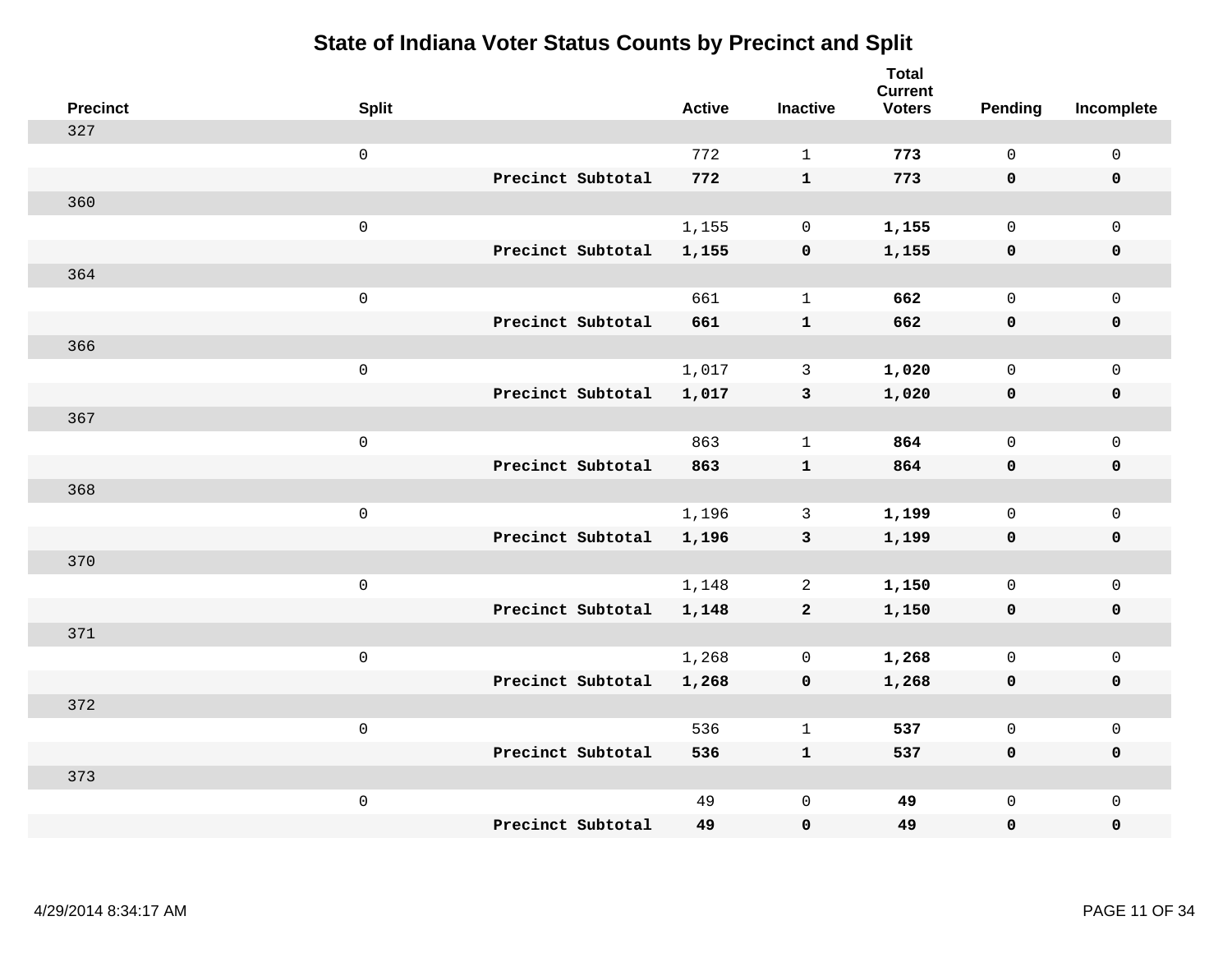| <b>Precinct</b> | <b>Split</b>        |                   | <b>Active</b> | <b>Inactive</b> | <b>Total</b><br><b>Current</b><br><b>Voters</b> | Pending      | Incomplete          |
|-----------------|---------------------|-------------------|---------------|-----------------|-------------------------------------------------|--------------|---------------------|
| 399             |                     |                   |               |                 |                                                 |              |                     |
|                 | $\mathsf 0$         |                   | 530           | $\Omega$        | 530                                             | $\mathbf{0}$ | $\mathsf 0$         |
|                 |                     | Precinct Subtotal | 530           | $\mathbf 0$     | 530                                             | $\mathbf 0$  | $\mathbf 0$         |
| 410             |                     |                   |               |                 |                                                 |              |                     |
|                 | $\mathsf 0$         |                   | 1,118         | 5               | 1,123                                           | $\mathbf 0$  | $\mathsf{O}$        |
|                 |                     | Precinct Subtotal | 1,118         | 5               | 1,123                                           | 0            | 0                   |
| 411             |                     |                   |               |                 |                                                 |              |                     |
|                 | $\mathsf 0$         |                   | 1,041         | $\mathbf 0$     | 1,041                                           | $\mathbf{0}$ | $\mathsf{O}$        |
|                 |                     | Precinct Subtotal | 1,041         | $\mathbf 0$     | 1,041                                           | $\mathbf 0$  | 0                   |
| 415             |                     |                   |               |                 |                                                 |              |                     |
|                 | $\mathsf 0$         |                   | 1,028         | 5               | 1,033                                           | $\mathbf{0}$ | $\mathsf{O}\xspace$ |
|                 |                     | Precinct Subtotal | 1,028         | 5               | 1,033                                           | $\mathbf 0$  | $\pmb{0}$           |
| 418             |                     |                   |               |                 |                                                 |              |                     |
|                 | $\mathsf 0$         |                   | 731           | 2               | 733                                             | $\mathbf 0$  | $\mathbf 0$         |
|                 |                     | Precinct Subtotal | 731           | $\overline{a}$  | 733                                             | 0            | $\mathbf 0$         |
| 452             |                     |                   |               |                 |                                                 |              |                     |
|                 | $\mathbf 0$         |                   | 1,167         | 0               | 1,167                                           | $\mathbf 0$  | $\mathsf{O}\xspace$ |
|                 |                     | Precinct Subtotal | 1,167         | $\pmb{0}$       | 1,167                                           | 0            | 0                   |
| 453             |                     |                   |               |                 |                                                 |              |                     |
|                 | $\mathbf 0$         |                   | 682           | $\overline{0}$  | 682                                             | $\mathbf 0$  | $\mathsf{O}\xspace$ |
|                 |                     | Precinct Subtotal | 682           | $\mathbf 0$     | 682                                             | 0            | 0                   |
| 454             |                     |                   |               |                 |                                                 |              |                     |
|                 | $\mathsf{O}\xspace$ |                   | 830           | $\mathbf{3}$    | 833                                             | $\mathbf 0$  | $\mathsf{O}\xspace$ |
|                 |                     | Precinct Subtotal | 830           | 3               | 833                                             | 0            | 0                   |
| 455             |                     |                   |               |                 |                                                 |              |                     |
|                 | $\mathsf 0$         |                   | 861           | $\mathbf 0$     | 861                                             | $\mathbf 0$  | $\mathsf{O}$        |
|                 |                     | Precinct Subtotal | 861           | $\mathbf 0$     | 861                                             | 0            | 0                   |
| 456             |                     |                   |               |                 |                                                 |              |                     |
|                 | $\mathbf 0$         |                   | 957           | 4               | 961                                             | $\mathsf{O}$ | $\mathsf{O}$        |
|                 |                     | Precinct Subtotal | 957           | 4               | 961                                             | 0            | 0                   |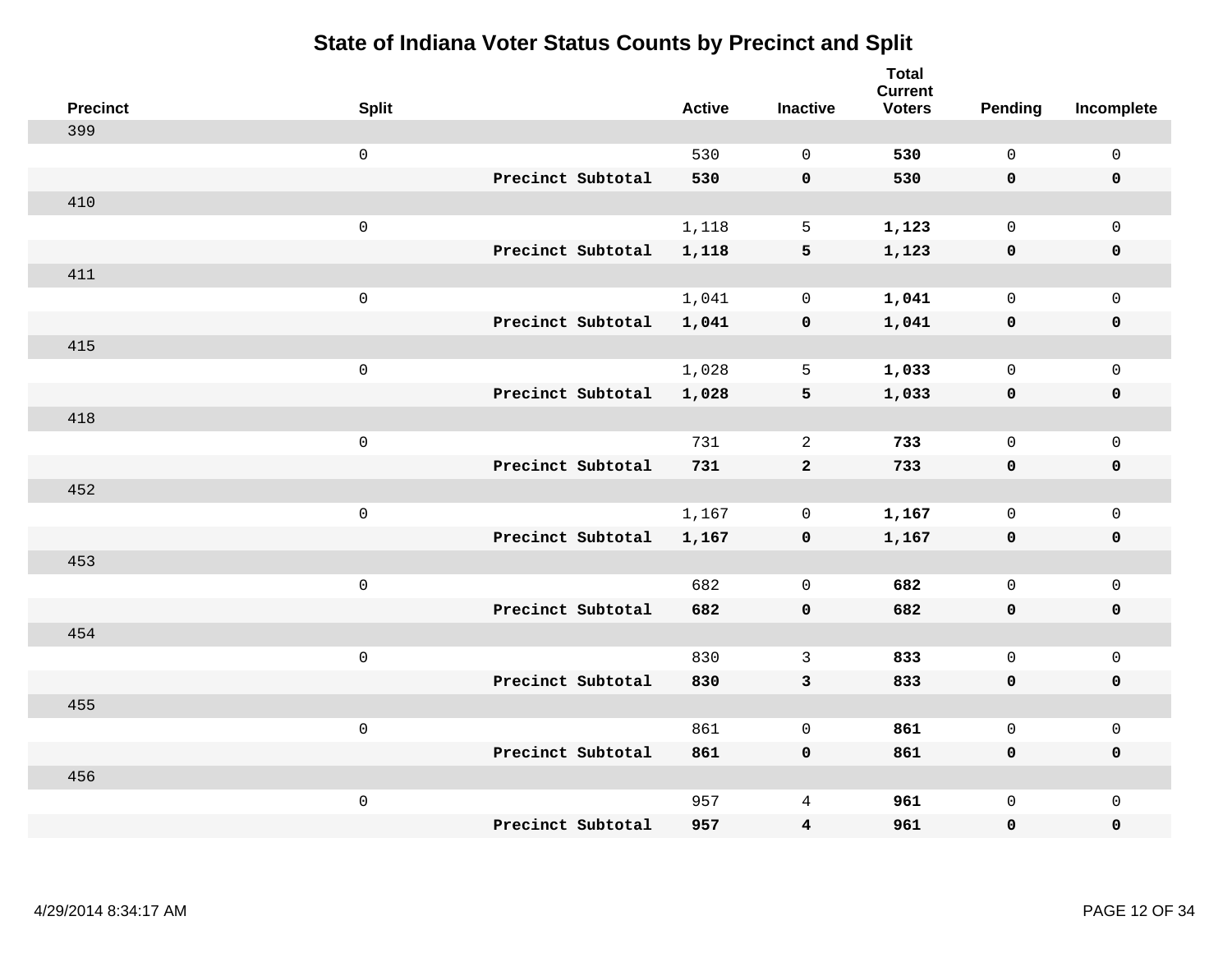| <b>Precinct</b> | <b>Split</b>        |                   | <b>Active</b> | <b>Inactive</b> | <b>Total</b><br><b>Current</b><br><b>Voters</b> | Pending      | Incomplete          |
|-----------------|---------------------|-------------------|---------------|-----------------|-------------------------------------------------|--------------|---------------------|
| 457             |                     |                   |               |                 |                                                 |              |                     |
|                 | $\mathsf 0$         |                   | 787           | $\mathbf 0$     | 787                                             | $\mathsf{O}$ | $\mathsf 0$         |
|                 |                     | Precinct Subtotal | 787           | $\mathbf 0$     | 787                                             | $\mathbf 0$  | 0                   |
| 458             |                     |                   |               |                 |                                                 |              |                     |
|                 | $\mathsf{O}\xspace$ |                   | 786           | $\mathbf 0$     | 786                                             | $\mathsf{O}$ | $\mathsf{O}$        |
|                 |                     | Precinct Subtotal | 786           | $\pmb{0}$       | 786                                             | $\mathbf 0$  | $\pmb{0}$           |
| 459             |                     |                   |               |                 |                                                 |              |                     |
|                 | $\mathsf 0$         |                   | 850           | $\mathbf 0$     | 850                                             | $\mathsf{O}$ | $\mathsf{O}$        |
|                 |                     | Precinct Subtotal | 850           | $\mathbf 0$     | 850                                             | $\mathbf 0$  | 0                   |
| 460             |                     |                   |               |                 |                                                 |              |                     |
|                 | $\mathsf{O}\xspace$ |                   | 1,016         | $\mathbf{1}$    | 1,017                                           | $\mathbf{0}$ | $\mathsf{O}\xspace$ |
|                 |                     | Precinct Subtotal | 1,016         | $\mathbf{1}$    | 1,017                                           | $\mathbf 0$  | $\pmb{0}$           |
| 461             |                     |                   |               |                 |                                                 |              |                     |
|                 | $\mathsf{O}\xspace$ |                   | 36            | $\mathbf 0$     | 36                                              | $\mathbf{0}$ | $\mathsf 0$         |
|                 |                     | Precinct Subtotal | 36            | $\mathbf 0$     | 36                                              | 0            | $\mathbf 0$         |
| 468             |                     |                   |               |                 |                                                 |              |                     |
|                 | $\mathsf{O}\xspace$ |                   | 1,033         | $\mathbf 0$     | 1,033                                           | $\mathbf 0$  | $\mathsf{O}\xspace$ |
|                 |                     | Precinct Subtotal | 1,033         | $\mathbf 0$     | 1,033                                           | $\mathbf 0$  | 0                   |
| 469             |                     |                   |               |                 |                                                 |              |                     |
|                 | $\mathsf{O}\xspace$ |                   | 717           | $\mathbf 0$     | 717                                             | $\mathbf{0}$ | $\mathsf{O}$        |
|                 |                     | Precinct Subtotal | 717           | $\mathbf 0$     | 717                                             | $\mathbf 0$  | 0                   |
| 470             |                     |                   |               |                 |                                                 |              |                     |
|                 | $\mathsf 0$         |                   | 994           | $\mathbf 0$     | 994                                             | $\mathsf{O}$ | $\mathsf{O}$        |
|                 |                     | Precinct Subtotal | 994           | $\mathbf 0$     | 994                                             | 0            | 0                   |
| 471             |                     |                   |               |                 |                                                 |              |                     |
|                 | $\mathsf{O}\xspace$ |                   | 907           | $\mathbf 0$     | 907                                             | $\mathsf{O}$ | $\mathsf{O}\xspace$ |
|                 |                     | Precinct Subtotal | 907           | $\mathbf 0$     | 907                                             | 0            | 0                   |
| 472             |                     |                   |               |                 |                                                 |              |                     |
|                 | $\mathsf{O}\xspace$ |                   | 1,013         | $\mathbf{1}$    | 1,014                                           | $\mathsf{O}$ | $\mathsf{O}$        |
|                 |                     | Precinct Subtotal | 1,013         | ${\bf 1}$       | 1,014                                           | 0            | 0                   |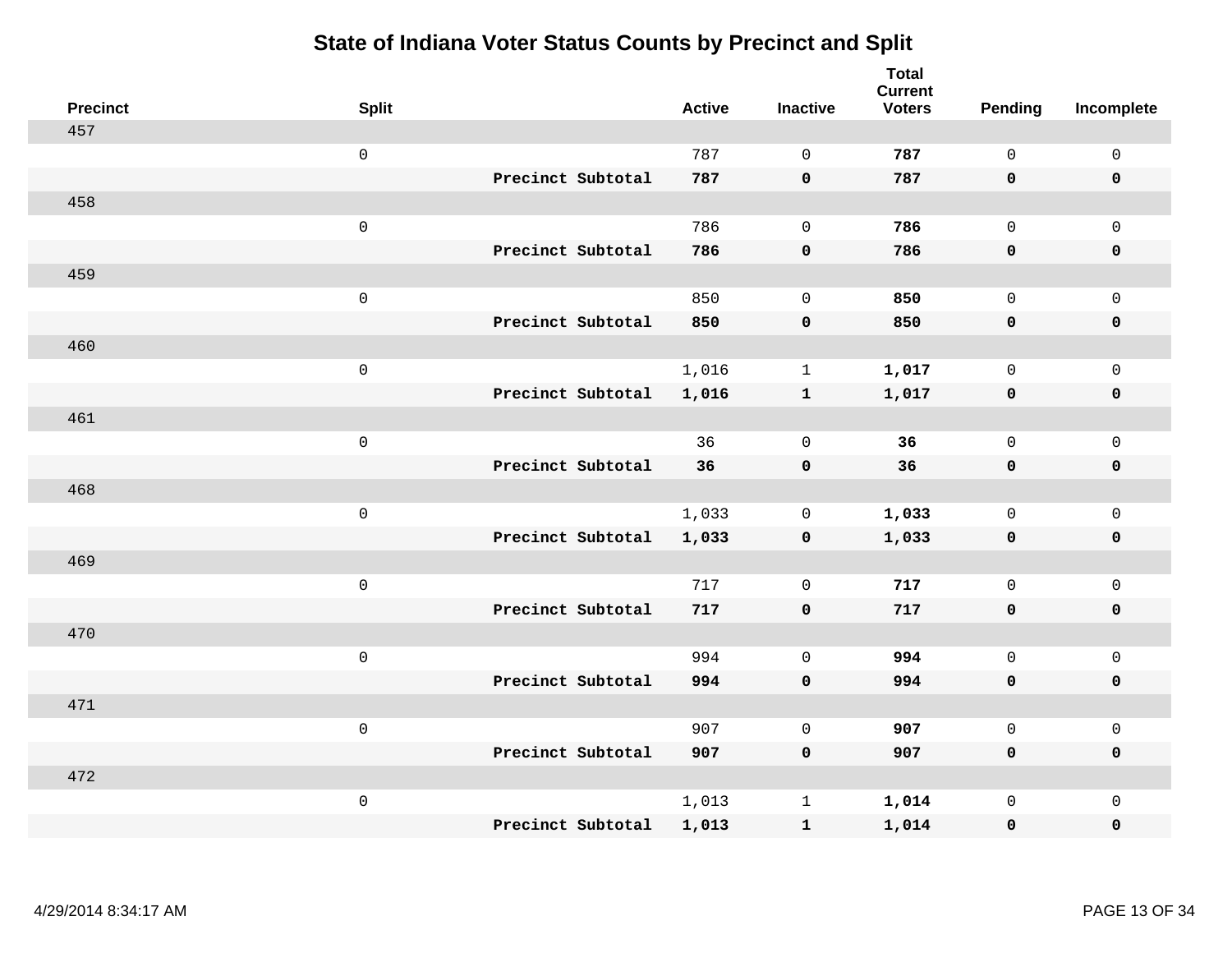| <b>Precinct</b> | <b>Split</b>        |                   | <b>Active</b> | <b>Inactive</b> | <b>Total</b><br><b>Current</b><br><b>Voters</b> | <b>Pending</b> | Incomplete          |
|-----------------|---------------------|-------------------|---------------|-----------------|-------------------------------------------------|----------------|---------------------|
| 473             |                     |                   |               |                 |                                                 |                |                     |
|                 | $\mathsf 0$         |                   | 1,149         | $\mathbf 0$     | 1,149                                           | $\mathbf 0$    | $\mathsf 0$         |
|                 |                     | Precinct Subtotal | 1,149         | $\mathbf 0$     | 1,149                                           | $\mathbf 0$    | $\mathbf 0$         |
| 474             |                     |                   |               |                 |                                                 |                |                     |
|                 | $\mathsf{O}$        |                   | 1,453         | $\mathbf{3}$    | 1,456                                           | $\mathbf{0}$   | $\mathsf{O}$        |
|                 |                     | Precinct Subtotal | 1,453         | $\mathbf{3}$    | 1,456                                           | $\mathbf 0$    | 0                   |
| 475             |                     |                   |               |                 |                                                 |                |                     |
|                 | $\mathsf{O}\xspace$ |                   | 780           | $\mathbf{1}$    | 781                                             | $\mathbf{0}$   | $\mathsf{O}\xspace$ |
|                 |                     | Precinct Subtotal | 780           | $\mathbf{1}$    | 781                                             | 0              | $\pmb{0}$           |
| 476             |                     |                   |               |                 |                                                 |                |                     |
|                 | $\mathbf 0$         |                   | 678           | $\mathbf 0$     | 678                                             | $\mathbf 0$    | $\mathsf{O}$        |
|                 |                     | Precinct Subtotal | 678           | $\mathbf 0$     | 678                                             | 0              | 0                   |
| 477             |                     |                   |               |                 |                                                 |                |                     |
|                 | $\mathbf 0$         |                   | 1,079         | $\mathbf 0$     | 1,079                                           | $\mathbf 0$    | $\mathsf{O}\xspace$ |
|                 |                     | Precinct Subtotal | 1,079         | $\mathbf 0$     | 1,079                                           | 0              | 0                   |
| 478             |                     |                   |               |                 |                                                 |                |                     |
|                 | $\mathbf 0$         |                   | 762           | $\mathbf 0$     | 762                                             | $\mathbf 0$    | $\mathsf{O}\xspace$ |
|                 |                     | Precinct Subtotal | 762           | $\mathbf 0$     | 762                                             | 0              | 0                   |
| 479             |                     |                   |               |                 |                                                 |                |                     |
|                 | $\mathbf 0$         |                   | 990           | $\mathbf 0$     | 990                                             | $\mathsf{O}$   | $\mathsf{O}$        |
|                 |                     | Precinct Subtotal | 990           | $\mathbf 0$     | 990                                             | 0              | 0                   |
| 480             |                     |                   |               |                 |                                                 |                |                     |
|                 | $\mathbf 0$         |                   | 960           | $\mathbf 0$     | 960                                             | $\mathsf{O}$   | $\mathsf{O}\xspace$ |
|                 |                     | Precinct Subtotal | 960           | $\mathbf 0$     | 960                                             | 0              | 0                   |
| 481             |                     |                   |               |                 |                                                 |                |                     |
|                 | $\mathbf 0$         |                   | 930           | $\mathbf 0$     | 930                                             | $\mathbf 0$    | $\mathsf{O}$        |
|                 |                     | Precinct Subtotal | 930           | $\mathbf 0$     | 930                                             | 0              | 0                   |
| 482             |                     |                   |               |                 |                                                 |                |                     |
|                 | $\mathbf 0$         |                   | 1,098         | $\mathbf 0$     | 1,098                                           | $\mathsf{O}$   | $\mathsf{O}$        |
|                 |                     | Precinct Subtotal | 1,098         | $\mathbf 0$     | 1,098                                           | 0              | 0                   |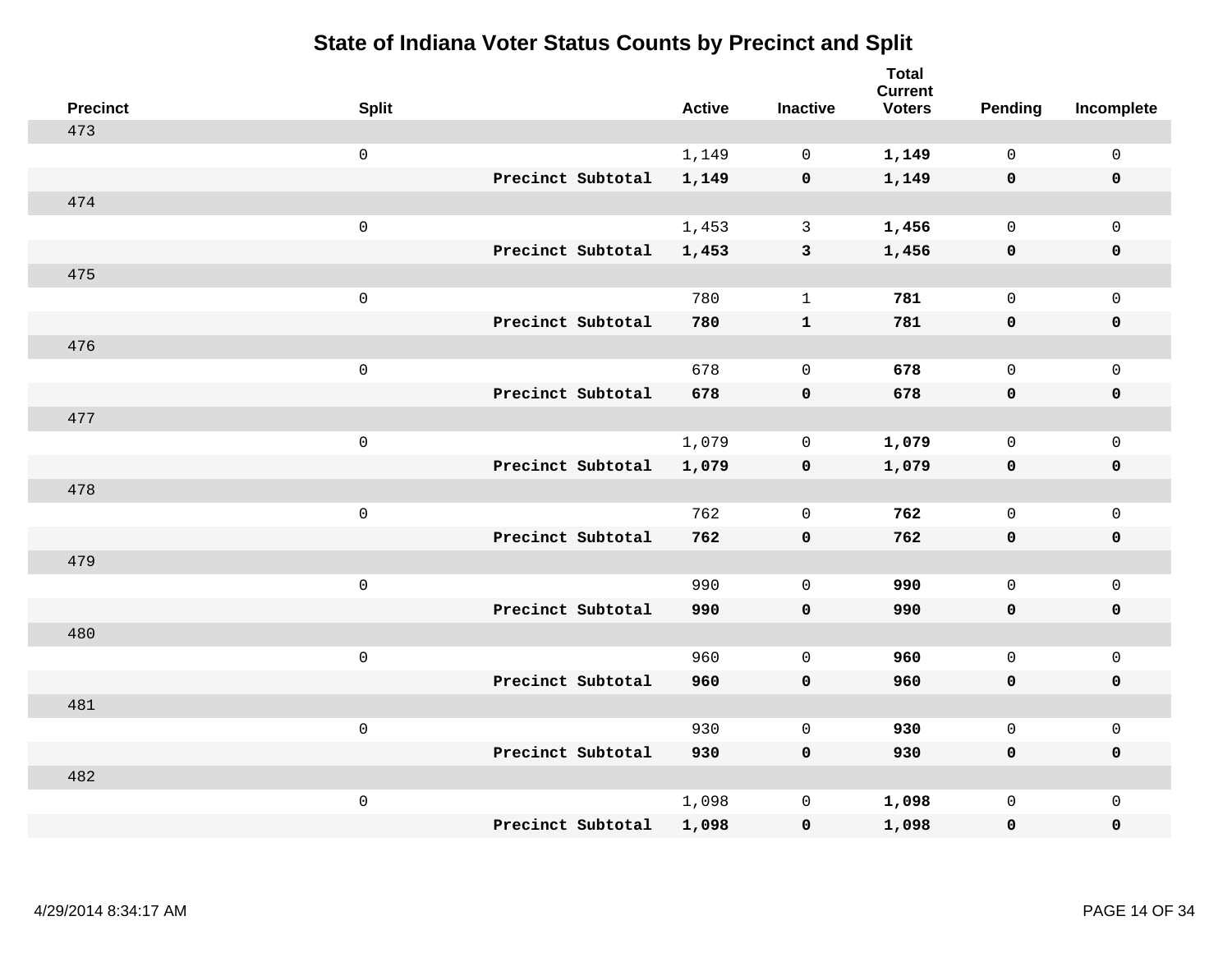| <b>Precinct</b> | <b>Split</b>        |                   | <b>Active</b> | <b>Inactive</b> | <b>Total</b><br><b>Current</b><br><b>Voters</b> | <b>Pending</b> | Incomplete          |
|-----------------|---------------------|-------------------|---------------|-----------------|-------------------------------------------------|----------------|---------------------|
| 483             |                     |                   |               |                 |                                                 |                |                     |
|                 | $\mathsf{O}\xspace$ |                   | 882           | $\Omega$        | 882                                             | $\mathsf{O}$   | $\mathsf{O}\xspace$ |
|                 |                     | Precinct Subtotal | 882           | $\mathbf 0$     | 882                                             | $\mathbf 0$    | $\mathbf 0$         |
| 484             |                     |                   |               |                 |                                                 |                |                     |
|                 | $\mathsf{O}\xspace$ |                   | 845           | $\mathbf{1}$    | 846                                             | $\mathbf 0$    | $\mathsf{O}$        |
|                 |                     | Precinct Subtotal | 845           | ${\bf 1}$       | 846                                             | $\mathbf 0$    | 0                   |
| 485             |                     |                   |               |                 |                                                 |                |                     |
|                 | $\mathsf{O}\xspace$ |                   | 1,067         | $\mathbf 0$     | 1,067                                           | $\mathbf 0$    | $\mathsf{O}\xspace$ |
|                 |                     | Precinct Subtotal | 1,067         | $\mathbf 0$     | 1,067                                           | $\mathbf 0$    | $\pmb{0}$           |
| 486             |                     |                   |               |                 |                                                 |                |                     |
|                 | $\mathsf{O}\xspace$ |                   | 1,233         | 0               | 1,233                                           | $\mathbf 0$    | $\mathsf{O}$        |
|                 |                     | Precinct Subtotal | 1,233         | $\mathbf 0$     | 1,233                                           | $\mathbf 0$    | 0                   |
| 487             |                     |                   |               |                 |                                                 |                |                     |
|                 | $\mathsf{O}\xspace$ |                   | 1,141         | $\mathbf 0$     | 1,141                                           | $\mathbf 0$    | $\mathsf{O}\xspace$ |
|                 |                     | Precinct Subtotal | 1,141         | $\mathbf 0$     | 1,141                                           | 0              | 0                   |
| 488             |                     |                   |               |                 |                                                 |                |                     |
|                 | $\mathsf 0$         |                   | 947           | $\mathbf{1}$    | 948                                             | $\mathbf 0$    | $\mathsf{O}$        |
|                 |                     | Precinct Subtotal | 947           | $\mathbf{1}$    | 948                                             | 0              | 0                   |
| 489             |                     |                   |               |                 |                                                 |                |                     |
|                 | $\mathsf{O}\xspace$ |                   | 406           | $\mathbf 0$     | 406                                             | $\mathsf{O}$   | $\mathsf{O}$        |
|                 |                     | Precinct Subtotal | 406           | $\mathbf 0$     | 406                                             | $\mathbf 0$    | 0                   |
| 490             |                     |                   |               |                 |                                                 |                |                     |
|                 | $\mathsf 0$         |                   | 1,067         | $\mathbf{1}$    | 1,068                                           | $\mathsf{O}$   | $\mathsf{O}$        |
|                 |                     | Precinct Subtotal | 1,067         | $\mathbf{1}$    | 1,068                                           | 0              | 0                   |
| 502             |                     |                   |               |                 |                                                 |                |                     |
|                 | $\mathsf 0$         |                   | 678           | 2               | 680                                             | $\mathbf 0$    | $\mathsf{O}$        |
|                 |                     | Precinct Subtotal | 678           | $\mathbf{2}$    | 680                                             | 0              | 0                   |
| 503             |                     |                   |               |                 |                                                 |                |                     |
|                 | $\mathsf 0$         |                   | 1,045         | 6               | 1,051                                           | $\mathsf{O}$   | $\mathsf{O}$        |
|                 |                     | Precinct Subtotal | 1,045         | 6               | 1,051                                           | 0              | 0                   |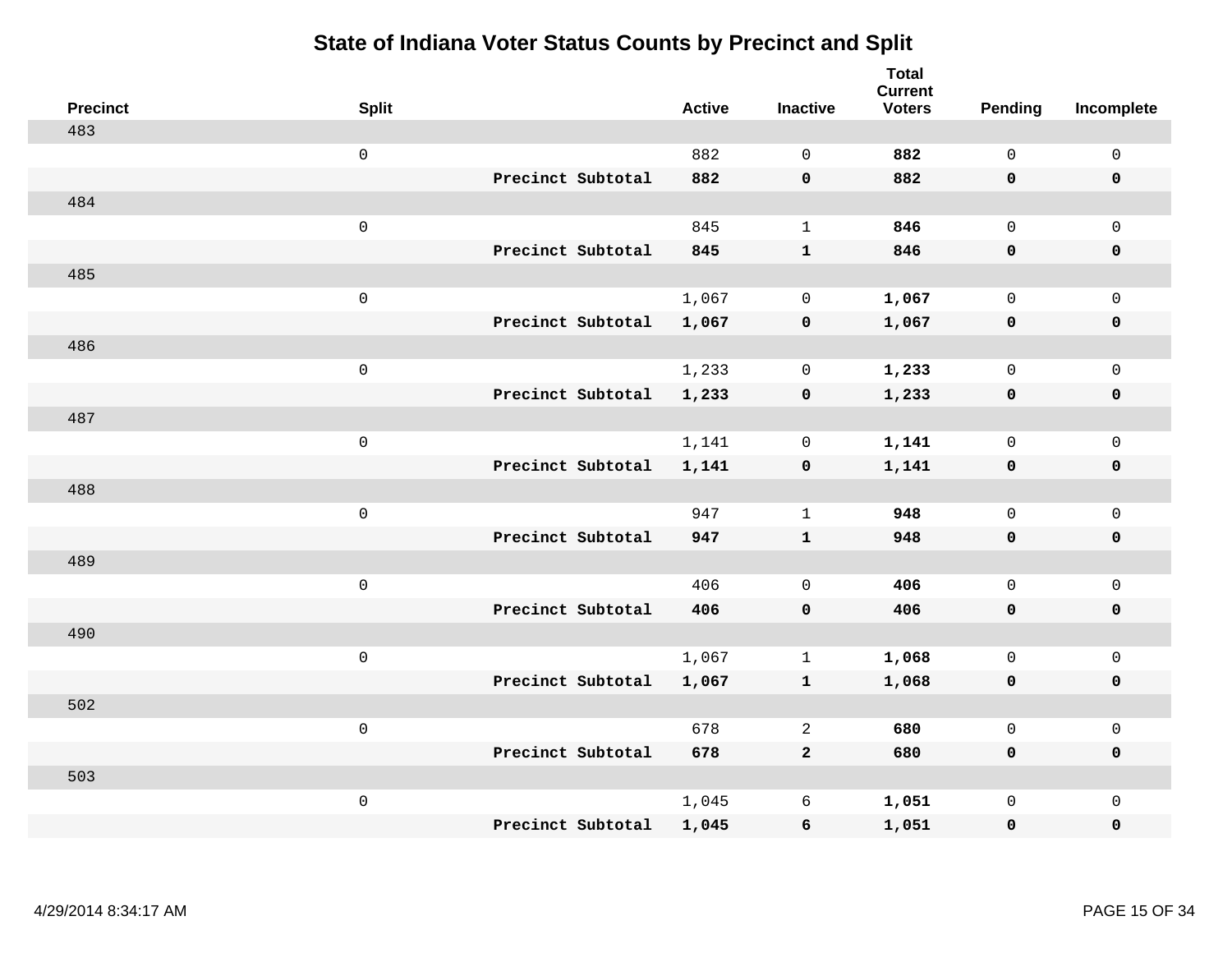| <b>Precinct</b> | <b>Split</b>        |                   | <b>Active</b> | <b>Inactive</b> | <b>Total</b><br><b>Current</b><br><b>Voters</b> | Pending      | Incomplete          |
|-----------------|---------------------|-------------------|---------------|-----------------|-------------------------------------------------|--------------|---------------------|
| 504             |                     |                   |               |                 |                                                 |              |                     |
|                 | $\mathsf 0$         |                   | 835           | $\mathbf{1}$    | 836                                             | $\mathbf{0}$ | $\mathsf{O}\xspace$ |
|                 |                     | Precinct Subtotal | 835           | $\mathbf{1}$    | 836                                             | $\mathbf 0$  | $\mathbf 0$         |
| 505             |                     |                   |               |                 |                                                 |              |                     |
|                 | $\mathsf{O}\xspace$ |                   | 752           | $7\phantom{.0}$ | 759                                             | $\mathbf{0}$ | $\mathsf{O}$        |
|                 |                     | Precinct Subtotal | 752           | $\overline{7}$  | 759                                             | $\mathbf 0$  | 0                   |
| 509             |                     |                   |               |                 |                                                 |              |                     |
|                 | $\mathsf{O}\xspace$ |                   | 963           | 2               | 965                                             | $\mathbf 0$  | $\mathsf{O}$        |
|                 |                     | Precinct Subtotal | 963           | $\mathbf{2}$    | 965                                             | 0            | 0                   |
| 512             |                     |                   |               |                 |                                                 |              |                     |
|                 | $\mathsf 0$         |                   | 551           | $\mathbf 0$     | 551                                             | $\mathbf{0}$ | $\mathsf{O}$        |
|                 |                     | Precinct Subtotal | 551           | $\mathbf 0$     | 551                                             | $\mathbf 0$  | $\pmb{0}$           |
| 516             |                     |                   |               |                 |                                                 |              |                     |
|                 | $\mathsf 0$         |                   | 705           | 26              | 731                                             | $\mathbf 0$  | $\mathbf 0$         |
|                 |                     | Precinct Subtotal | 705           | 26              | 731                                             | 0            | $\mathbf 0$         |
| 518             |                     |                   |               |                 |                                                 |              |                     |
|                 | $\mathsf{O}\xspace$ |                   | 587           | $\mathbf{1}$    | 588                                             | $\mathbf 0$  | $\mathsf{O}$        |
|                 |                     | Precinct Subtotal | 587           | ${\bf 1}$       | 588                                             | $\mathbf 0$  | 0                   |
| 519             |                     |                   |               |                 |                                                 |              |                     |
|                 | $\mathbf 0$         |                   | 1,023         | 6               | 1,029                                           | $\mathbf 0$  | $\mathsf{O}\xspace$ |
|                 |                     | Precinct Subtotal | 1,023         | 6               | 1,029                                           | 0            | 0                   |
| 553             |                     |                   |               |                 |                                                 |              |                     |
|                 | $\mathsf{O}\xspace$ |                   | 1,086         | $\mathbf{1}$    | 1,087                                           | $\mathbf 0$  | $\mathsf{O}\xspace$ |
|                 |                     | Precinct Subtotal | 1,086         | ${\bf 1}$       | 1,087                                           | $\mathbf 0$  | 0                   |
| 554             |                     |                   |               |                 |                                                 |              |                     |
|                 | $\mathsf 0$         |                   | 1,174         | $\mathbf 0$     | 1,174                                           | $\mathbf 0$  | $\mathsf{O}$        |
|                 |                     | Precinct Subtotal | 1,174         | $\mathbf 0$     | 1,174                                           | 0            | 0                   |
| 555             |                     |                   |               |                 |                                                 |              |                     |
|                 | $\mathbf 0$         |                   | 781           | 2               | 783                                             | $\mathsf{O}$ | $\mathsf{O}$        |
|                 |                     | Precinct Subtotal | 781           | $\bf{2}$        | 783                                             | 0            | 0                   |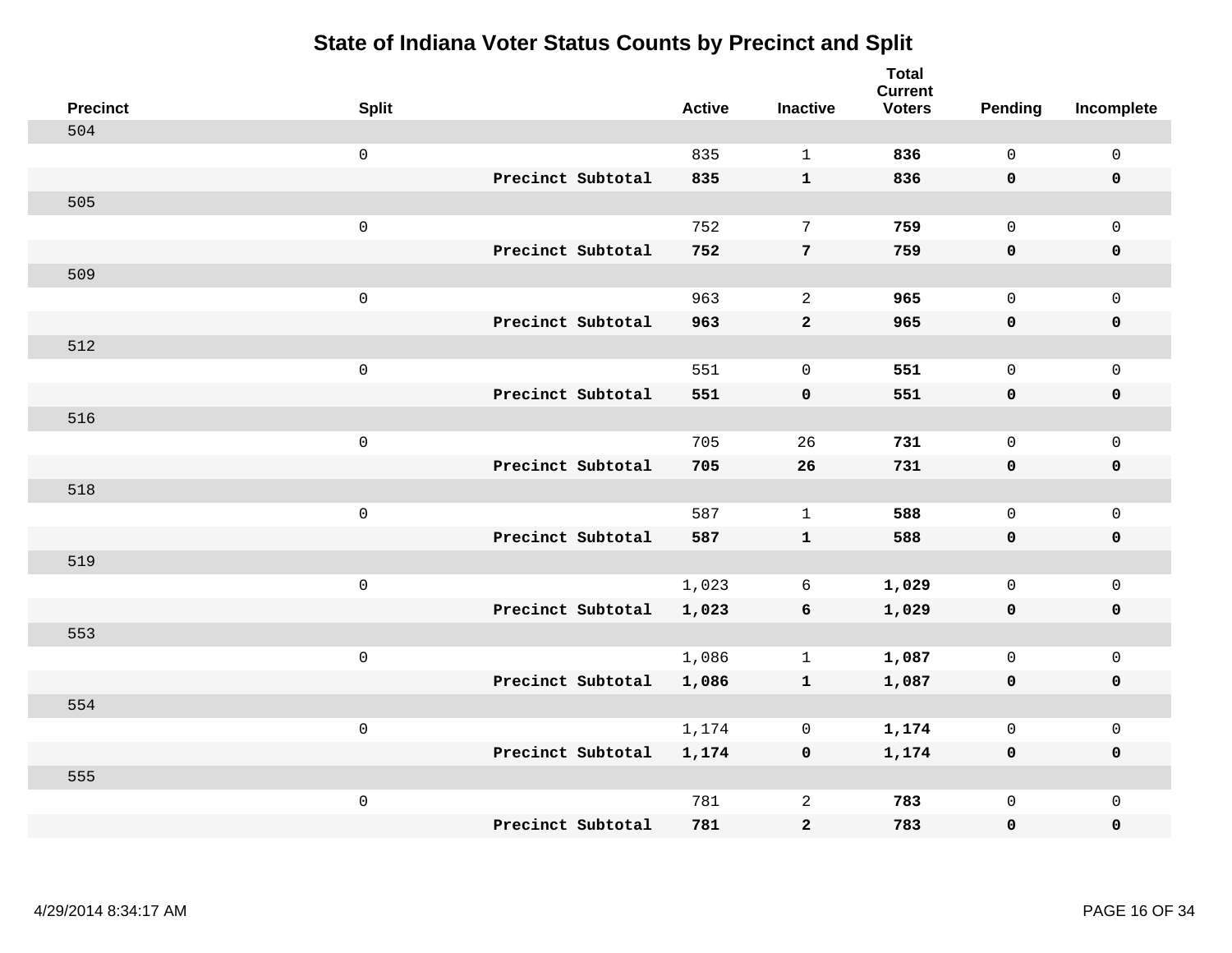| <b>Precinct</b> | <b>Split</b>        |                   | <b>Active</b> | <b>Inactive</b>         | <b>Total</b><br><b>Current</b><br><b>Voters</b> | <b>Pending</b> | Incomplete          |
|-----------------|---------------------|-------------------|---------------|-------------------------|-------------------------------------------------|----------------|---------------------|
| 557             |                     |                   |               |                         |                                                 |                |                     |
|                 | $\mathsf 0$         |                   | 989           | $\overline{4}$          | 993                                             | $\mathsf{O}$   | $\mathsf 0$         |
|                 |                     | Precinct Subtotal | 989           | $\overline{\mathbf{4}}$ | 993                                             | $\mathbf 0$    | $\mathbf 0$         |
| 561             |                     |                   |               |                         |                                                 |                |                     |
|                 | $\mathsf 0$         |                   | 601           | $\mathbf 0$             | 601                                             | $\mathbf 0$    | $\mathbf 0$         |
|                 |                     | Precinct Subtotal | 601           | $\pmb{\mathsf{O}}$      | 601                                             | $\mathbf 0$    | $\pmb{0}$           |
| 565             |                     |                   |               |                         |                                                 |                |                     |
|                 | $\mathsf{O}\xspace$ |                   | 408           | 7                       | 415                                             | $\mathbf 0$    | $\mathsf 0$         |
|                 |                     | Precinct Subtotal | 408           | $\overline{7}$          | 415                                             | $\mathbf 0$    | $\mathbf 0$         |
| 566             |                     |                   |               |                         |                                                 |                |                     |
|                 | $\mathsf 0$         |                   | 434           | $\overline{4}$          | 438                                             | $\mathbf 0$    | $\mathsf{O}\xspace$ |
|                 |                     | Precinct Subtotal | 434           | $\boldsymbol{4}$        | 438                                             | $\mathbf 0$    | $\mathbf 0$         |
| 567             |                     |                   |               |                         |                                                 |                |                     |
|                 | $\mathsf 0$         |                   | 999           | 3                       | 1,002                                           | $\mathbf 0$    | $\mathbf{0}$        |
|                 |                     | Precinct Subtotal | 999           | $\mathbf{3}$            | 1,002                                           | $\mathbf 0$    | $\mathbf 0$         |
| 569             |                     |                   |               |                         |                                                 |                |                     |
|                 | $\mathsf 0$         |                   | 729           | 5                       | 734                                             | $\mathbf 0$    | $\mathsf{O}\xspace$ |
|                 |                     | Precinct Subtotal | 729           | $\overline{\mathbf{5}}$ | 734                                             | $\mathbf 0$    | $\mathbf 0$         |
| 570             |                     |                   |               |                         |                                                 |                |                     |
|                 | $\mathbf 0$         |                   | 420           | $\mathbf{1}$            | 421                                             | $\mathbf 0$    | $\mathbf 0$         |
|                 |                     | Precinct Subtotal | 420           | $\mathbf{1}$            | 421                                             | $\mathbf 0$    | $\mathbf 0$         |
| 575             |                     |                   |               |                         |                                                 |                |                     |
|                 | $\mathsf 0$         |                   | 1,285         | $\mathbf{3}$            | 1,288                                           | $\mathsf{O}$   | $\mathbf 0$         |
|                 |                     | Precinct Subtotal | 1,285         | $\mathbf{3}$            | 1,288                                           | 0              | $\pmb{0}$           |
| 576             |                     |                   |               |                         |                                                 |                |                     |
|                 | $\mathbf 0$         |                   | 993           | $\mathbf{3}$            | 996                                             | $\mathbf 0$    | $\mathsf{O}\xspace$ |
|                 |                     | Precinct Subtotal | 993           | 3                       | 996                                             | 0              | $\pmb{0}$           |
| 577             |                     |                   |               |                         |                                                 |                |                     |
|                 | $\mathbf 0$         |                   | 513           | $\mathbf{1}$            | 514                                             | $\mathsf{O}$   | $\mathbf 0$         |
|                 |                     | Precinct Subtotal | 513           | ${\bf 1}$               | 514                                             | 0              | 0                   |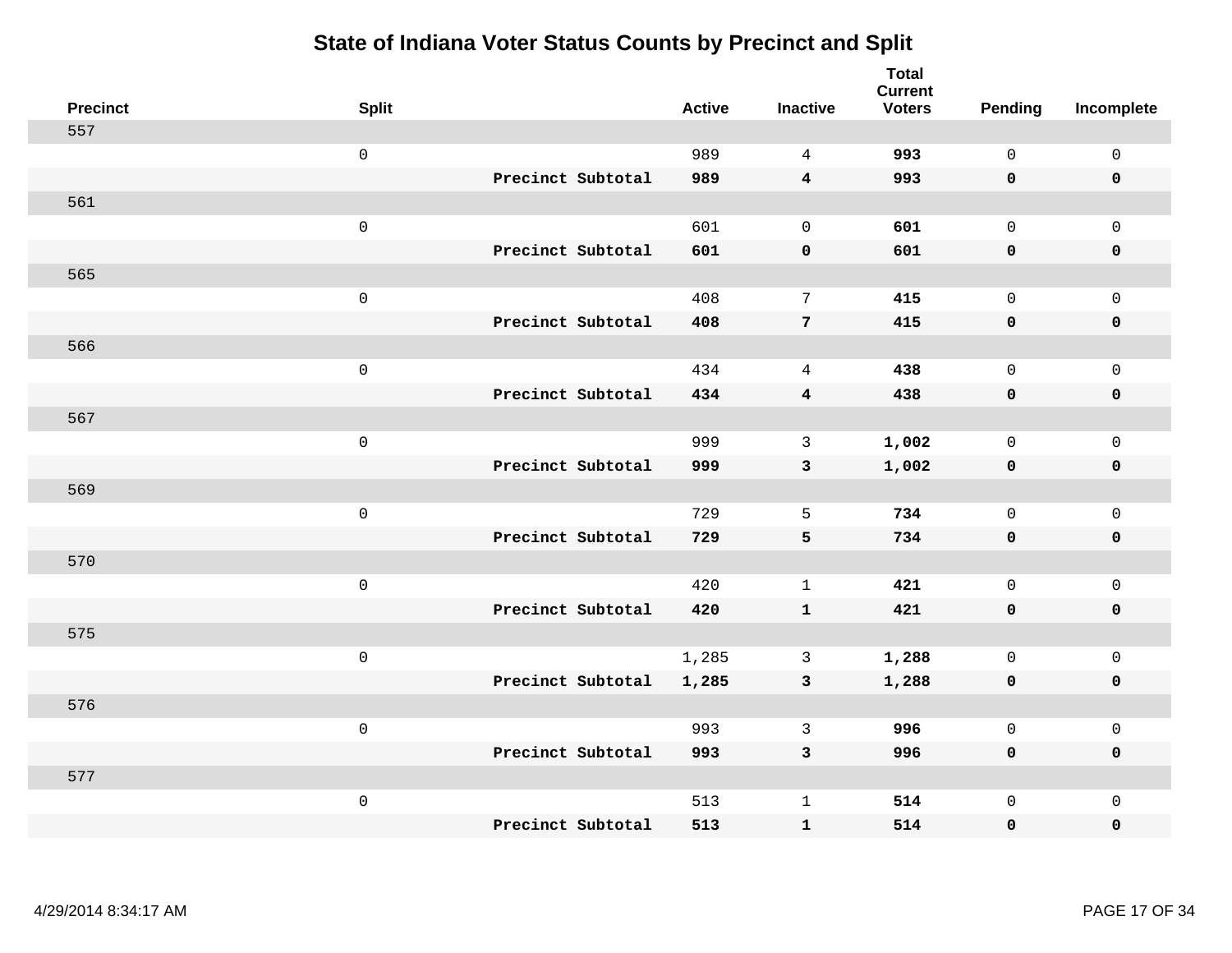| <b>Precinct</b> | <b>Split</b>        | <b>Active</b> | <b>Inactive</b>     | <b>Total</b><br><b>Current</b><br><b>Voters</b> | Pending     | Incomplete   |
|-----------------|---------------------|---------------|---------------------|-------------------------------------------------|-------------|--------------|
| 578             |                     |               |                     |                                                 |             |              |
|                 | $\mathsf{O}\xspace$ | 711           | 2                   | 713                                             | $\Omega$    | $\mathsf 0$  |
|                 | Precinct Subtotal   | 711           | $\overline{2}$      | 713                                             | $\mathbf 0$ | $\mathbf 0$  |
| 579             |                     |               |                     |                                                 |             |              |
|                 | $\mathsf{O}\xspace$ | 981           | 3                   | 984                                             | $\mathbf 0$ | $\mathbf{0}$ |
|                 | Precinct Subtotal   | 981           | $\mathbf{3}$        | 984                                             | $\mathbf 0$ | $\pmb{0}$    |
| 580             |                     |               |                     |                                                 |             |              |
|                 | $\mathsf 0$         | 182           | $\mathbf 0$         | 182                                             | $\Omega$    | $\mathbf 0$  |
|                 | Precinct Subtotal   | 182           | $\pmb{0}$           | 182                                             | $\mathbf 0$ | $\mathbf 0$  |
| 581             |                     |               |                     |                                                 |             |              |
|                 | $\mathbf 0$         | 1,071         | $\mathbf{3}$        | 1,074                                           | $\mathbf 0$ | $\mathbf 0$  |
|                 | Precinct Subtotal   | 1,071         | $\mathbf{3}$        | 1,074                                           | $\mathbf 0$ | $\mathbf 0$  |
| 582             |                     |               |                     |                                                 |             |              |
|                 | $\mathbf 0$         | 956           | $\mathbf 0$         | 956                                             | $\mathbf 0$ | $\mathbf 0$  |
|                 | Precinct Subtotal   | 956           | $\mathbf 0$         | 956                                             | $\mathbf 0$ | $\mathbf 0$  |
| 583             |                     |               |                     |                                                 |             |              |
|                 | $\mathbf 0$         | 1,487         | 2                   | 1,489                                           | $\mathbf 0$ | $\mathbf 0$  |
|                 | Precinct Subtotal   | 1,487         | $\mathbf{2}$        | 1,489                                           | $\mathbf 0$ | $\mathbf 0$  |
| 585             |                     |               |                     |                                                 |             |              |
|                 | $\mathbf 0$         | 785           | $\mathbf 0$         | 785                                             | $\mathbf 0$ | $\mathbf 0$  |
|                 | Precinct Subtotal   | 785           | $\mathbf 0$         | 785                                             | $\mathbf 0$ | 0            |
| 590             |                     |               |                     |                                                 |             |              |
|                 | $\mathbf 0$         | 677           | $\mathbf{1}$        | 678                                             | $\mathbf 0$ | $\mathbf 0$  |
|                 | Precinct Subtotal   | 677           | $\mathbf{1}$        | 678                                             | $\mathbf 0$ | $\pmb{0}$    |
| 591             |                     |               |                     |                                                 |             |              |
|                 | $\mathbf 0$         | 671           | $\mathbf{1}$        | 672                                             | $\mathbf 0$ | $\mathbf 0$  |
|                 | Precinct Subtotal   | 671           | $\mathbf{1}$        | 672                                             | $\mathbf 0$ | $\mathbf 0$  |
| 592             |                     |               |                     |                                                 |             |              |
|                 | $\mathbf 0$         | 848           | $\mathsf{O}\xspace$ | 848                                             | $\mathbf 0$ | $\mathbf 0$  |
|                 | Precinct Subtotal   | 848           | $\mathbf 0$         | 848                                             | 0           | 0            |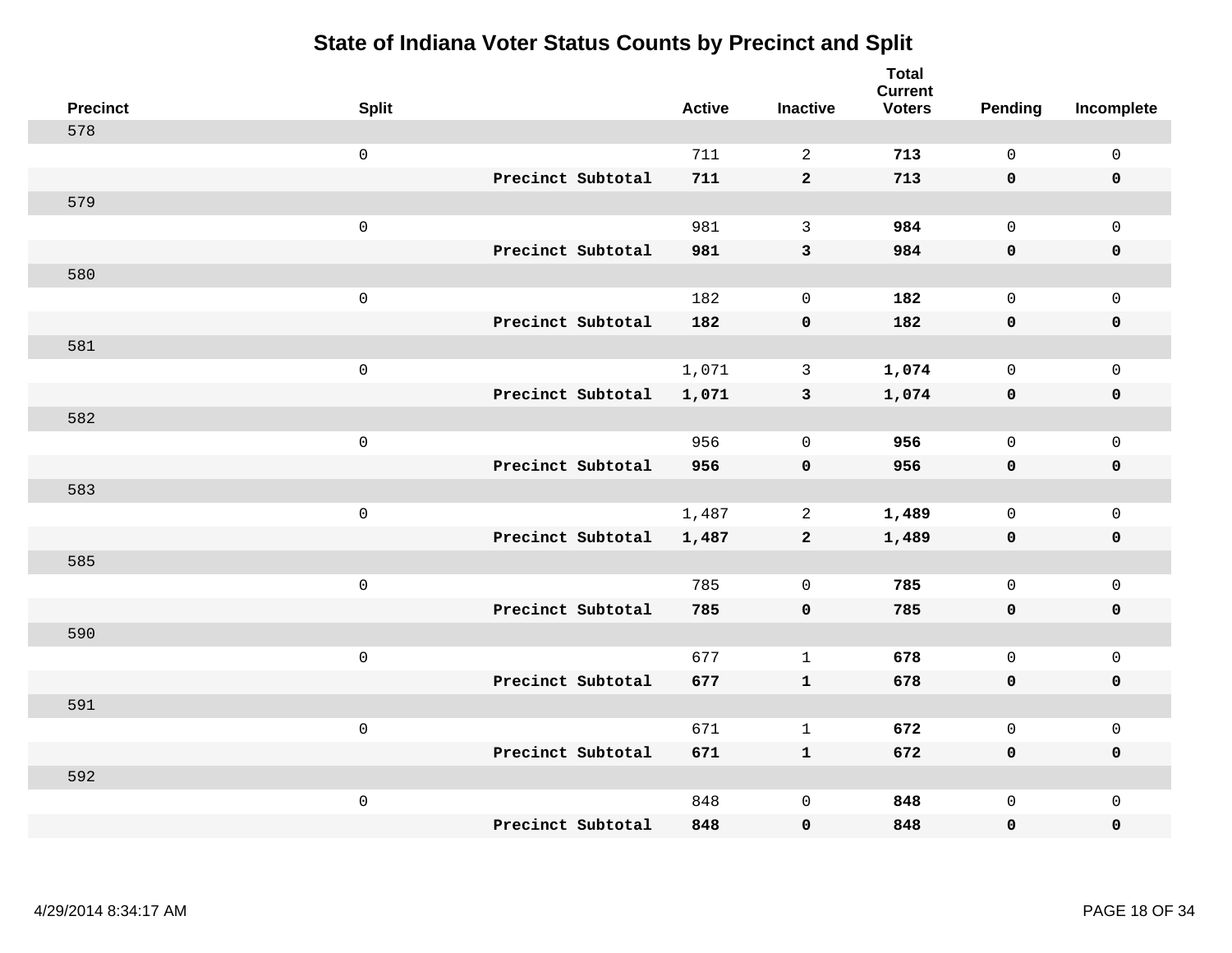| <b>Precinct</b> | <b>Split</b>        |                   | <b>Active</b> | <b>Inactive</b>  | <b>Total</b><br><b>Current</b><br><b>Voters</b> | <b>Pending</b> | Incomplete          |
|-----------------|---------------------|-------------------|---------------|------------------|-------------------------------------------------|----------------|---------------------|
| 594             |                     |                   |               |                  |                                                 |                |                     |
|                 | $\mathsf 0$         |                   | 829           | $\overline{2}$   | 831                                             | $\mathsf{O}$   | $\mathsf 0$         |
|                 |                     | Precinct Subtotal | 829           | $\mathbf{2}$     | 831                                             | $\mathbf 0$    | $\mathbf 0$         |
| 596             |                     |                   |               |                  |                                                 |                |                     |
|                 | $\mathbf 0$         |                   | 716           | 6                | 722                                             | $\mathsf{O}$   | $\mathbf 0$         |
|                 |                     | Precinct Subtotal | 716           | $\bf 6$          | 722                                             | $\mathbf 0$    | $\pmb{0}$           |
| 602             |                     |                   |               |                  |                                                 |                |                     |
|                 | $\mathsf{O}\xspace$ |                   | 791           | 2                | 793                                             | $\mathbf 0$    | $\mathbf 0$         |
|                 |                     | Precinct Subtotal | 791           | $\mathbf{2}$     | 793                                             | 0              | $\pmb{0}$           |
| 603             |                     |                   |               |                  |                                                 |                |                     |
|                 | $\mathsf 0$         |                   | 698           | $\sqrt{2}$       | 700                                             | $\mathsf{O}$   | $\mathbf 0$         |
|                 |                     | Precinct Subtotal | 698           | $\mathbf{2}$     | 700                                             | $\mathbf 0$    | $\pmb{0}$           |
| 605             |                     |                   |               |                  |                                                 |                |                     |
|                 | $\mathsf 0$         |                   | 1,119         | 5                | 1,124                                           | $\mathbf 0$    | $\mathsf 0$         |
|                 |                     | Precinct Subtotal | 1,119         | 5                | 1,124                                           | $\mathbf 0$    | $\mathbf 0$         |
| 607             |                     |                   |               |                  |                                                 |                |                     |
|                 | $\mathsf 0$         |                   | 1,040         | 6                | 1,046                                           | $\mathbf 0$    | $\mathbf{0}$        |
|                 |                     | Precinct Subtotal | 1,040         | $\boldsymbol{6}$ | 1,046                                           | $\mathbf 0$    | $\pmb{0}$           |
| 608             |                     |                   |               |                  |                                                 |                |                     |
|                 | $\mathsf 0$         |                   | 1,120         | 9                | 1,129                                           | $\mathsf{O}$   | $\mathbf 0$         |
|                 |                     | Precinct Subtotal | 1,120         | 9                | 1,129                                           | 0              | $\mathbf 0$         |
| 610             |                     |                   |               |                  |                                                 |                |                     |
|                 | $\mathsf 0$         |                   | 1,068         | $\mathbf{3}$     | 1,071                                           | $\mathbf 0$    | $\mathsf{O}\xspace$ |
|                 |                     | Precinct Subtotal | 1,068         | $\mathbf{3}$     | 1,071                                           | $\mathbf 0$    | $\pmb{0}$           |
| 611             |                     |                   |               |                  |                                                 |                |                     |
|                 | $\mathsf 0$         |                   | $\mathbf{1}$  | $\mathbf 0$      | $\mathbf 1$                                     | $\mathbf 0$    | $\mathsf 0$         |
|                 |                     | Precinct Subtotal | $\mathbf{1}$  | $\mathbf 0$      | $\mathbf{1}$                                    | $\mathbf 0$    | $\mathbf 0$         |
| 612             |                     |                   |               |                  |                                                 |                |                     |
|                 | $\mathbf 0$         |                   | 14            | $\mathsf 0$      | 14                                              | $\mathsf{O}$   | $\mathbf 0$         |
|                 |                     | Precinct Subtotal | 14            | $\pmb{0}$        | 14                                              | 0              | $\pmb{0}$           |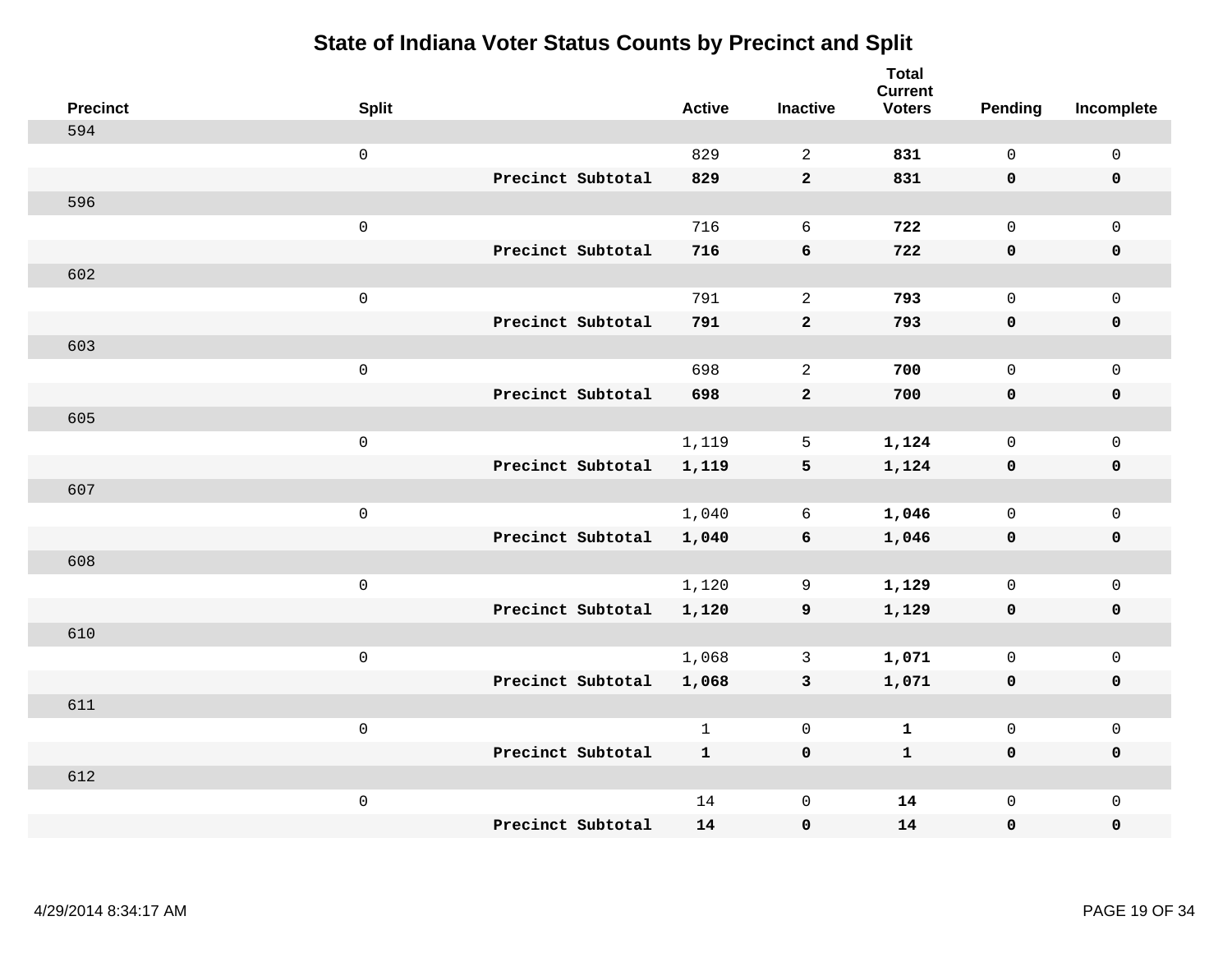|     | <b>Precinct</b> | <b>Split</b>        |                   | <b>Active</b> | <b>Inactive</b>         | <b>Total</b><br><b>Current</b><br><b>Voters</b> | Pending      | Incomplete          |
|-----|-----------------|---------------------|-------------------|---------------|-------------------------|-------------------------------------------------|--------------|---------------------|
| 651 |                 |                     |                   |               |                         |                                                 |              |                     |
|     |                 | $\mathsf{O}\xspace$ |                   | 885           | 2                       | 887                                             | $\mathsf{O}$ | $\mathbf 0$         |
|     |                 |                     | Precinct Subtotal | 885           | $\overline{2}$          | 887                                             | $\mathbf 0$  | $\mathbf 0$         |
| 652 |                 |                     |                   |               |                         |                                                 |              |                     |
|     |                 | $\mathsf 0$         |                   | 1,047         | $\overline{4}$          | 1,051                                           | $\mathbf 0$  | $\mathbf 0$         |
|     |                 |                     | Precinct Subtotal | 1,047         | $\overline{4}$          | 1,051                                           | $\mathbf 0$  | $\pmb{0}$           |
| 653 |                 |                     |                   |               |                         |                                                 |              |                     |
|     |                 | $\mathsf 0$         |                   | 969           | $\mathbf{1}$            | 970                                             | $\mathbf 0$  | $\mathbf 0$         |
|     |                 |                     | Precinct Subtotal | 969           | $\mathbf{1}$            | 970                                             | $\mathbf 0$  | $\mathbf 0$         |
| 654 |                 |                     |                   |               |                         |                                                 |              |                     |
|     |                 | $\mathsf 0$         |                   | 718           | $\mathbf 0$             | 718                                             | $\mathsf{O}$ | $\mathbf 0$         |
|     |                 |                     | Precinct Subtotal | 718           | $\mathbf 0$             | 718                                             | $\mathbf 0$  | $\mathbf 0$         |
| 655 |                 |                     |                   |               |                         |                                                 |              |                     |
|     |                 | $\mathsf 0$         |                   | 536           | $\mathbf{1}$            | 537                                             | $\mathbf 0$  | $\mathsf{O}\xspace$ |
|     |                 |                     | Precinct Subtotal | 536           | $\mathbf{1}$            | 537                                             | $\mathbf 0$  | $\mathbf 0$         |
| 656 |                 |                     |                   |               |                         |                                                 |              |                     |
|     |                 | $\mathsf 0$         |                   | 733           | 5                       | 738                                             | $\mathbf 0$  | $\mathsf{O}\xspace$ |
|     |                 |                     | Precinct Subtotal | 733           | ${\bf 5}$               | 738                                             | $\mathbf 0$  | $\mathbf 0$         |
| 658 |                 |                     |                   |               |                         |                                                 |              |                     |
|     |                 | $\mathbf 0$         |                   | 1,126         | 0                       | 1,126                                           | $\mathsf{O}$ | $\mathbf 0$         |
|     |                 |                     | Precinct Subtotal | 1,126         | 0                       | 1,126                                           | 0            | 0                   |
| 660 |                 |                     |                   |               |                         |                                                 |              |                     |
|     |                 | $\mathsf 0$         |                   | 815           | 4                       | 819                                             | $\mathbf 0$  | $\mathsf{O}\xspace$ |
|     |                 |                     | Precinct Subtotal | 815           | $\overline{\mathbf{4}}$ | 819                                             | $\mathbf 0$  | $\pmb{0}$           |
| 661 |                 |                     |                   |               |                         |                                                 |              |                     |
|     |                 | $\mathbf 0$         |                   | 545           | $\mathbf 0$             | 545                                             | $\mathbf 0$  | $\mathbf 0$         |
|     |                 |                     | Precinct Subtotal | 545           | $\mathbf 0$             | 545                                             | 0            | $\mathbf 0$         |
| 662 |                 |                     |                   |               |                         |                                                 |              |                     |
|     |                 | $\mathbf 0$         |                   | 958           | 7                       | 965                                             | $\mathsf{O}$ | $\mathbf 0$         |
|     |                 |                     | Precinct Subtotal | 958           | $\overline{7}$          | 965                                             | 0            | 0                   |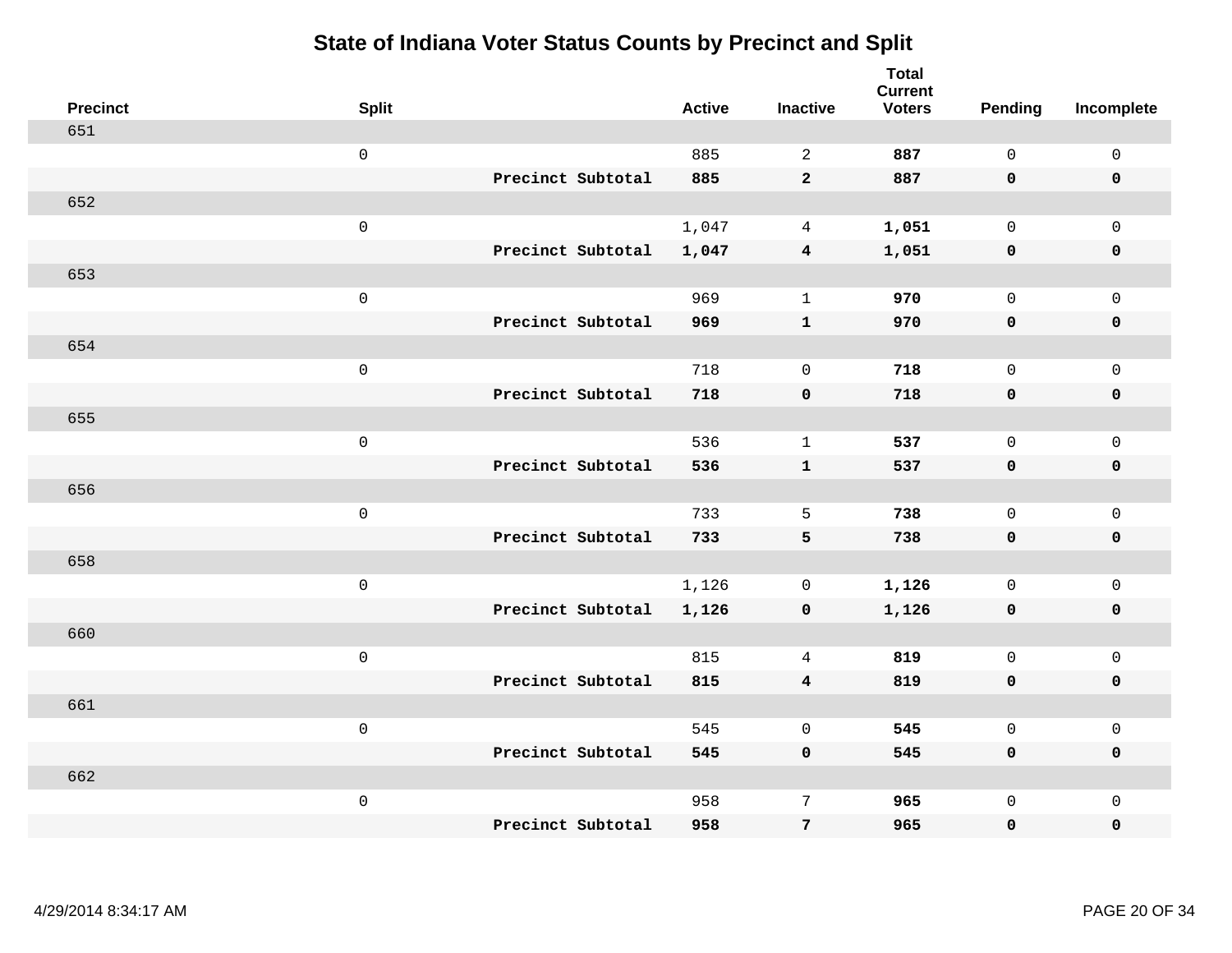| <b>Precinct</b> | <b>Split</b>        |                   | <b>Active</b>  | <b>Inactive</b>         | <b>Total</b><br><b>Current</b><br><b>Voters</b> | <b>Pending</b> | Incomplete          |
|-----------------|---------------------|-------------------|----------------|-------------------------|-------------------------------------------------|----------------|---------------------|
| 663             |                     |                   |                |                         |                                                 |                |                     |
|                 | $\mathsf{O}$        |                   | 735            | 2                       | 737                                             | $\mathbf 0$    | $\mathsf 0$         |
|                 |                     | Precinct Subtotal | 735            | $\overline{2}$          | 737                                             | $\mathbf 0$    | $\mathbf 0$         |
| 665             |                     |                   |                |                         |                                                 |                |                     |
|                 | $\mathsf{O}$        |                   | 1,085          | $\mathbf{3}$            | 1,088                                           | $\mathbf{0}$   | $\mathsf{O}$        |
|                 |                     | Precinct Subtotal | 1,085          | $\mathbf{3}$            | 1,088                                           | $\mathbf 0$    | 0                   |
| 667             |                     |                   |                |                         |                                                 |                |                     |
|                 | $\mathsf{O}\xspace$ |                   | 47             | $\mathbf 0$             | 47                                              | $\mathbf 0$    | $\mathsf{O}\xspace$ |
|                 |                     | Precinct Subtotal | 47             | $\mathbf 0$             | 47                                              | 0              | $\mathbf 0$         |
| 668             |                     |                   |                |                         |                                                 |                |                     |
|                 | $\mathsf{O}\xspace$ |                   | $\overline{4}$ | $\mathbf 0$             | $\overline{\mathbf{4}}$                         | $\mathbf 0$    | $\mathsf{O}$        |
|                 |                     | Precinct Subtotal | $\overline{4}$ | $\pmb{0}$               | $\overline{\mathbf{4}}$                         | 0              | 0                   |
| 669             |                     |                   |                |                         |                                                 |                |                     |
|                 | $\mathbf 0$         |                   | $\mathbf{3}$   | $\mathbf 0$             | $\mathbf{3}$                                    | $\mathbf 0$    | $\mathsf{O}\xspace$ |
|                 |                     | Precinct Subtotal | 3              | $\mathbf 0$             | $\mathbf{3}$                                    | 0              | 0                   |
| 670             |                     |                   |                |                         |                                                 |                |                     |
|                 | $\mathbf 0$         |                   | 1,159          | 9                       | 1,168                                           | $\mathbf 0$    | $\mathsf{O}\xspace$ |
|                 |                     | Precinct Subtotal | 1,159          | 9                       | 1,168                                           | $\mathbf 0$    | 0                   |
| 671             |                     |                   |                |                         |                                                 |                |                     |
|                 | $\mathbf 0$         |                   | 1,076          | $\overline{a}$          | 1,078                                           | $\mathbf 0$    | $\mathsf{O}$        |
|                 |                     | Precinct Subtotal | 1,076          | $\mathbf{2}$            | 1,078                                           | 0              | 0                   |
| 672             |                     |                   |                |                         |                                                 |                |                     |
|                 | $\mathbf 0$         |                   | 505            | 4                       | 509                                             | $\mathbf{0}$   | $\mathsf{O}\xspace$ |
|                 |                     | Precinct Subtotal | 505            | $\overline{\mathbf{4}}$ | 509                                             | 0              | 0                   |
| 673             |                     |                   |                |                         |                                                 |                |                     |
|                 | $\mathbf 0$         |                   | 943            | 6                       | 949                                             | $\mathbf{0}$   | $\mathsf{O}$        |
|                 |                     | Precinct Subtotal | 943            | 6                       | 949                                             | 0              | 0                   |
| 674             |                     |                   |                |                         |                                                 |                |                     |
|                 | $\mathbf 0$         |                   | 965            | $\mathsf{3}$            | 968                                             | $\mathsf{O}$   | $\mathsf{O}$        |
|                 |                     | Precinct Subtotal | 965            | 3                       | 968                                             | 0              | 0                   |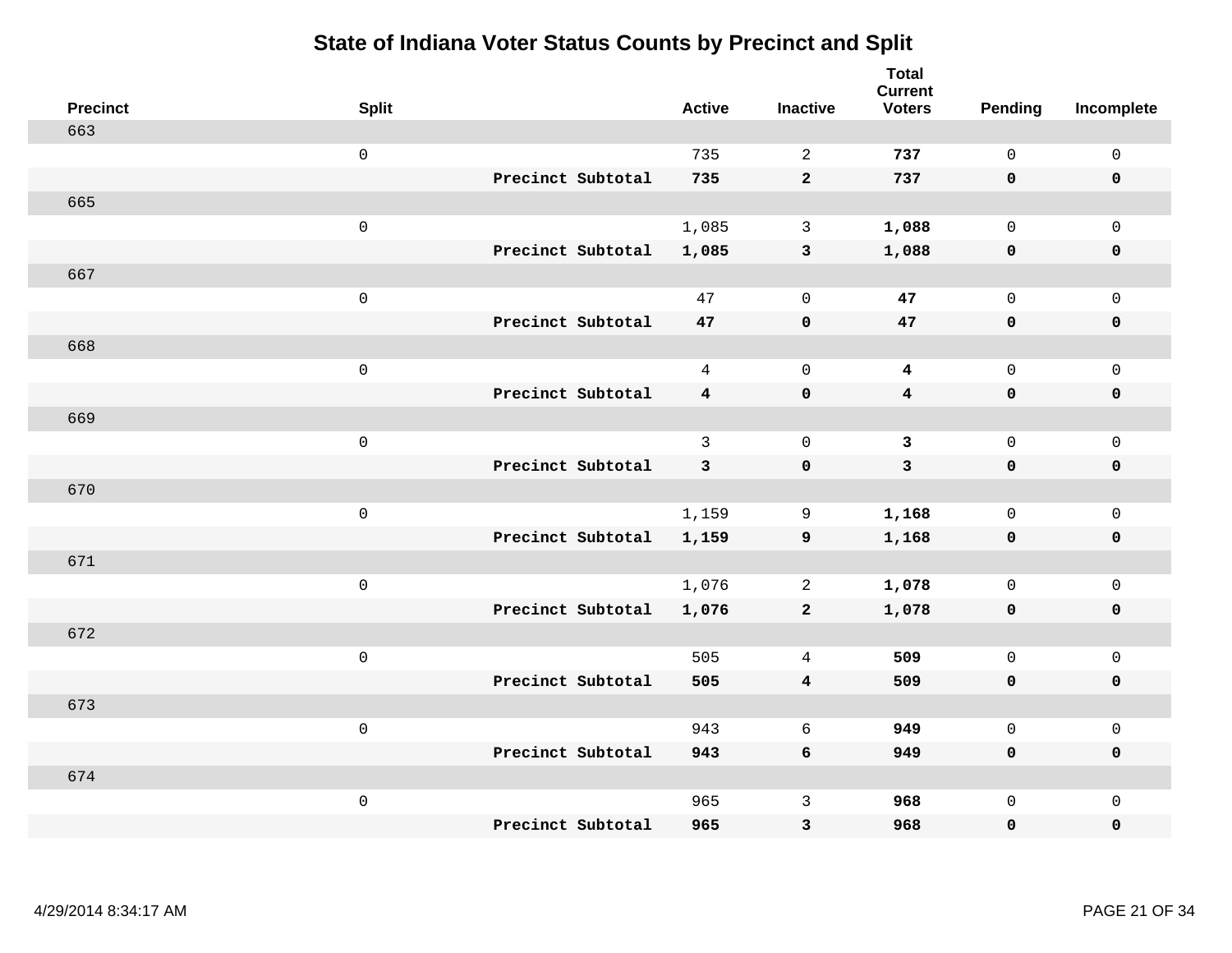| <b>Precinct</b> | <b>Split</b>        |                   | <b>Active</b>  | <b>Inactive</b>         | <b>Total</b><br><b>Current</b><br><b>Voters</b> | <b>Pending</b> | Incomplete          |
|-----------------|---------------------|-------------------|----------------|-------------------------|-------------------------------------------------|----------------|---------------------|
| 675             |                     |                   |                |                         |                                                 |                |                     |
|                 | $\mathsf{O}\xspace$ |                   | 28             | 2                       | 30                                              | $\mathsf{O}$   | $\mathsf 0$         |
|                 |                     | Precinct Subtotal | 28             | $\overline{a}$          | 30                                              | $\mathbf 0$    | $\mathbf 0$         |
| 676             |                     |                   |                |                         |                                                 |                |                     |
|                 | $\mathsf{O}\xspace$ |                   | 2              | $\mathbf 0$             | $\overline{2}$                                  | $\mathbf 0$    | $\mathbf{0}$        |
|                 |                     | Precinct Subtotal | $\overline{2}$ | $\mathbf 0$             | $\overline{a}$                                  | $\mathbf 0$    | $\pmb{0}$           |
| 677             |                     |                   |                |                         |                                                 |                |                     |
|                 | $\mathsf{O}\xspace$ |                   | 12             | $\mathbf 0$             | 12                                              | $\mathsf{O}$   | $\mathsf 0$         |
|                 |                     | Precinct Subtotal | 12             | $\pmb{0}$               | 12                                              | $\mathbf 0$    | $\mathbf 0$         |
| 678             |                     |                   |                |                         |                                                 |                |                     |
|                 | $\mathsf 0$         |                   | 665            | $\overline{4}$          | 669                                             | $\mathsf{O}$   | $\mathbf 0$         |
|                 |                     | Precinct Subtotal | 665            | $\overline{\mathbf{4}}$ | 669                                             | $\mathbf 0$    | $\pmb{0}$           |
| 679             |                     |                   |                |                         |                                                 |                |                     |
|                 | $\mathsf{O}\xspace$ |                   | 1,129          | $\mathbf{3}$            | 1,132                                           | $\mathbf 0$    | $\mathsf 0$         |
|                 |                     | Precinct Subtotal | 1,129          | $\mathbf{3}$            | 1,132                                           | $\mathbf 0$    | $\mathbf 0$         |
| 680             |                     |                   |                |                         |                                                 |                |                     |
|                 | $\mathsf 0$         |                   | 552            | $\mathbf{1}$            | 553                                             | $\mathsf{O}$   | $\mathbf 0$         |
|                 |                     | Precinct Subtotal | 552            | $\mathbf 1$             | 553                                             | $\mathbf 0$    | $\mathbf 0$         |
| 682             |                     |                   |                |                         |                                                 |                |                     |
|                 | $\mathsf 0$         |                   | 1,158          | 11                      | 1,169                                           | $\mathbf 0$    | $\mathsf{O}\xspace$ |
|                 |                     | Precinct Subtotal | 1,158          | 11                      | 1,169                                           | $\mathbf 0$    | $\mathbf 0$         |
| 683             |                     |                   |                |                         |                                                 |                |                     |
|                 | $\mathsf 0$         |                   | 645            | 2                       | 647                                             | $\mathsf{O}$   | $\mathbf 0$         |
|                 |                     | Precinct Subtotal | 645            | $\mathbf 2$             | 647                                             | 0              | $\pmb{0}$           |
| 684             |                     |                   |                |                         |                                                 |                |                     |
|                 | $\mathbf 0$         |                   | 551            | 3                       | 554                                             | $\mathbf 0$    | $\mathbf 0$         |
|                 |                     | Precinct Subtotal | 551            | $\mathbf{3}$            | 554                                             | $\mathbf 0$    | $\mathbf 0$         |
| 690             |                     |                   |                |                         |                                                 |                |                     |
|                 | $\mathbf 0$         |                   | 639            | $\mathbf{1}$            | 640                                             | $\mathsf{O}$   | $\mathbf 0$         |
|                 |                     | Precinct Subtotal | 639            | ${\bf 1}$               | 640                                             | 0              | 0                   |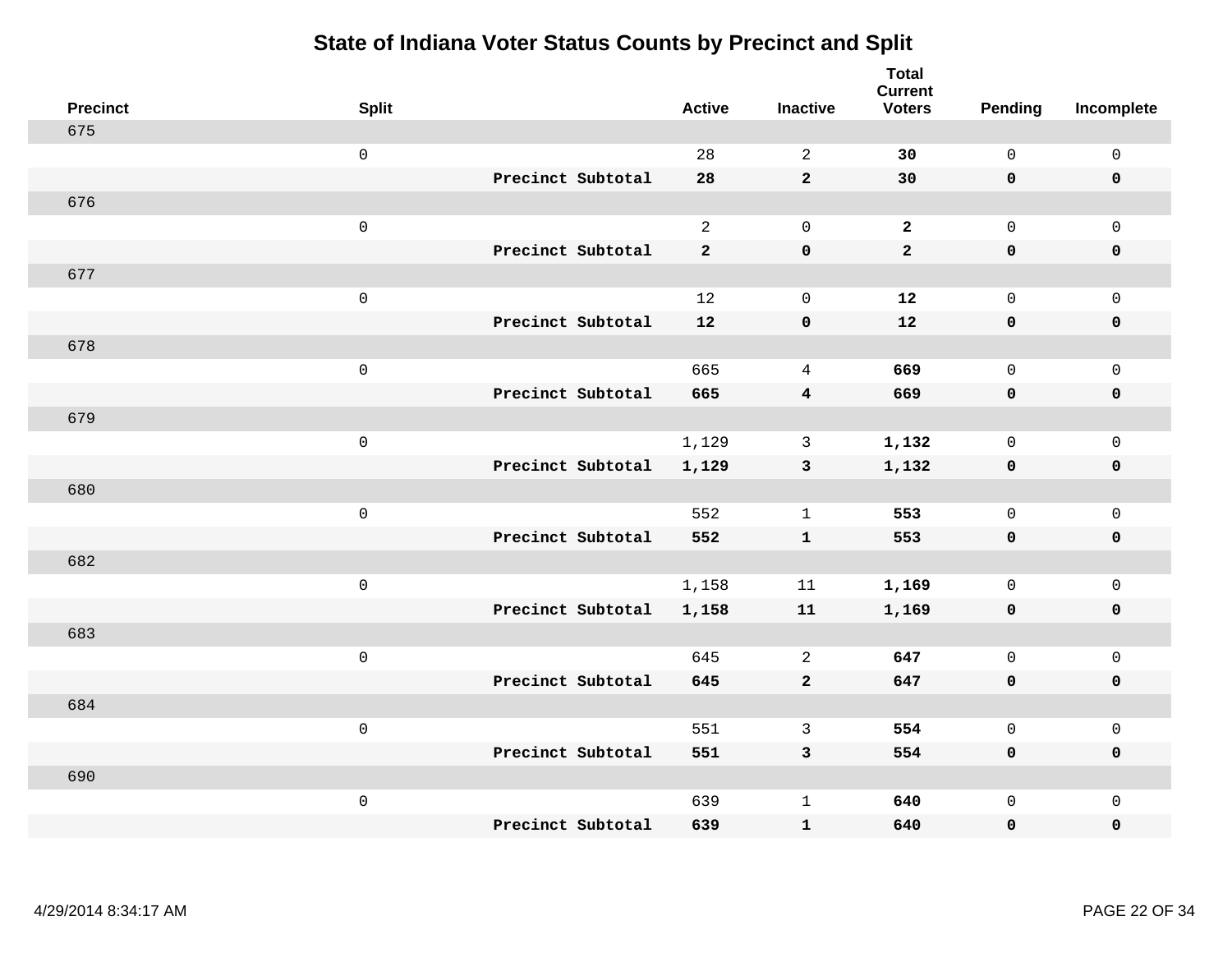| <b>Precinct</b> | <b>Split</b> |                   | <b>Active</b> | <b>Inactive</b> | <b>Total</b><br><b>Current</b><br><b>Voters</b> | <b>Pending</b> | Incomplete          |
|-----------------|--------------|-------------------|---------------|-----------------|-------------------------------------------------|----------------|---------------------|
| 692             |              |                   |               |                 |                                                 |                |                     |
|                 | $\mathsf 0$  |                   | 692           | $\overline{2}$  | 694                                             | $\mathsf{O}$   | $\mathsf 0$         |
|                 |              | Precinct Subtotal | 692           | $\mathbf{2}$    | 694                                             | 0              | 0                   |
| 694             |              |                   |               |                 |                                                 |                |                     |
|                 | $\mathsf 0$  |                   | 784           | 5               | 789                                             | $\mathbf 0$    | $\mathbf 0$         |
|                 |              | Precinct Subtotal | 784           | 5               | 789                                             | 0              | 0                   |
| ABOITE B        |              |                   |               |                 |                                                 |                |                     |
|                 | $\mathsf 0$  |                   | 842           | $\mathbf 0$     | 842                                             | $\mathbf 0$    | $\mathsf 0$         |
|                 |              | Precinct Subtotal | 842           | $\mathbf 0$     | 842                                             | $\mathbf 0$    | $\pmb{0}$           |
| ABOITE C        |              |                   |               |                 |                                                 |                |                     |
|                 | $\mathsf 0$  |                   | 614           | $\mathbf 0$     | 614                                             | $\mathbf 0$    | $\mathbf 0$         |
|                 |              | Precinct Subtotal | 614           | $\pmb{0}$       | 614                                             | $\mathbf 0$    | $\pmb{0}$           |
| ABOITE J        |              |                   |               |                 |                                                 |                |                     |
|                 | $\mathsf 0$  |                   | 1,308         | $\mathbf{1}$    | 1,309                                           | $\mathbf 0$    | $\mathbf 0$         |
|                 |              | Precinct Subtotal | 1,308         | $\mathbf{1}$    | 1,309                                           | 0              | $\mathbf 0$         |
| ABOITE K        |              |                   |               |                 |                                                 |                |                     |
|                 | $\mathsf 0$  |                   | 557           | $\mathbf{1}$    | 558                                             | $\mathbf 0$    | $\mathsf{O}\xspace$ |
|                 |              | Precinct Subtotal | 557           | ${\bf 1}$       | 558                                             | $\mathbf 0$    | $\pmb{0}$           |
| ABOITE L        |              |                   |               |                 |                                                 |                |                     |
|                 | $\mathsf 0$  |                   | 260           | $\mathbf 0$     | 260                                             | $\mathbf 0$    | $\mathbf 0$         |
|                 |              | Precinct Subtotal | 260           | $\mathbf 0$     | 260                                             | $\mathbf 0$    | $\mathbf 0$         |
| ABOITE N        |              |                   |               |                 |                                                 |                |                     |
|                 | $\mathsf 0$  |                   | 1,028         | $\mathbf 0$     | 1,028                                           | $\mathsf{O}$   | $\mathbf 0$         |
|                 |              | Precinct Subtotal | 1,028         | $\mathbf 0$     | 1,028                                           | 0              | 0                   |
| ABOITE S        |              |                   |               |                 |                                                 |                |                     |
|                 | $\mathsf 0$  |                   | 702           | $\mathbf 0$     | 702                                             | $\mathbf 0$    | $\mathsf{O}\xspace$ |
|                 |              | Precinct Subtotal | 702           | $\mathbf 0$     | 702                                             | 0              | 0                   |
| ABOITE T        |              |                   |               |                 |                                                 |                |                     |
|                 | $\mathsf 0$  |                   | 1,515         | $\mathbf 0$     | 1,515                                           | $\mathsf{O}$   | $\mathbf 0$         |
|                 |              | Precinct Subtotal | 1,515         | $\mathbf 0$     | 1,515                                           | 0              | 0                   |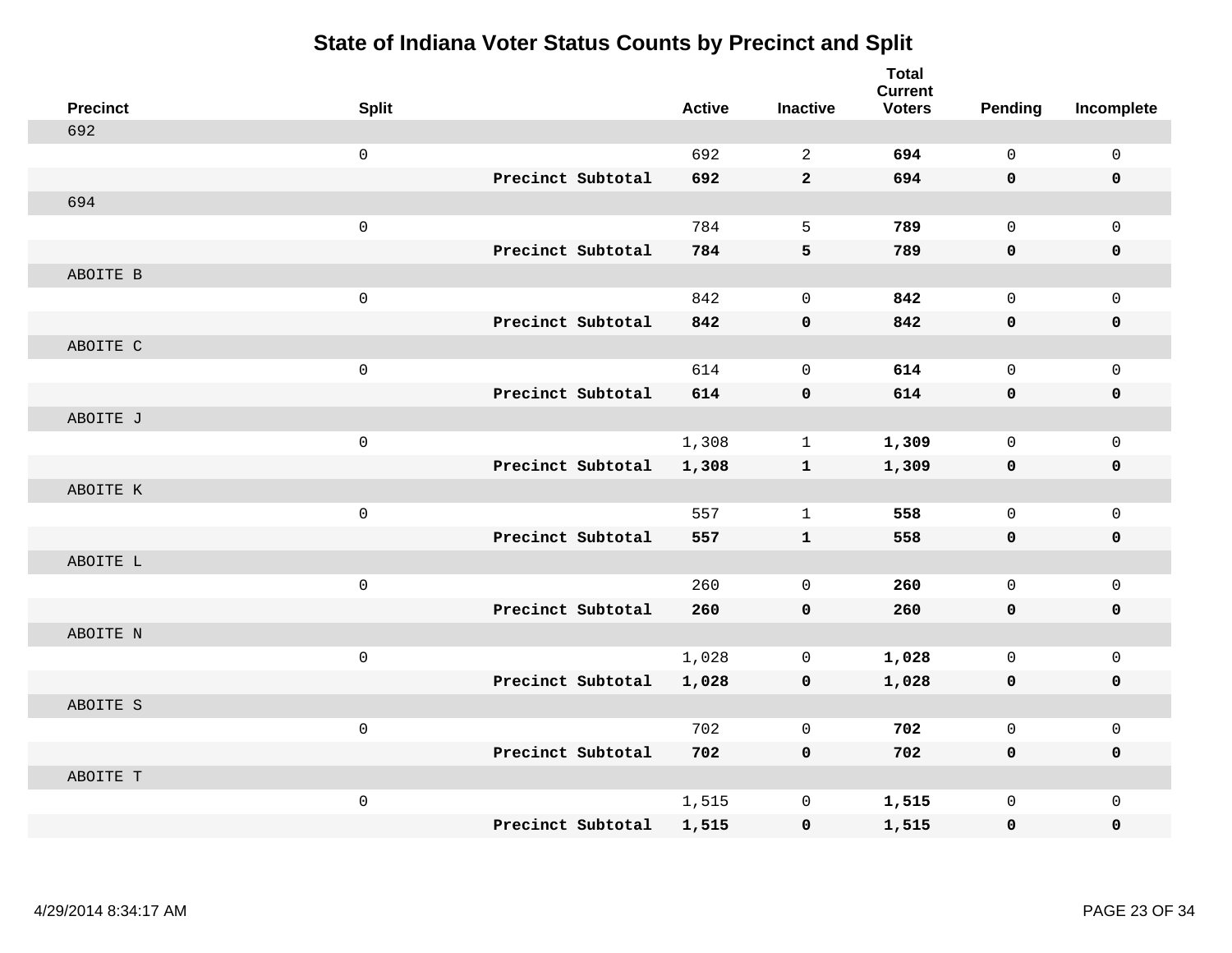| <b>Precinct</b> | <b>Split</b>        |                   | <b>Active</b> | <b>Inactive</b> | <b>Total</b><br><b>Current</b><br><b>Voters</b> | <b>Pending</b> | Incomplete   |
|-----------------|---------------------|-------------------|---------------|-----------------|-------------------------------------------------|----------------|--------------|
| ABOITE U        |                     |                   |               |                 |                                                 |                |              |
|                 | $\mathbf 0$         |                   | 945           | $\mathbf{1}$    | 946                                             | $\Omega$       | $\mathbf 0$  |
|                 |                     | Precinct Subtotal | 945           | $\mathbf{1}$    | 946                                             | $\mathbf 0$    | $\mathbf 0$  |
| ABOITE Z        |                     |                   |               |                 |                                                 |                |              |
|                 | $\mathsf 0$         |                   | 497           | $\mathbf{1}$    | 498                                             | $\mathbf 0$    | $\mathbf{0}$ |
|                 |                     | Precinct Subtotal | 497           | $\mathbf{1}$    | 498                                             | $\mathbf 0$    | 0            |
| ADAMS B1        |                     |                   |               |                 |                                                 |                |              |
|                 | $\mathbf 0$         |                   | 142           | $\mathbf{1}$    | 143                                             | $\mathbf 0$    | $\mathbf 0$  |
|                 |                     | Precinct Subtotal | 142           | $\mathbf{1}$    | 143                                             | 0              | $\mathbf 0$  |
| ADAMS B2        |                     |                   |               |                 |                                                 |                |              |
|                 | $\mathsf 0$         |                   | 22            | $\mathbf 0$     | 22                                              | $\mathbf 0$    | $\mathbf 0$  |
|                 |                     | Precinct Subtotal | 22            | $\pmb{0}$       | 22                                              | $\mathbf 0$    | 0            |
| ADAMS E         |                     |                   |               |                 |                                                 |                |              |
|                 | $\mathsf{O}\xspace$ |                   | 284           | $\mathbf 0$     | 284                                             | $\mathbf 0$    | $\mathbf 0$  |
|                 |                     | Precinct Subtotal | 284           | $\mathbf 0$     | 284                                             | $\mathbf 0$    | $\mathbf 0$  |
| ADAMS F         |                     |                   |               |                 |                                                 |                |              |
|                 | $\mathbf 0$         |                   | 117           | $\mathbf 0$     | 117                                             | $\mathbf 0$    | $\mathbf 0$  |
|                 |                     | Precinct Subtotal | 117           | $\mathbf 0$     | 117                                             | $\mathbf 0$    | 0            |
| ADAMS G         |                     |                   |               |                 |                                                 |                |              |
|                 | $\mathsf{O}\xspace$ |                   | 403           | $\mathbf 0$     | 403                                             | $\mathbf 0$    | $\mathsf 0$  |
|                 |                     | Precinct Subtotal | 403           | $\mathbf 0$     | 403                                             | 0              | 0            |
| ADAMS K         |                     |                   |               |                 |                                                 |                |              |
|                 | $\mathbf 0$         |                   | 359           | $\mathbf{1}$    | 360                                             | $\mathbf 0$    | $\mathbf 0$  |
|                 |                     | Precinct Subtotal | 359           | $\mathbf{1}$    | 360                                             | $\mathbf 0$    | 0            |
| ADAMS M         |                     |                   |               |                 |                                                 |                |              |
|                 | $\mathbf 0$         |                   | 19            | $\mathbf 0$     | 19                                              | $\mathbf 0$    | $\mathbf 0$  |
|                 |                     | Precinct Subtotal | 19            | $\mathbf 0$     | 19                                              | $\mathbf 0$    | 0            |
| CEDAR CREEK A   |                     |                   |               |                 |                                                 |                |              |
|                 | $\mathbf 0$         |                   | 893           | $\mathsf 0$     | 893                                             | $\mathbf 0$    | $\mathsf 0$  |
|                 |                     | Precinct Subtotal | 893           | 0               | 893                                             | $\mathbf 0$    | 0            |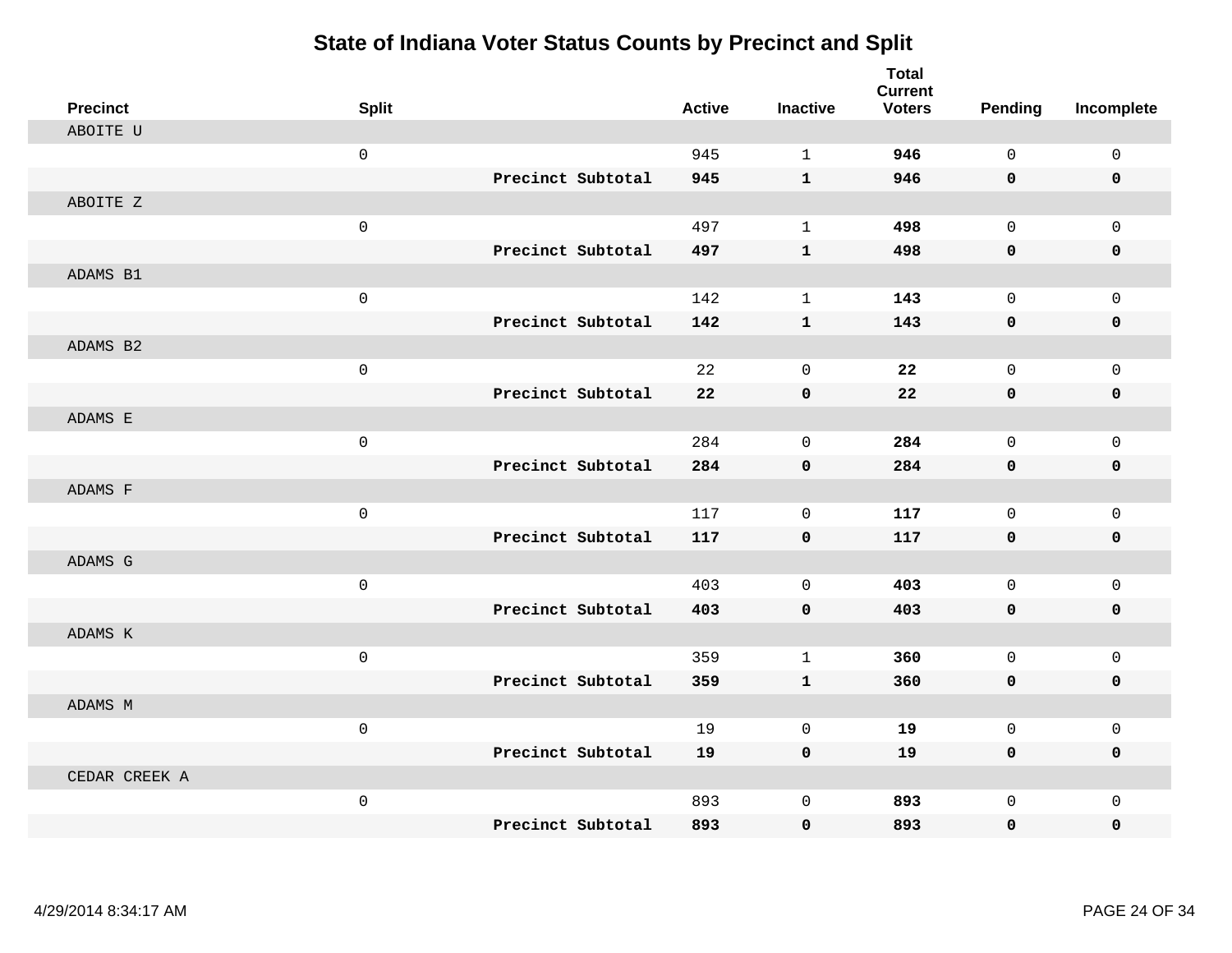| <b>Precinct</b> | <b>Split</b> |                   | <b>Active</b> | <b>Inactive</b> | <b>Total</b><br><b>Current</b><br><b>Voters</b> | Pending      | Incomplete  |
|-----------------|--------------|-------------------|---------------|-----------------|-------------------------------------------------|--------------|-------------|
| CEDAR CREEK B   |              |                   |               |                 |                                                 |              |             |
|                 | $\mathbf 0$  |                   | 1,012         | $\Omega$        | 1,012                                           | $\Omega$     | $\mathbf 0$ |
|                 |              | Precinct Subtotal | 1,012         | $\mathbf 0$     | 1,012                                           | $\mathbf 0$  | $\mathbf 0$ |
| CEDAR CREEK C   |              |                   |               |                 |                                                 |              |             |
|                 | $\mathsf 0$  |                   | 757           | $\mathbf 0$     | 757                                             | $\mathbf 0$  | $\mathbf 0$ |
|                 |              | Precinct Subtotal | 757           | $\mathbf 0$     | 757                                             | $\mathbf{0}$ | 0           |
| CEDAR CREEK D   |              |                   |               |                 |                                                 |              |             |
|                 | $\mathsf 0$  |                   | 1,123         | $\mathbf 0$     | 1,123                                           | $\mathbf 0$  | $\mathbf 0$ |
|                 |              | Precinct Subtotal | 1,123         | 0               | 1,123                                           | $\mathbf 0$  | 0           |
| CEDAR CREEK E   |              |                   |               |                 |                                                 |              |             |
|                 | $\mathsf{O}$ |                   | 1,156         | $\mathbf 0$     | 1,156                                           | $\mathbf{0}$ | $\mathbf 0$ |
|                 |              | Precinct Subtotal | 1,156         | $\mathbf 0$     | 1,156                                           | 0            | 0           |
| CEDAR CREEK F   |              |                   |               |                 |                                                 |              |             |
|                 | $\mathbf 0$  |                   | 515           | $\Omega$        | 515                                             | $\Omega$     | $\mathbf 0$ |
|                 |              | Precinct Subtotal | 515           | $\mathbf 0$     | 515                                             | $\mathbf{0}$ | 0           |
| EEL RIVER A     |              |                   |               |                 |                                                 |              |             |
|                 | $\mathsf{O}$ |                   | 914           | $\mathbf 0$     | 914                                             | $\mathbf{0}$ | $\mathbf 0$ |
|                 |              | Precinct Subtotal | 914           | $\mathbf 0$     | 914                                             | $\mathbf{0}$ | 0           |
| EEL RIVER B     |              |                   |               |                 |                                                 |              |             |
|                 | $\mathsf{O}$ |                   | 1,256         | $\mathbf{1}$    | 1,257                                           | $\mathbf{0}$ | $\mathbf 0$ |
|                 |              | Precinct Subtotal | 1,256         | $\mathbf{1}$    | 1,257                                           | 0            | 0           |
| <b>GRABILL</b>  |              |                   |               |                 |                                                 |              |             |
|                 | $\mathsf 0$  |                   | 675           | $\mathbf{1}$    | 676                                             | $\Omega$     | $\mathbf 0$ |
|                 |              | Precinct Subtotal | 675           | $\mathbf{1}$    | 676                                             | $\mathbf 0$  | 0           |
| HUNTERTOWN A    |              |                   |               |                 |                                                 |              |             |
|                 | $\mathbf 0$  |                   | 923           | 1               | 924                                             | $\Omega$     | $\Omega$    |
|                 |              | Precinct Subtotal | 923           | $\mathbf{1}$    | 924                                             | 0            | 0           |
| HUNTERTOWN B    |              |                   |               |                 |                                                 |              |             |
|                 | $\mathsf{O}$ |                   | 1,479         | $\mathbf 0$     | 1,479                                           | $\mathbf 0$  | $\mathbf 0$ |
|                 |              | Precinct Subtotal | 1,479         | $\mathbf 0$     | 1,479                                           | 0            | $\Omega$    |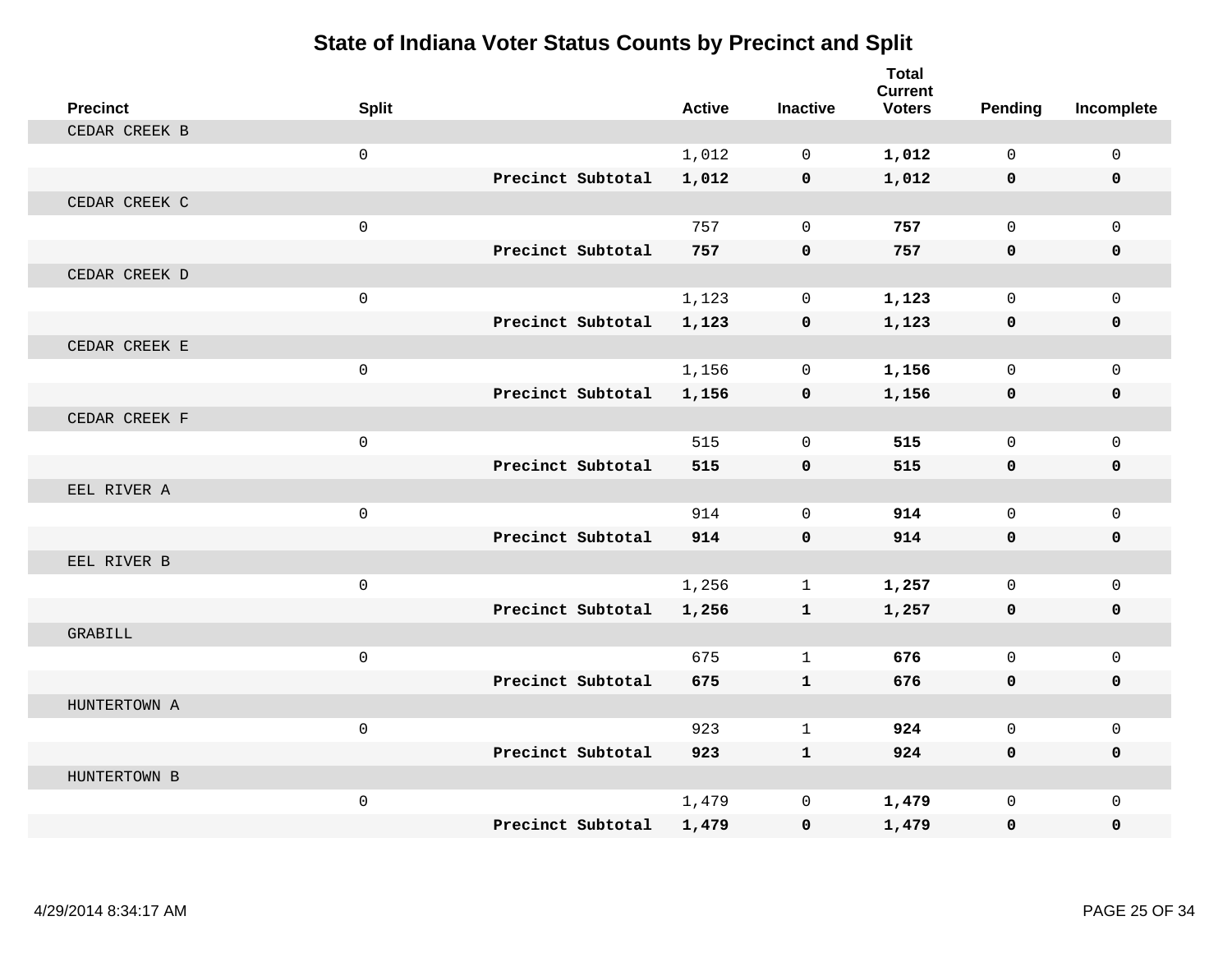| <b>Precinct</b>    | <b>Split</b>        |                   | <b>Active</b> | <b>Inactive</b>     | <b>Total</b><br><b>Current</b><br><b>Voters</b> | <b>Pending</b>      | Incomplete   |
|--------------------|---------------------|-------------------|---------------|---------------------|-------------------------------------------------|---------------------|--------------|
| HUNTERTOWN C       |                     |                   |               |                     |                                                 |                     |              |
|                    | $\mathsf{O}\xspace$ |                   | 614           | $\mathbf 0$         | 614                                             | $\mathsf{O}$        | $\mathsf{O}$ |
|                    |                     | Precinct Subtotal | 614           | $\mathbf 0$         | 614                                             | $\mathbf 0$         | 0            |
| HUNTERTOWN ER      |                     |                   |               |                     |                                                 |                     |              |
|                    | $\mathsf{O}$        |                   | 545           | $\mathsf{O}\xspace$ | 545                                             | $\mathsf{O}$        | $\mathsf{O}$ |
|                    |                     | Precinct Subtotal | 545           | $\mathbf 0$         | 545                                             | 0                   | 0            |
| <b>JACKSON</b>     |                     |                   |               |                     |                                                 |                     |              |
|                    | $\mathsf 0$         |                   | 370           | $\mathbf 0$         | 370                                             | $\mathsf{O}$        | $\mathbf 0$  |
|                    |                     | Precinct Subtotal | 370           | $\mathbf 0$         | 370                                             | 0                   | 0            |
| JEFFERSON A        |                     |                   |               |                     |                                                 |                     |              |
|                    | $\mathsf{O}\xspace$ |                   | 648           | $\mathbf 0$         | 648                                             | $\mathbf{0}$        | $\mathbf 0$  |
|                    |                     | Precinct Subtotal | 648           | $\pmb{0}$           | 648                                             | 0                   | 0            |
| <b>JEFFERSON B</b> |                     |                   |               |                     |                                                 |                     |              |
|                    | $\mathsf{O}\xspace$ |                   | 626           | $\Omega$            | 626                                             | $\Omega$            | $\mathsf{O}$ |
|                    |                     | Precinct Subtotal | 626           | $\mathbf 0$         | 626                                             | $\mathbf 0$         | 0            |
| LAFAYETTE A        |                     |                   |               |                     |                                                 |                     |              |
|                    | $\mathsf{O}\xspace$ |                   | 915           | $\mathbf 0$         | 915                                             | $\mathbf 0$         | $\mathbf{0}$ |
|                    |                     | Precinct Subtotal | 915           | $\mathbf 0$         | 915                                             | 0                   | 0            |
| LAFAYETTE B        |                     |                   |               |                     |                                                 |                     |              |
|                    | $\mathbf 0$         |                   | 833           | $\Omega$            | 833                                             | $\Omega$            | $\mathbf 0$  |
|                    |                     | Precinct Subtotal | 833           | $\mathbf 0$         | 833                                             | $\mathbf 0$         | $\mathbf 0$  |
| LAFAYETTE C        |                     |                   |               |                     |                                                 |                     |              |
|                    | $\mathsf{O}\xspace$ |                   | 743           | $\mathbf 0$         | 743                                             | $\mathbf 0$         | $\mathbf{0}$ |
|                    |                     | Precinct Subtotal | 743           | $\mathbf 0$         | 743                                             | 0                   | 0            |
| LAKE A             |                     |                   |               |                     |                                                 |                     |              |
|                    | $\mathbf 0$         |                   | 741           | $\mathbf{1}$        | 742                                             | $\mathbf 0$         | $\mathbf 0$  |
|                    |                     | Precinct Subtotal | 741           | $\mathbf{1}$        | 742                                             | $\mathbf 0$         | 0            |
| LAKE B             |                     |                   |               |                     |                                                 |                     |              |
|                    | $\mathsf{O}\xspace$ |                   | 1,036         | 0                   | 1,036                                           | $\mathsf{O}\xspace$ | $\mathbf 0$  |
|                    |                     | Precinct Subtotal | 1,036         | $\mathbf 0$         | 1,036                                           | 0                   | 0            |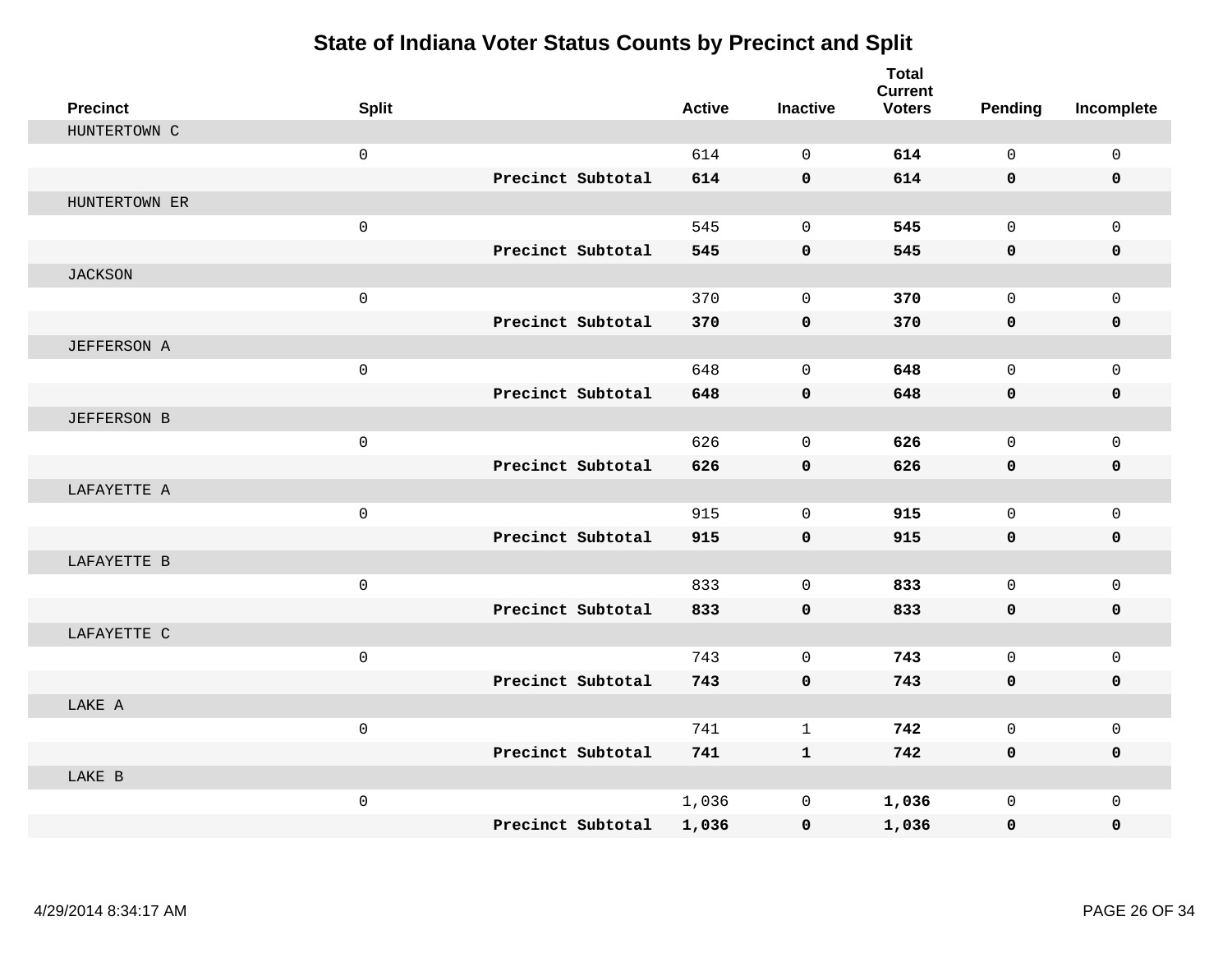| <b>Precinct</b>  | <b>Split</b> |                   | <b>Active</b> | <b>Inactive</b> | <b>Total</b><br><b>Current</b><br><b>Voters</b> | Pending      | Incomplete   |
|------------------|--------------|-------------------|---------------|-----------------|-------------------------------------------------|--------------|--------------|
| LEO-CEDARVILLE A |              |                   |               |                 |                                                 |              |              |
|                  | $\mathsf{O}$ |                   | 1,055         | $\overline{2}$  | 1,057                                           | $\Omega$     | $\mathbf 0$  |
|                  |              | Precinct Subtotal | 1,055         | $\overline{2}$  | 1,057                                           | $\mathbf 0$  | $\mathbf 0$  |
| LEO-CEDARVILLE B |              |                   |               |                 |                                                 |              |              |
|                  | $\mathsf{O}$ |                   | 1,128         | $\mathbf 0$     | 1,128                                           | $\mathbf{0}$ | $\Omega$     |
|                  |              | Precinct Subtotal | 1,128         | 0               | 1,128                                           | $\mathbf 0$  | $\mathbf 0$  |
| LEO-CEDARVILLE C |              |                   |               |                 |                                                 |              |              |
|                  | $\mathsf 0$  |                   | 366           | $\mathbf{1}$    | 367                                             | $\Omega$     | $\Omega$     |
|                  |              | Precinct Subtotal | 366           | $\mathbf{1}$    | 367                                             | $\mathbf 0$  | $\mathbf 0$  |
| MADISON          |              |                   |               |                 |                                                 |              |              |
|                  | $\mathsf{O}$ |                   | 1,289         | $\mathbf 0$     | 1,289                                           | 0            | $\mathbf 0$  |
|                  |              | Precinct Subtotal | 1,289         | $\mathbf 0$     | 1,289                                           | $\mathbf 0$  | 0            |
| MARION A         |              |                   |               |                 |                                                 |              |              |
|                  | $\mathsf{O}$ |                   | 952           | 2               | 954                                             | 0            | $\mathbf{0}$ |
|                  |              | Precinct Subtotal | 952           | $\overline{2}$  | 954                                             | 0            | $\mathbf 0$  |
| MARION B         |              |                   |               |                 |                                                 |              |              |
|                  | $\mathsf{O}$ |                   | 851           | $\Omega$        | 851                                             | 0            | $\Omega$     |
|                  |              | Precinct Subtotal | 851           | $\mathbf 0$     | 851                                             | $\mathbf 0$  | $\mathbf 0$  |
| MARION C         |              |                   |               |                 |                                                 |              |              |
|                  | $\mathsf{O}$ |                   | 1,027         | $\mathbf 1$     | 1,028                                           | 0            | $\mathbf 0$  |
|                  |              | Precinct Subtotal | 1,027         | $\mathbf{1}$    | 1,028                                           | $\mathbf 0$  | $\mathbf 0$  |
| MAUMEE           |              |                   |               |                 |                                                 |              |              |
|                  | $\mathsf{O}$ |                   | 760           | $\mathbf 0$     | 760                                             | 0            | $\mathbf 0$  |
|                  |              | Precinct Subtotal | 760           | $\mathbf 0$     | 760                                             | $\mathbf 0$  | 0            |
| MILAN A          |              |                   |               |                 |                                                 |              |              |
|                  | $\mathbf 0$  |                   | 852           | $\Omega$        | 852                                             | 0            | $\mathbf 0$  |
|                  |              | Precinct Subtotal | 852           | $\mathbf 0$     | 852                                             | 0            | 0            |
| MILAN B          |              |                   |               |                 |                                                 |              |              |
|                  | $\mathsf{O}$ |                   | 806           | $\mathbf 0$     | 806                                             | 0            | $\mathbf 0$  |
|                  |              | Precinct Subtotal | 806           | $\mathbf 0$     | 806                                             | 0            | $\mathbf 0$  |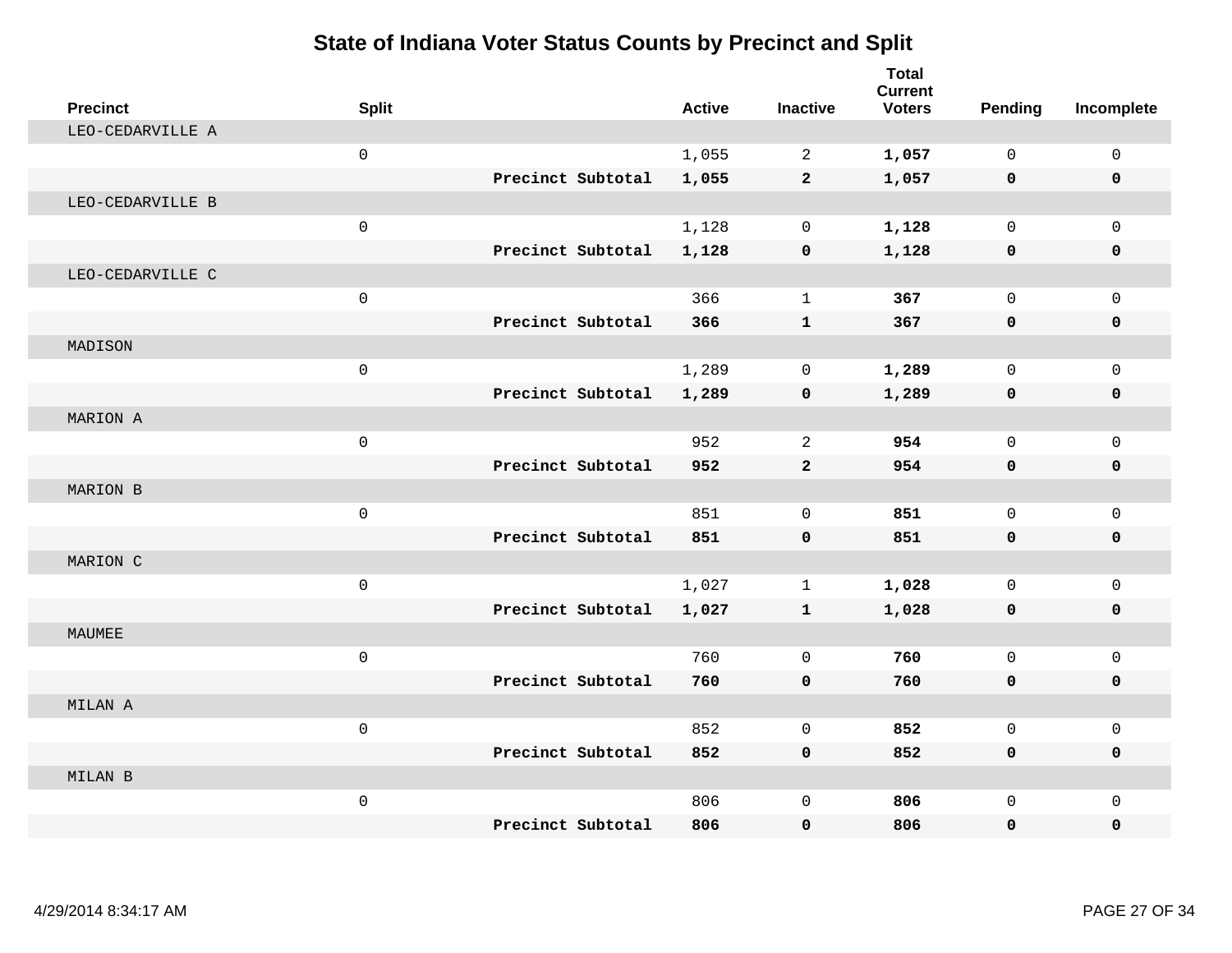| <b>Precinct</b> | <b>Split</b>        |                   | <b>Active</b> | <b>Inactive</b> | <b>Total</b><br><b>Current</b><br><b>Voters</b> | <b>Pending</b> | Incomplete   |
|-----------------|---------------------|-------------------|---------------|-----------------|-------------------------------------------------|----------------|--------------|
| MONROE          |                     |                   |               |                 |                                                 |                |              |
|                 | $\mathsf 0$         |                   | 510           | $\mathbf 0$     | 510                                             | 0              | $\mathsf{O}$ |
|                 |                     | Precinct Subtotal | 510           | $\mathbf 0$     | 510                                             | 0              | 0            |
| MONROEVILLE     |                     |                   |               |                 |                                                 |                |              |
|                 | $\mathsf 0$         |                   | 784           | $\mathbf{0}$    | 784                                             | $\mathbf 0$    | $\mathbf 0$  |
|                 |                     | Precinct Subtotal | 784           | 0               | 784                                             | 0              | 0            |
| NH 1            |                     |                   |               |                 |                                                 |                |              |
|                 | $\mathsf{O}\xspace$ |                   | 807           | $\mathbf{0}$    | 807                                             | 0              | $\mathsf{O}$ |
|                 |                     | Precinct Subtotal | 807           | $\pmb{0}$       | 807                                             | 0              | 0            |
| NH 1A           |                     |                   |               |                 |                                                 |                |              |
|                 | $\mathsf 0$         |                   | 379           | $\mathsf{O}$    | 379                                             | 0              | $\mathsf{O}$ |
|                 |                     | Precinct Subtotal | 379           | $\pmb{0}$       | 379                                             | $\mathbf 0$    | $\pmb{0}$    |
| NH 1B           |                     |                   |               |                 |                                                 |                |              |
|                 | $\mathsf{O}\xspace$ |                   | 165           | $\mathbf 0$     | 165                                             | $\mathbf 0$    | $\mathsf{O}$ |
|                 |                     | Precinct Subtotal | 165           | 0               | 165                                             | 0              | 0            |
| NH 1J           |                     |                   |               |                 |                                                 |                |              |
|                 | $\mathsf{O}\xspace$ |                   | 21            | 0               | 21                                              | 0              | $\mathsf{O}$ |
|                 |                     | Precinct Subtotal | 21            | $\pmb{0}$       | 21                                              | 0              | 0            |
| NH 1SJ          |                     |                   |               |                 |                                                 |                |              |
|                 | $\mathsf{O}\xspace$ |                   | 641           | $\mathbf 0$     | 641                                             | $\mathbf 0$    | $\mathsf{O}$ |
|                 |                     | Precinct Subtotal | 641           | $\mathbf 0$     | 641                                             | 0              | 0            |
| NH 2A           |                     |                   |               |                 |                                                 |                |              |
|                 | $\mathsf{O}\xspace$ |                   | 571           | $\mathbf 0$     | 571                                             | 0              | $\mathsf{O}$ |
|                 |                     | Precinct Subtotal | 571           | $\pmb{0}$       | 571                                             | 0              | 0            |
| NH 2B           |                     |                   |               |                 |                                                 |                |              |
|                 | $\mathsf{O}$        |                   | 1,293         | $\mathbf 1$     | 1,294                                           | 0              | $\mathsf{O}$ |
|                 |                     | Precinct Subtotal | 1,293         | $\mathbf{1}$    | 1,294                                           | 0              | 0            |
| NH 2C           |                     |                   |               |                 |                                                 |                |              |
|                 | $\mathsf{O}\xspace$ |                   | 11            | 0               | ${\bf 11}$                                      | 0              | $\mathsf{O}$ |
|                 |                     | Precinct Subtotal | 11            | $\mathbf 0$     | 11                                              | 0              | $\mathbf 0$  |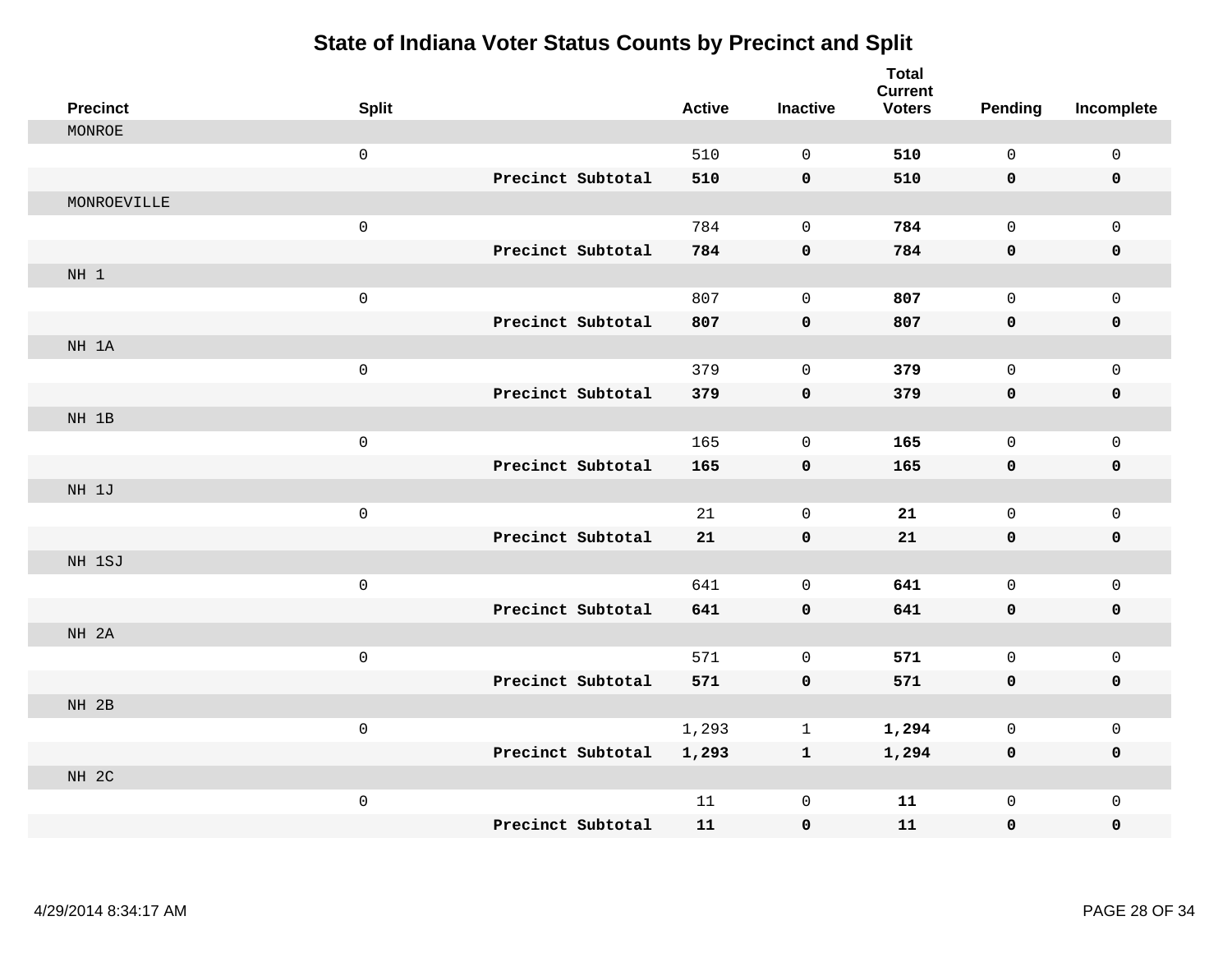| <b>Precinct</b> | <b>Split</b>        |                   | <b>Active</b> | <b>Inactive</b> | <b>Total</b><br><b>Current</b><br><b>Voters</b> | <b>Pending</b> | Incomplete          |
|-----------------|---------------------|-------------------|---------------|-----------------|-------------------------------------------------|----------------|---------------------|
| $NH 2J-1$       |                     |                   |               |                 |                                                 |                |                     |
|                 | $\mathsf{O}\xspace$ |                   | 27            | $\mathbf 0$     | 27                                              | $\mathsf 0$    | $\mathsf 0$         |
|                 |                     | Precinct Subtotal | 27            | $\mathbf 0$     | 27                                              | $\mathbf 0$    | $\mathbf 0$         |
| NH 2J-2         |                     |                   |               |                 |                                                 |                |                     |
|                 | $\mathsf 0$         |                   | 44            | $\mathbf 0$     | 44                                              | $\mathbf 0$    | $\mathbf{0}$        |
|                 |                     | Precinct Subtotal | 44            | $\pmb{0}$       | 44                                              | $\mathbf 0$    | 0                   |
| NH 2J-3         |                     |                   |               |                 |                                                 |                |                     |
|                 | $\mathsf{O}\xspace$ |                   | $\mathbf{3}$  | $\mathbf 0$     | $\mathbf{3}$                                    | $\mathsf 0$    | $\mathsf 0$         |
|                 |                     | Precinct Subtotal | 3             | $\pmb{0}$       | $\mathbf{3}$                                    | 0              | $\mathbf 0$         |
| NH 3A           |                     |                   |               |                 |                                                 |                |                     |
|                 | $\mathsf 0$         |                   | 1,105         | 5               | 1,110                                           | $\mathsf{O}$   | $\mathbf 0$         |
|                 |                     | Precinct Subtotal | 1,105         | $\mathbf 5$     | 1,110                                           | 0              | $\pmb{0}$           |
| NH 3B           |                     |                   |               |                 |                                                 |                |                     |
|                 | $\mathsf{O}\xspace$ |                   | 1,123         | $\mathbf 0$     | 1,123                                           | $\mathsf{O}$   | $\mathsf{O}\xspace$ |
|                 |                     | Precinct Subtotal | 1,123         | $\pmb{0}$       | 1,123                                           | $\mathbf 0$    | $\pmb{0}$           |
| NH 3C           |                     |                   |               |                 |                                                 |                |                     |
|                 | $\mathsf 0$         |                   | 119           | $1\,$           | 120                                             | $\mathsf{O}$   | $\mathbf 0$         |
|                 |                     | Precinct Subtotal | 119           | $\mathbf{1}$    | 120                                             | $\mathbf 0$    | $\mathbf 0$         |
| NH 4A           |                     |                   |               |                 |                                                 |                |                     |
|                 | $\mathsf 0$         |                   | 1,103         | $\mathbf 0$     | 1,103                                           | $\mathbf 0$    | $\mathsf 0$         |
|                 |                     | Precinct Subtotal | 1,103         | $\mathbf 0$     | 1,103                                           | 0              | $\mathbf 0$         |
| NH 4B           |                     |                   |               |                 |                                                 |                |                     |
|                 | $\mathsf 0$         |                   | 39            | $\mathbf 1$     | 40                                              | $\mathbf 0$    | $\mathbf 0$         |
|                 |                     | Precinct Subtotal | 39            | ${\bf 1}$       | 40                                              | $\mathbf 0$    | 0                   |
| NH 4D           |                     |                   |               |                 |                                                 |                |                     |
|                 | $\mathsf 0$         |                   | 824           | $\mathbf 0$     | 824                                             | $\mathsf{O}$   | $\mathbf 0$         |
|                 |                     | Precinct Subtotal | 824           | $\mathbf 0$     | 824                                             | 0              | $\pmb{0}$           |
| NH 4E           |                     |                   |               |                 |                                                 |                |                     |
|                 | $\mathsf 0$         | Precinct Subtotal | 110           | $\mathsf 0$     | 110                                             | $\mathsf{O}$   | $\mathbf 0$         |
|                 |                     |                   | 110           | 0               | 110                                             | $\mathbf 0$    | 0                   |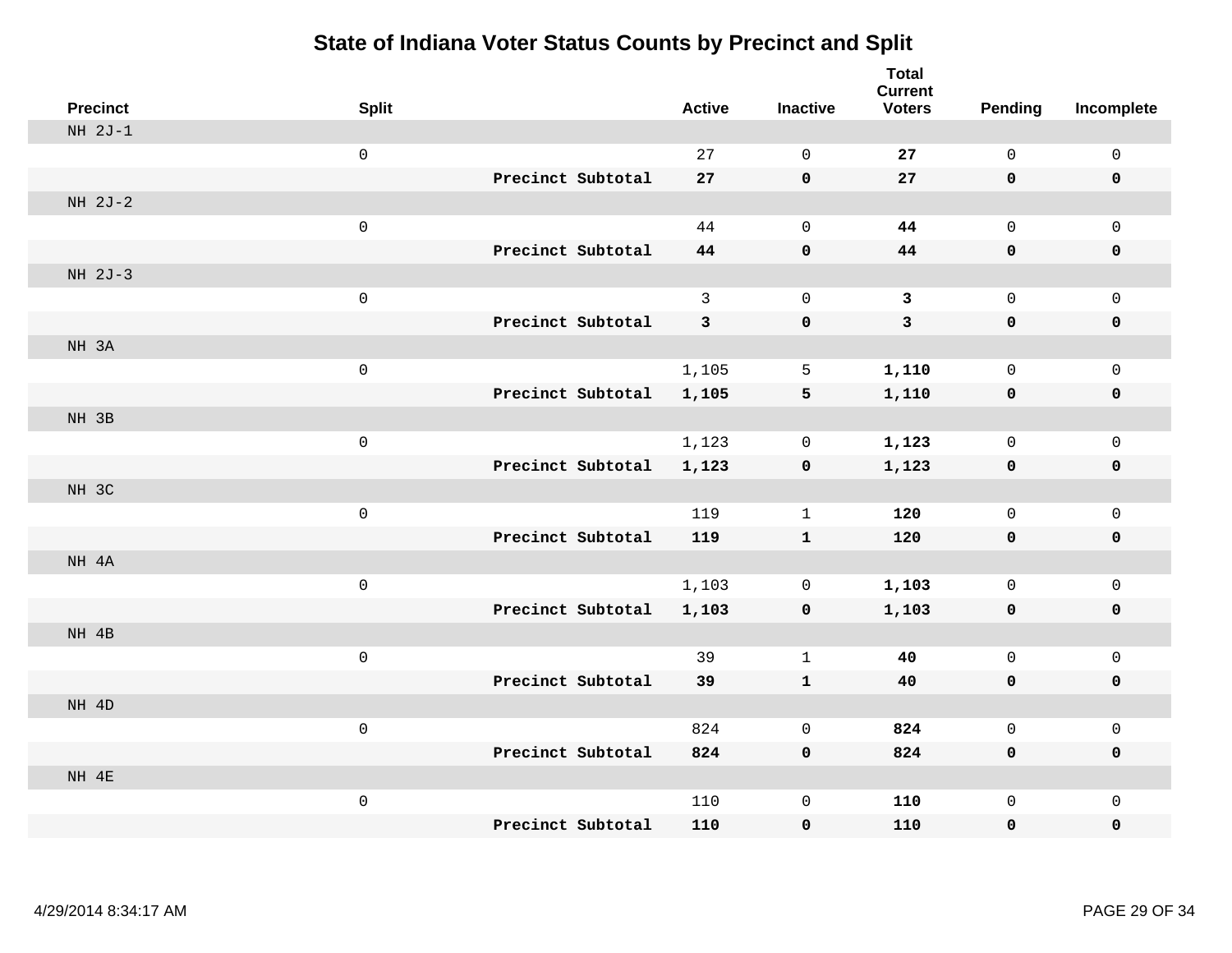| <b>Precinct</b> | <b>Split</b>        |                   |                   | <b>Active</b> | <b>Inactive</b> | <b>Total</b><br><b>Current</b><br><b>Voters</b> | <b>Pending</b> | Incomplete   |
|-----------------|---------------------|-------------------|-------------------|---------------|-----------------|-------------------------------------------------|----------------|--------------|
| NH 5A           |                     |                   |                   |               |                 |                                                 |                |              |
|                 | $\mathsf{O}\xspace$ |                   |                   | 126           | $\mathbf 1$     | 127                                             | $\mathsf{O}$   | $\mathsf{O}$ |
|                 |                     | Precinct Subtotal |                   | 126           | $\mathbf{1}$    | 127                                             | $\mathbf 0$    | $\mathbf 0$  |
| NH 5B           |                     |                   |                   |               |                 |                                                 |                |              |
|                 | $\mathsf{O}\xspace$ |                   |                   | 603           | 5               | 608                                             | $\mathbf 0$    | $\mathbf 0$  |
|                 |                     |                   | Precinct Subtotal | 603           | 5               | 608                                             | 0              | $\mathbf 0$  |
| NH 5C           |                     |                   |                   |               |                 |                                                 |                |              |
|                 | $\mathsf{O}\xspace$ |                   |                   | 856           | $\mathbf{1}$    | 857                                             | 0              | $\mathbf 0$  |
|                 |                     | Precinct Subtotal |                   | 856           | $\mathbf{1}$    | 857                                             | $\mathbf 0$    | $\mathbf 0$  |
| NH 5E           |                     |                   |                   |               |                 |                                                 |                |              |
|                 | $\mathsf{O}\xspace$ |                   |                   | 61            | 0               | 61                                              | 0              | $\mathsf{O}$ |
|                 |                     |                   | Precinct Subtotal | 61            | 0               | 61                                              | $\mathbf 0$    | $\pmb{0}$    |
| NH 5F           |                     |                   |                   |               |                 |                                                 |                |              |
|                 | $\mathsf{O}\xspace$ |                   |                   | 96            | $\mathbf 0$     | 96                                              | 0              | $\mathbf 0$  |
|                 |                     | Precinct Subtotal |                   | 96            | $\mathbf 0$     | 96                                              | $\mathbf 0$    | $\mathbf 0$  |
| NH 5G           |                     |                   |                   |               |                 |                                                 |                |              |
|                 | $\mathsf{O}\xspace$ |                   |                   | 154           | $\mathbf 1$     | 155                                             | 0              | $\mathbf 0$  |
|                 |                     |                   | Precinct Subtotal | 154           | $\mathbf{1}$    | 155                                             | $\mathbf 0$    | $\mathbf 0$  |
| PERRY A         |                     |                   |                   |               |                 |                                                 |                |              |
|                 | $\mathsf{O}\xspace$ |                   |                   | 1,149         | $\mathsf{O}$    | 1,149                                           | 0              | $\mathsf{O}$ |
|                 |                     |                   | Precinct Subtotal | 1,149         | 0               | 1,149                                           | $\mathbf 0$    | 0            |
| PERRY B         |                     |                   |                   |               |                 |                                                 |                |              |
|                 | $\mathsf{O}\xspace$ |                   |                   | 1,220         | $\mathbf 0$     | 1,220                                           | 0              | $\mathsf{O}$ |
|                 |                     |                   | Precinct Subtotal | 1,220         | 0               | 1,220                                           | 0              | $\mathbf 0$  |
| PERRY D         |                     |                   |                   |               |                 |                                                 |                |              |
|                 | $\mathbf 0$         |                   |                   | 740           | $\mathbf 0$     | 740                                             | 0              | $\mathbf 0$  |
|                 |                     | Precinct Subtotal |                   | 740           | $\mathbf 0$     | 740                                             | 0              | $\mathbf 0$  |
| PERRY E         |                     |                   |                   |               |                 |                                                 |                |              |
|                 | $\mathsf{O}\xspace$ |                   |                   | 752           | $\mathsf 0$     | 752                                             | 0              | $\mathbf 0$  |
|                 |                     | Precinct Subtotal |                   | 752           | $\mathbf 0$     | 752                                             | 0              | $\mathbf 0$  |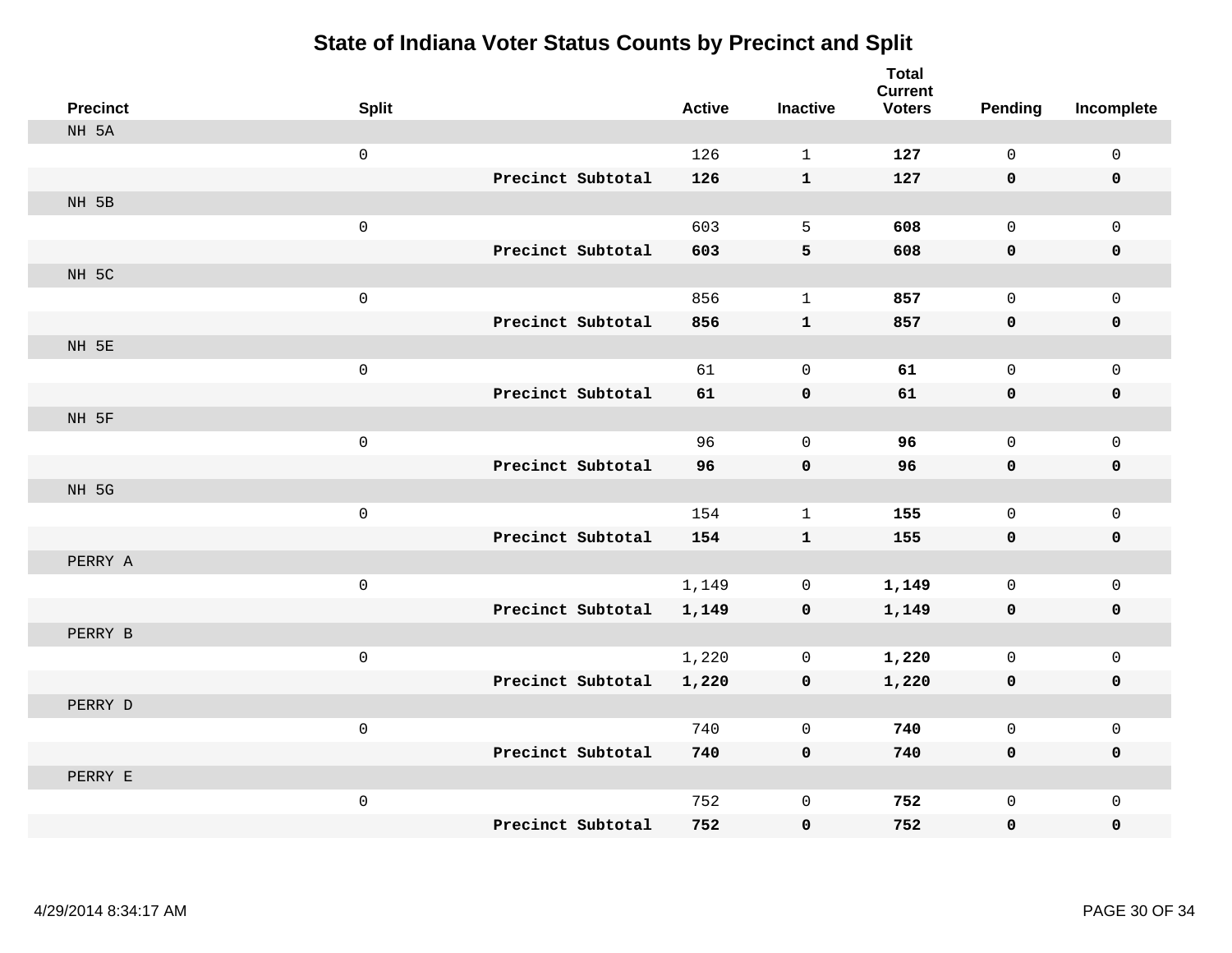| <b>Precinct</b> | <b>Split</b>        |                   | <b>Active</b> | <b>Inactive</b> | <b>Total</b><br><b>Current</b><br><b>Voters</b> | <b>Pending</b> | Incomplete   |
|-----------------|---------------------|-------------------|---------------|-----------------|-------------------------------------------------|----------------|--------------|
| PERRY H         |                     |                   |               |                 |                                                 |                |              |
|                 | $\mathsf{O}\xspace$ |                   | 1,275         | 2               | 1,277                                           | $\mathbf 0$    | $\mathsf{O}$ |
|                 |                     | Precinct Subtotal | 1,275         | $\overline{a}$  | 1,277                                           | $\mathbf 0$    | 0            |
| PERRY J         |                     |                   |               |                 |                                                 |                |              |
|                 | $\mathsf{O}\xspace$ |                   | 659           | $\mathbf 0$     | 659                                             | $\mathbf 0$    | $\mathbf{0}$ |
|                 |                     | Precinct Subtotal | 659           | $\mathbf 0$     | 659                                             | 0              | 0            |
| PERRY K         |                     |                   |               |                 |                                                 |                |              |
|                 | $\mathsf 0$         |                   | 840           | $\Omega$        | 840                                             | $\Omega$       | $\mathsf{O}$ |
|                 |                     | Precinct Subtotal | 840           | $\mathbf 0$     | 840                                             | 0              | 0            |
| PERRY L         |                     |                   |               |                 |                                                 |                |              |
|                 | $\mathsf{O}\xspace$ |                   | 1,287         | 0               | 1,287                                           | $\mathbf 0$    | $\mathsf{O}$ |
|                 |                     | Precinct Subtotal | 1,287         | 0               | 1,287                                           | 0              | 0            |
| PERRY M         |                     |                   |               |                 |                                                 |                |              |
|                 | $\mathsf{O}\xspace$ |                   | $\mathbf{1}$  | $\mathbf 0$     | $\mathbf{1}$                                    | $\mathbf 0$    | $\mathbf 0$  |
|                 |                     | Precinct Subtotal | $\mathbf{1}$  | $\mathbf 0$     | $\mathbf{1}$                                    | 0              | 0            |
| PERRY N         |                     |                   |               |                 |                                                 |                |              |
|                 | $\mathbf 0$         |                   | 1,272         | $\mathbf 0$     | 1,272                                           | $\mathbf 0$    | $\mathsf{O}$ |
|                 |                     | Precinct Subtotal | 1,272         | $\mathbf 0$     | 1,272                                           | 0              | 0            |
| PERRY O         |                     |                   |               |                 |                                                 |                |              |
|                 | $\mathsf 0$         |                   | 927           | $\mathbf 0$     | 927                                             | $\mathbf 0$    | $\mathsf{O}$ |
|                 |                     | Precinct Subtotal | 927           | $\mathbf 0$     | 927                                             | 0              | $\mathbf 0$  |
| PERRY R         |                     |                   |               |                 |                                                 |                |              |
|                 | $\mathsf{O}\xspace$ |                   | 577           | $\mathbf 0$     | 577                                             | $\mathbf 0$    | $\mathbf 0$  |
|                 |                     | Precinct Subtotal | 577           | $\mathbf 0$     | 577                                             | 0              | 0            |
| PERRY S         |                     |                   |               |                 |                                                 |                |              |
|                 | $\mathbf 0$         |                   | 678           | $\mathbf 0$     | 678                                             | $\mathbf 0$    | $\mathbf 0$  |
|                 |                     | Precinct Subtotal | 678           | $\mathbf 0$     | 678                                             | 0              | 0            |
| PERRY T         |                     |                   |               |                 |                                                 |                |              |
|                 | $\mathsf 0$         |                   | 466           | $\mathbf 0$     | 466                                             | $\mathbf 0$    | $\mathbf 0$  |
|                 |                     | Precinct Subtotal | 466           | $\mathbf 0$     | 466                                             | 0              | $\mathbf 0$  |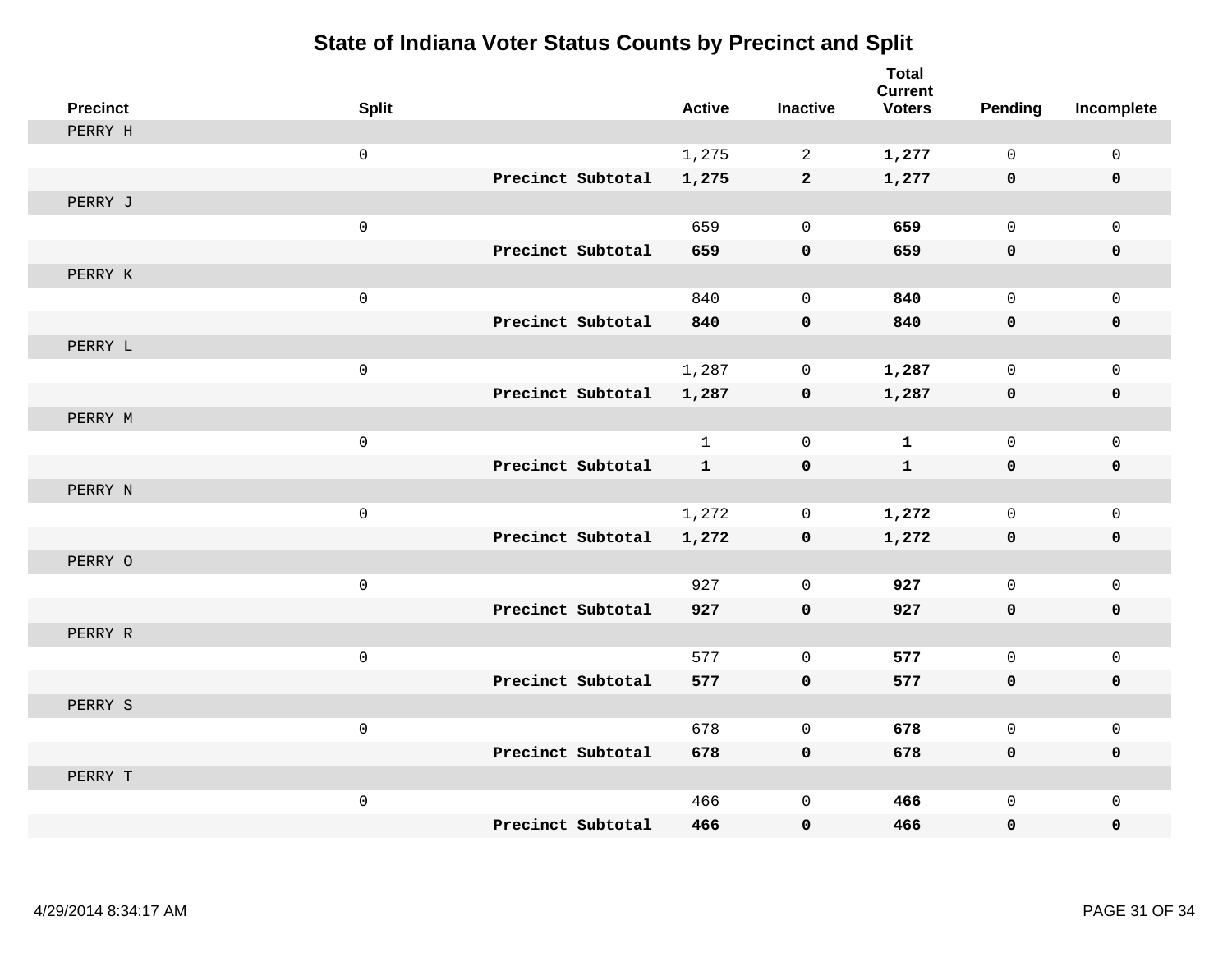| <b>Precinct</b> | <b>Split</b>        |                   | <b>Active</b> | <b>Inactive</b> | <b>Total</b><br><b>Current</b><br><b>Voters</b> | Pending      | Incomplete   |
|-----------------|---------------------|-------------------|---------------|-----------------|-------------------------------------------------|--------------|--------------|
| PLEASANT A      |                     |                   |               |                 |                                                 |              |              |
|                 | $\mathsf{O}\xspace$ |                   | 441           | $\mathbf{1}$    | 442                                             | $\Omega$     | $\mathsf 0$  |
|                 |                     | Precinct Subtotal | 441           | $\mathbf{1}$    | 442                                             | $\mathbf 0$  | $\mathbf 0$  |
| PLEASANT B      |                     |                   |               |                 |                                                 |              |              |
|                 | $\mathsf{O}\xspace$ |                   | 967           | $\mathbf{1}$    | 968                                             | $\mathbf 0$  | $\mathbf{0}$ |
|                 |                     | Precinct Subtotal | 967           | $\mathbf{1}$    | 968                                             | $\mathbf 0$  | 0            |
| PLEASANT C      |                     |                   |               |                 |                                                 |              |              |
|                 | $\mathsf{O}\xspace$ |                   | 883           | $\mathbf{1}$    | 884                                             | $\mathbf 0$  | $\mathbf 0$  |
|                 |                     | Precinct Subtotal | 883           | $\mathbf{1}$    | 884                                             | $\mathbf 0$  | $\mathbf 0$  |
| SCIPIO          |                     |                   |               |                 |                                                 |              |              |
|                 | $\mathsf{O}\xspace$ |                   | 318           | $\mathbf 0$     | 318                                             | $\mathbf{0}$ | $\mathbf{0}$ |
|                 |                     | Precinct Subtotal | 318           | $\mathbf 0$     | 318                                             | $\mathbf 0$  | 0            |
| SPRINGFIELD A   |                     |                   |               |                 |                                                 |              |              |
|                 | $\mathsf{O}\xspace$ |                   | 918           | $\mathbf 0$     | 918                                             | $\mathbf 0$  | $\mathbf 0$  |
|                 |                     | Precinct Subtotal | 918           | $\mathbf 0$     | 918                                             | $\mathbf 0$  | 0            |
| SPRINGFIELD B   |                     |                   |               |                 |                                                 |              |              |
|                 | $\mathbf 0$         |                   | 1,052         | $\mathbf 0$     | 1,052                                           | $\mathbf 0$  | $\mathbf 0$  |
|                 |                     | Precinct Subtotal | 1,052         | $\mathbf 0$     | 1,052                                           | 0            | 0            |
| ST JOE A        |                     |                   |               |                 |                                                 |              |              |
|                 | $\mathsf{O}\xspace$ |                   | 962           | $\mathbf 0$     | 962                                             | $\mathbf 0$  | $\mathsf 0$  |
|                 |                     | Precinct Subtotal | 962           | $\mathbf 0$     | 962                                             | 0            | 0            |
| ST JOE B1       |                     |                   |               |                 |                                                 |              |              |
|                 | $\mathsf{O}\xspace$ |                   | 936           | $\mathbf 0$     | 936                                             | $\mathbf 0$  | $\mathbf{0}$ |
|                 |                     | Precinct Subtotal | 936           | $\mathbf 0$     | 936                                             | 0            | 0            |
| ST JOE B2       |                     |                   |               |                 |                                                 |              |              |
|                 | $\mathbf 0$         |                   | 806           | 3               | 809                                             | $\mathbf 0$  | $\mathbf 0$  |
|                 |                     | Precinct Subtotal | 806           | $\overline{3}$  | 809                                             | 0            | 0            |
| ST JOE C        |                     |                   |               |                 |                                                 |              |              |
|                 | $\mathsf{O}\xspace$ |                   | 19            | $\mathbf 0$     | 19                                              | $\mathbf 0$  | $\mathbf{0}$ |
|                 |                     | Precinct Subtotal | 19            | 0               | 19                                              | 0            | 0            |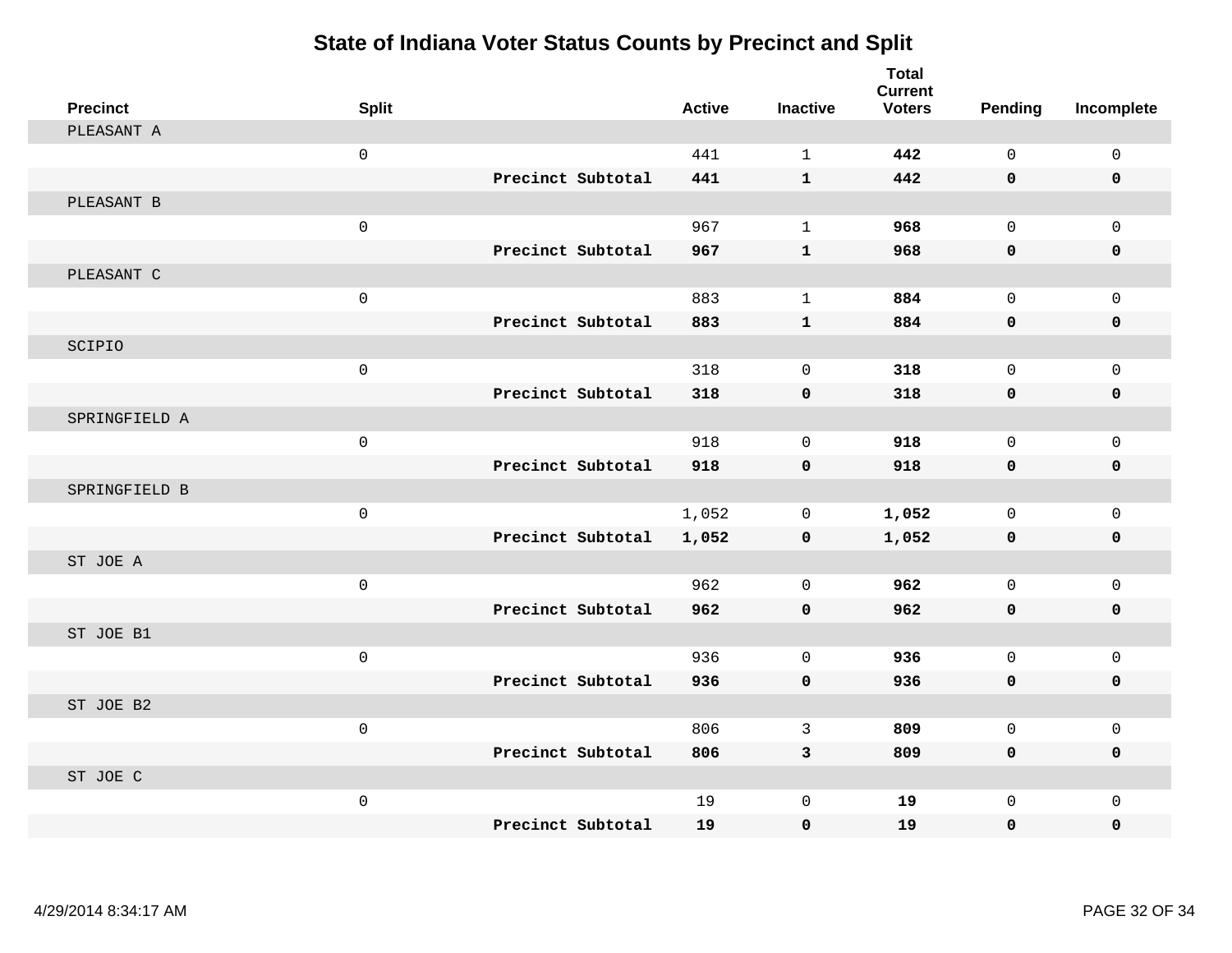| <b>Precinct</b> | <b>Split</b>        |                   | <b>Active</b> | <b>Inactive</b>     | <b>Total</b><br><b>Current</b><br><b>Voters</b> | <b>Pending</b> | Incomplete   |
|-----------------|---------------------|-------------------|---------------|---------------------|-------------------------------------------------|----------------|--------------|
| ST JOE D        |                     |                   |               |                     |                                                 |                |              |
|                 | $\mathsf{O}\xspace$ |                   | 5             | $\mathbf{1}$        | 6                                               | $\mathbf 0$    | $\mathsf{O}$ |
|                 |                     | Precinct Subtotal | 5             | $\mathbf{1}$        | 6                                               | 0              | 0            |
| ST JOE E        |                     |                   |               |                     |                                                 |                |              |
|                 | $\mathbf 0$         |                   | 161           | $\mathbf 0$         | 161                                             | $\mathbf 0$    | $\mathbf 0$  |
|                 |                     | Precinct Subtotal | 161           | $\mathbf 0$         | 161                                             | 0              | 0            |
| ST JOE F        |                     |                   |               |                     |                                                 |                |              |
|                 | $\mathsf 0$         |                   | 406           | 2                   | 408                                             | $\mathbf{0}$   | $\mathbf 0$  |
|                 |                     | Precinct Subtotal | 406           | $\mathbf{2}$        | 408                                             | 0              | 0            |
| ST JOE G        |                     |                   |               |                     |                                                 |                |              |
|                 | $\mathsf 0$         |                   | 790           | $\mathsf{O}\xspace$ | 790                                             | $\Omega$       | $\mathsf{O}$ |
|                 |                     | Precinct Subtotal | 790           | $\pmb{0}$           | 790                                             | 0              | $\pmb{0}$    |
| ST JOE V1       |                     |                   |               |                     |                                                 |                |              |
|                 | $\mathsf 0$         |                   | 134           | $\mathbf 0$         | 134                                             | $\mathbf 0$    | $\mathbf 0$  |
|                 |                     | Precinct Subtotal | 134           | $\mathbf 0$         | 134                                             | 0              | 0            |
| WASHINGTON E    |                     |                   |               |                     |                                                 |                |              |
|                 | $\mathsf{O}\xspace$ |                   | 1,034         | $\mathbf{1}$        | 1,035                                           | $\mathbf 0$    | $\mathsf{O}$ |
|                 |                     | Precinct Subtotal | 1,034         | $\mathbf{1}$        | 1,035                                           | 0              | 0            |
| WASHINGTON F    |                     |                   |               |                     |                                                 |                |              |
|                 | $\mathsf{O}\xspace$ |                   | 1,053         | $\overline{2}$      | 1,055                                           | $\mathbf 0$    | $\mathbf 0$  |
|                 |                     | Precinct Subtotal | 1,053         | $\overline{a}$      | 1,055                                           | 0              | 0            |
| WASHINGTON G    |                     |                   |               |                     |                                                 |                |              |
|                 | $\mathsf{O}\xspace$ |                   | 363           | 0                   | 363                                             | $\Omega$       | $\mathsf{O}$ |
|                 |                     | Precinct Subtotal | 363           | $\mathbf 0$         | 363                                             | 0              | 0            |
| WAYNE A         |                     |                   |               |                     |                                                 |                |              |
|                 | $\mathsf 0$         |                   | 526           | $\mathbf 0$         | 526                                             | $\mathbf 0$    | $\mathsf{O}$ |
|                 |                     | Precinct Subtotal | 526           | $\mathbf 0$         | 526                                             | 0              | 0            |
| WAYNE C         |                     |                   |               |                     |                                                 |                |              |
|                 | $\mathbf 0$         |                   | 365           | $\mathbf 0$         | 365                                             | 0              | $\mathbf 0$  |
|                 |                     | Precinct Subtotal | 365           | $\mathbf 0$         | 365                                             | 0              | $\mathbf 0$  |